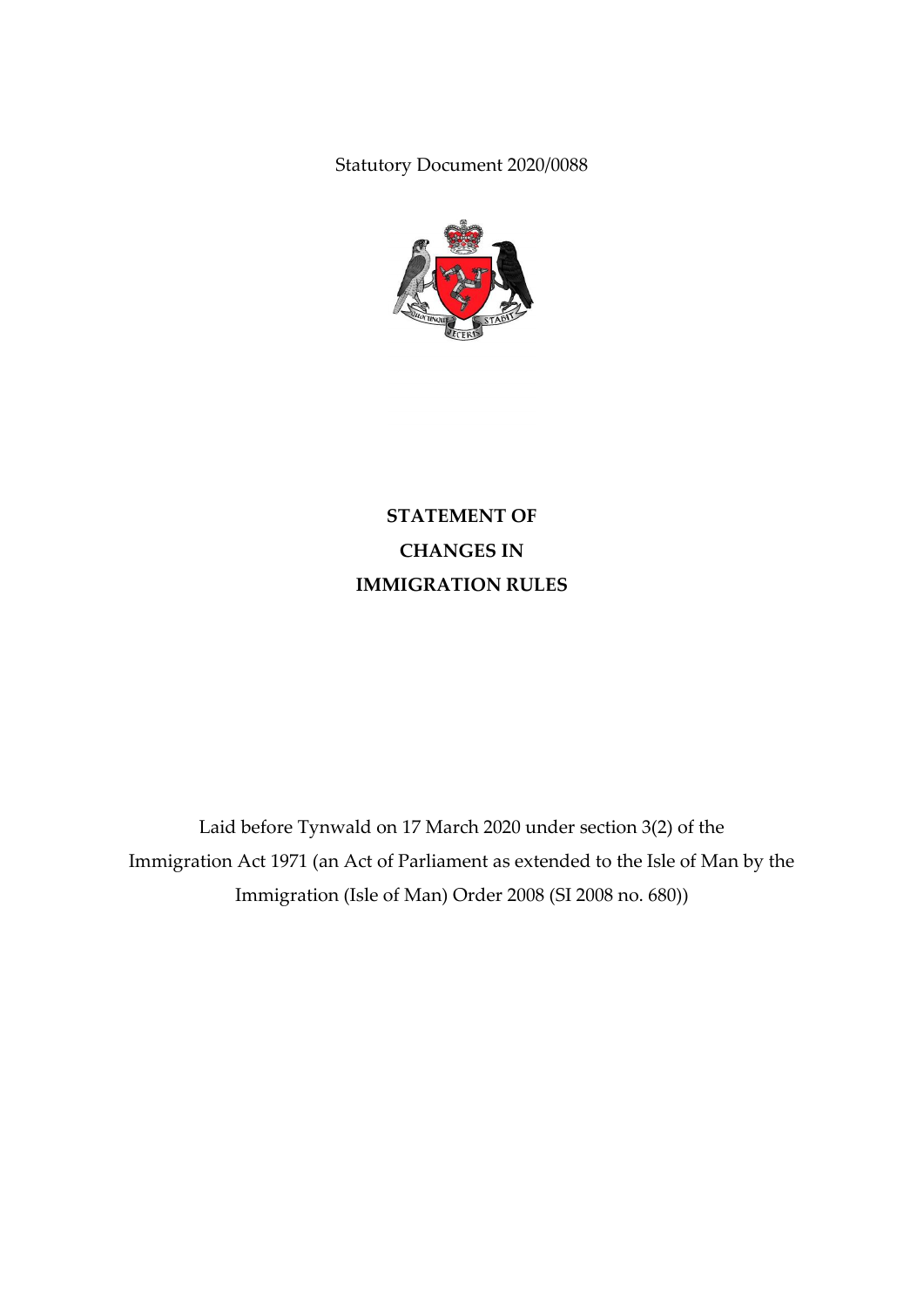The Council of Ministers has made the following changes to the Immigration Rules laid down by it as to the practice to be followed in the administration of the Immigration Act 1971<sup>1</sup> (of Parliament) as it has effect in the Isle of Man**<sup>2</sup>** for regulating entry into and the stay of persons in the Isle of Man and contained in the Statement laid before Tynwald on 17 May 2005<sup>3</sup>.

All changes set out in this statement take effect from 6 April 2020. However, in relation to those changes, if an application has been made for entry clearance, leave to enter or remain before 6 April 2020, the application will be decided in accordance with the Immigration Rules in force on 5 April 2020.

## **Changes to the Introduction**

Intro1. In paragraph 6, for

**""Employment as a Doctor or Dentist in Training"** means employment in a medical post or training programme which has been approved by the Postgraduate Medical Education and Training Board, or employment in a postgraduate training programme in dentistry.",

substitute —

**""Employment as a Doctor or Dentist in Training"** means employment in a medical post or training programme which has been approved by the General Medical Council, or employment in a postgraduate training programme in dentistry.".

Intro2. In paragraph 6, after the definition of "Writer, composer or Artist", insert the following definitions —

> "**"Innovator"** (other than references in Part 6 and Appendix F which are no longer in use) means a migrant who is granted leave in the Innovator sub-category under Appendix X of these Rules.

> **"Start-up Migrant**" means a migrant who is granted leave in the Start-up sub-category under Appendix X of these Rules.

> **"UK Start-up Migrant"** means a migrant who is granted leave in the Start-up category under Appendix W of the UK Immigration Rules.

-

<sup>1</sup> 1971 c. 77

<sup>&</sup>lt;sup>2</sup> See the Immigration (Isle of Man) Order 2008 (S.I. 2008 No 680)

<sup>3</sup> S.D. 62/05 amended by S.D.692/05, S.D. 442/06, S.D. 547/06, S.D. 781/06, S.D. 871/06, S.D. 124/07, S.D. 303/07, S.D. 534/07, S.D. 02/08, S.D. 500/08, GC 32/09, GC 35/09, GC 14/10, GC 26/10, GC 02/11, SD 518/11, SD 40/12, SD 0288/12, SD 0625/12, SD 0657/12, SD250/13, SD 302/13, SD 345/13 ,SD 2014/0004, SD 2014/0082, SD 2014/241, 2014/314 , 2014/324, 2015/0265, 2015/0302, 2015/0386, 2016/0092, 2016/0175, 2016/0211, 2017/0066, 2017/0183, 2017/0314 SD2018/0084, SD2018/0134, SD2018/0328, SD2019/0119, SD2019/0143 SD2019/0330, 2020/0011 and 2020/0070.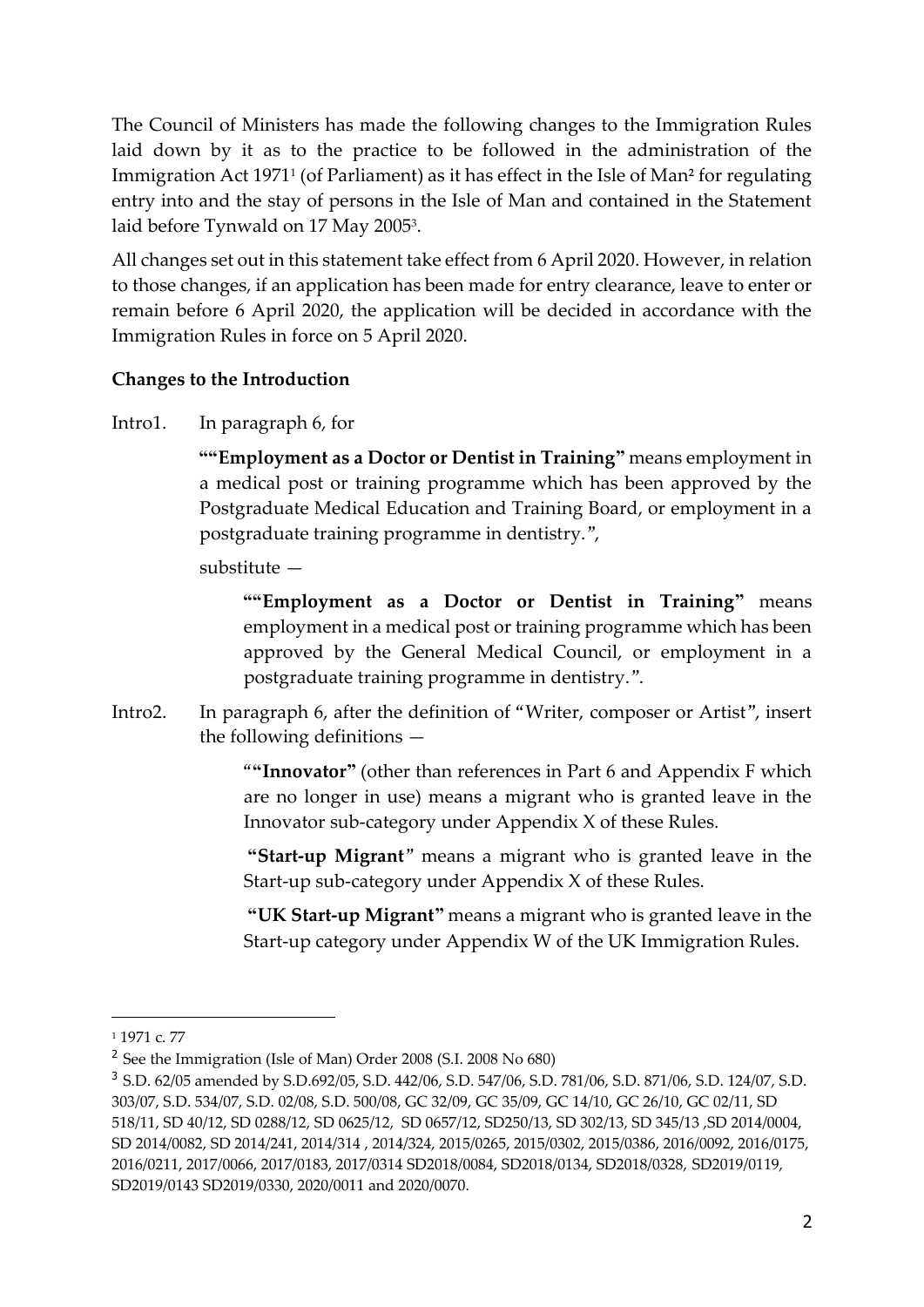**"UK Innovator"** means a migrant who is granted leave in the Innovator category under Appendix W of the UK Immigration Rules.".

#### **Changes to Part 5**

5.1 In paragraph 128A(b), for "a writer, composer or artist, an innovator", substitute "leave granted under Part 6 of these rules".

#### **Changes to Part 6A**

- 6A.1 At the end of paragraph  $245BD(c)(ii)$ , delete "or".
- 6A.2 At the end of paragraph  $245BD(c)(iii)$ , delete "or".
- 6A.3 At the end of paragraph  $245BD(c)(iv)$  for ".", Substitute ",".
- 6A.4 After paragraph  $245BD(c)(iv)$ , insert
	- "(v) a Start-up Migrant, or
	- (vi) an Innovator Migrant.".
- 6A.5 In paragraph 245BF(c)(ii), for "or as a Worker Migrant (excluding as a Worker (Intra Company Transfer) Migrant)", substitute "as a Worker Migrant (excluding as a Worker (Intra-Company Transfer) Migrant) or as an Innovator".
- 6A.6 For paragraph 245D(a), substitute  $-$ 
	- "(a)(i) This category is now closed to new applicants.
		- (ii) Individuals who have leave to enter or leave to remain as:
			- (1) a Tier 1 (Entrepreneur) Migrant,
			- (2) a Tier 1 (Graduate Entrepreneur) Migrant, or
			- (3) a Start-up Migrant, having previously held leave as a Tier 1 (Graduate Entrepreneur) Migrant,

may apply under these rules to extend their stay or for indefinite leave to remain.

- (iii) Other migrants who wish to establish, join or take over one or more businesses in the Isle of Man may apply under the rules for the Startup or Innovator sub-categories, set out in Appendix X of these Rules.".
- 6A.7 Delete paragraph 245DB.
- 6A.8 Delete paragraph 245DC.
- 6A.9 For paragraph  $245DD(e)$ , substitute  $-$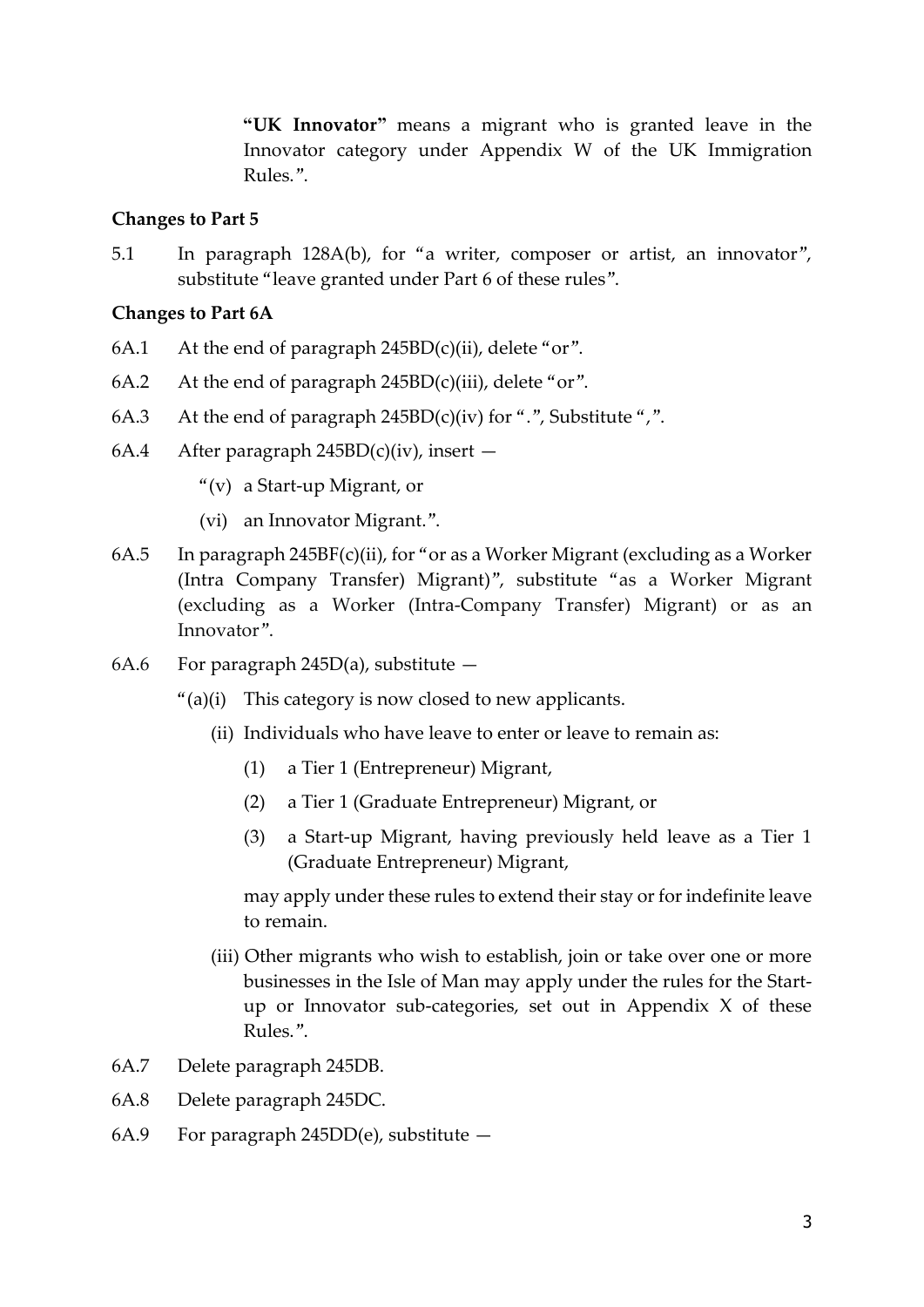- "(e) The applicant who is applying for leave to remain must have, or have last been granted leave to enter or remain as:
	- (i) a Tier 1 (Entrepreneur) Migrant,
	- (ii) a Tier 1 (Graduate Entrepreneur) Migrant, or
	- (iii) a Start-up Migrant, having previously held leave as a Tier 1 (Graduate Entrepreneur) Migrant.".
- 6A.10 Delete paragraph 245DD(f).
- 6A.11 Delete paragraph 245DD(h).
- 6A.12 Delete paragraph 245DD(j).
- 6A.13 In paragraph 245DD(m), for "the assessment in (h) or  $(k)$ " substitute "the assessment in (k)".
- 6A.14 In paragraph 245DD(o), for "the assessment in (h) or  $(k)$ " substitute "the assessment in (k)".
- 6A.15 After paragraph 245DD(s), insert:
	- " $(t)$  The application must have been made:
		- (i) before 6 August 2022, if the applicant has, or was last granted leave to enter or remain as a Tier 1 (Graduate Entrepreneur) Migrant or a Start-up migrant;
		- (ii) before 6 August 2026, if the applicant has, or was last granted leave as a Tier 1 (Graduate Entrepreneur) Migrant and is claiming points for an extension application under Table 5 of Appendix A; or
		- (iii) before 6 April 2024, in all other cases.".
- 6A.16 In paragraph 245DE(a)(ii), for "to any other applicant", substitute "to an applicant who has, or was last granted, leave as a Tier 1 (Graduate Entrepreneur) Migrant or a Start-up Migrant".
- 6A.17 After paragraph 245DF(k), insert
	- "(l) The application for indefinite leave to remain must have been made:
		- (i) before 6 August 2028, if the applicant has ever previously had leave as a Tier 1 (Graduate Entrepreneur) Migrant; or
		- (ii) before 6 April 2026, in all other cases.".
- 6A.18 For paragraphs 245F to 245FC, substitute  $-$

"245F. This category is now closed and has been replaced by the Start-up category in Appendix X.".

#### **Changes to Part 8**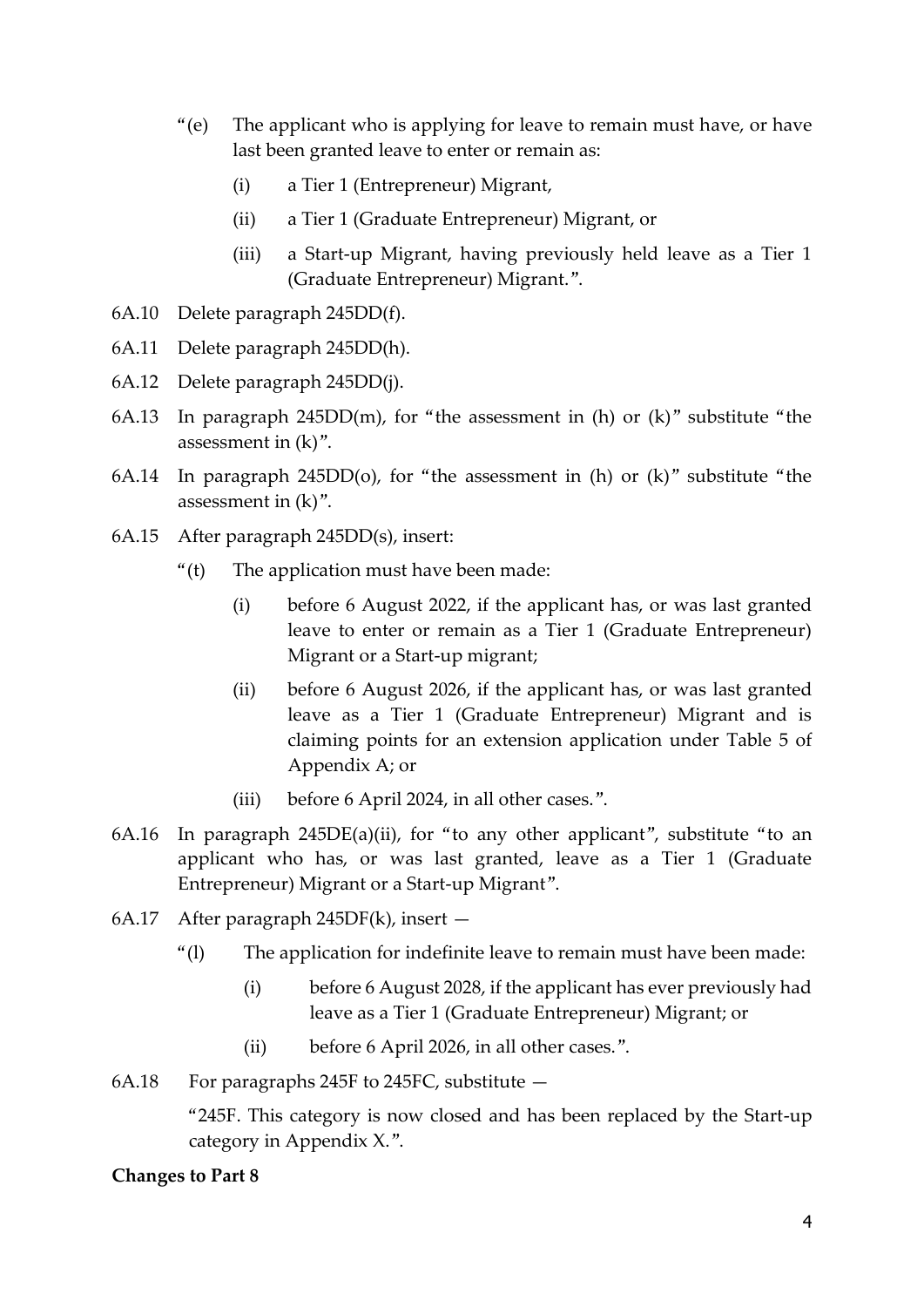- 8.1 In Paragraphs A277A to 319K after "Relevant Points Based System Migrant" insert ", Business Migrant" in each place it occurs (including in the plural, "Business Migrants", where "Relevant Points Based System Migrants" occurs in the plural), except for the occurrences in paragraphs  $284(i)(c)$ ,  $287(a)(i)(d)$ , 287(a)(i)(e), 289A(b), 289A(c), 295D(i)(b), 319AA, 319C(g)-(i), 319D(b), 319E(d)(i), 319H(e), 319H(f)(ii), 319H(g)-(j), 319I(b), 319J(e)(i), 319J(e)(ii).
- 8.2 In paragraphs 284(i)(c), 287(a)(i)(d), 287(a)(i)(e), 289A(b), 289A(c) and 295D(i)(b) after "Relevant Points Based System Migrant" insert ", Business Migrant or Relevant Worker Migrant".
- 8.3 For paragraph 319AA, including the headings, substitute —

**"Family members of Relevant Points Based System Migrants, Relevant Worker Migrants and Business Migrants**

**Partners of Relevant Points Based System Migrants, Relevant Worker Migrants and Business Migrants**

319AA. In paragraphs A277A to 319K, Appendix C and Appendix E:

- (a) **"Relevant Points Based System Migrant"** means a migrant granted leave as a Tier 1 Migrant, a Tier 4 (General) Student, or a Tier 5 (Temporary Worker) Migrant with leave in one of the following subcategories:
	- (i) Tier 5 (Temporary Worker) Creative and Sporting
	- (ii) Tier 5 (Temporary Worker) Charity Worker
	- (iii) Tier 5 (Temporary Worker) Government Authorised Exchange
	- (iv) Tier 5 (Temporary Worker) International Agreement
	- (v) Tier 5 (Temporary Worker) Religious Worker.
- (b) **"Relevant Worker Migrant"** means a migrant granted or deemed to have been granted leave under Appendix W of these Rules.
- (c) **"Business Migrant"** means a migrant granted leave under Appendix X of these Rules.".
- 8.4 In paragraph 319G delete "Relevant Points Based System Migrant" in the second place it occurs.
- 8.5 In paragraph 319H(e) after "Relevant Points Based System Migrant parent" insert ", Business Migrant parent".
- 8.6 In paragraph 319H(f)(ii) after "Relevant Points Based System Migrant parent" insert ", Business Migrant parent".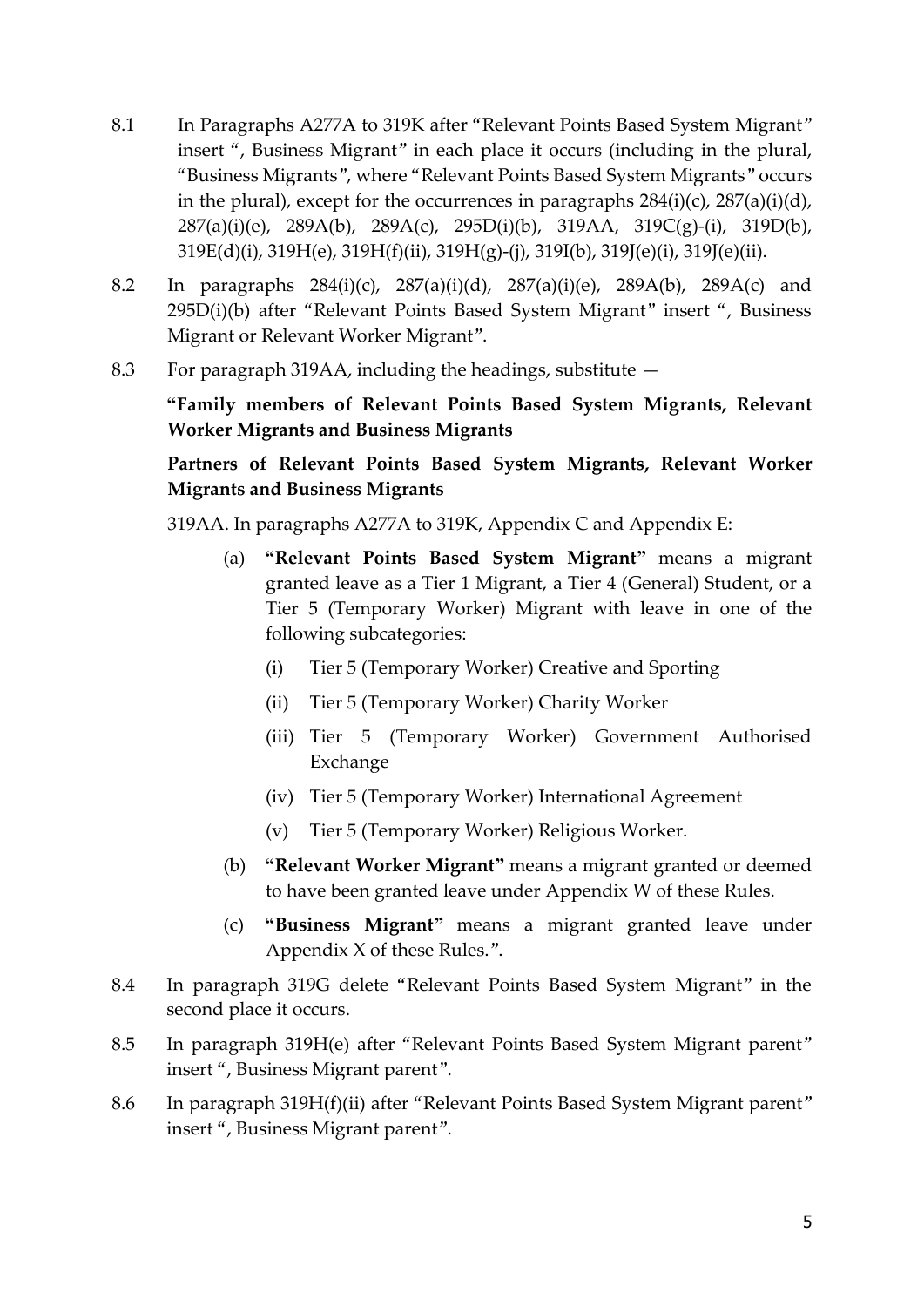- 8.7 In paragraph 319J(e)(i) after "Relevant Points Based System Migrant" insert ", Business Migrant or Relevant Worker Migrant".
- 8.8 In paragraph 319J(e)(ii) after "Relevant Points Based System Migrant parent" insert ", Business Migrant parent".

## **Changes to Appendix A**

A1. For paragraphs 35 to 53 substitute:

#### **"Attributes for Tier 1 (Entrepreneur) Migrants**

- 35. An applicant applying for leave to remain or indefinite leave to remain as a Tier 1 (Entrepreneur) Migrant must score 75 points for attributes.
- 36. Available points are shown in Table 4 for initial applications for applicants who have leave to enter or leave to remain as a Tier 1 (Graduate Entrepreneur) Migrant or Start-up Migrant.
- 37. Available points are shown in Table 5 for extension applications for applicants who have leave to enter or leave to remain as a Tier 1 (Entrepreneur) Migrant.
- 38. Available points for applications for indefinite leave to remain are shown in Table 6.

#### **39. Notes**

- (a) In all cases, an applicant cannot score points from any of the following:
	- (i) the same money being used to score points for maintenance funds for themselves or their dependents under Appendices C or E,
	- (ii) money made available from a third party, where the third party is another Tier 1 (Entrepreneur) Migrant, or that migrant's business or close family member,
	- (iii) money invested in their business more than 12 months (or 24 months if the applicant was previously granted leave as a Tier 1 (Graduate Entrepreneur) Migrant) before the date of application which led to their first grant of leave as a Tier 1 (Entrepreneur) Migrant,
	- (iv) money invested in the form of a director's loan unless it is unsecured and subordinated to other creditors' loans to the business, or
	- (v) investment in any residential accommodation, property development or property management, meaning: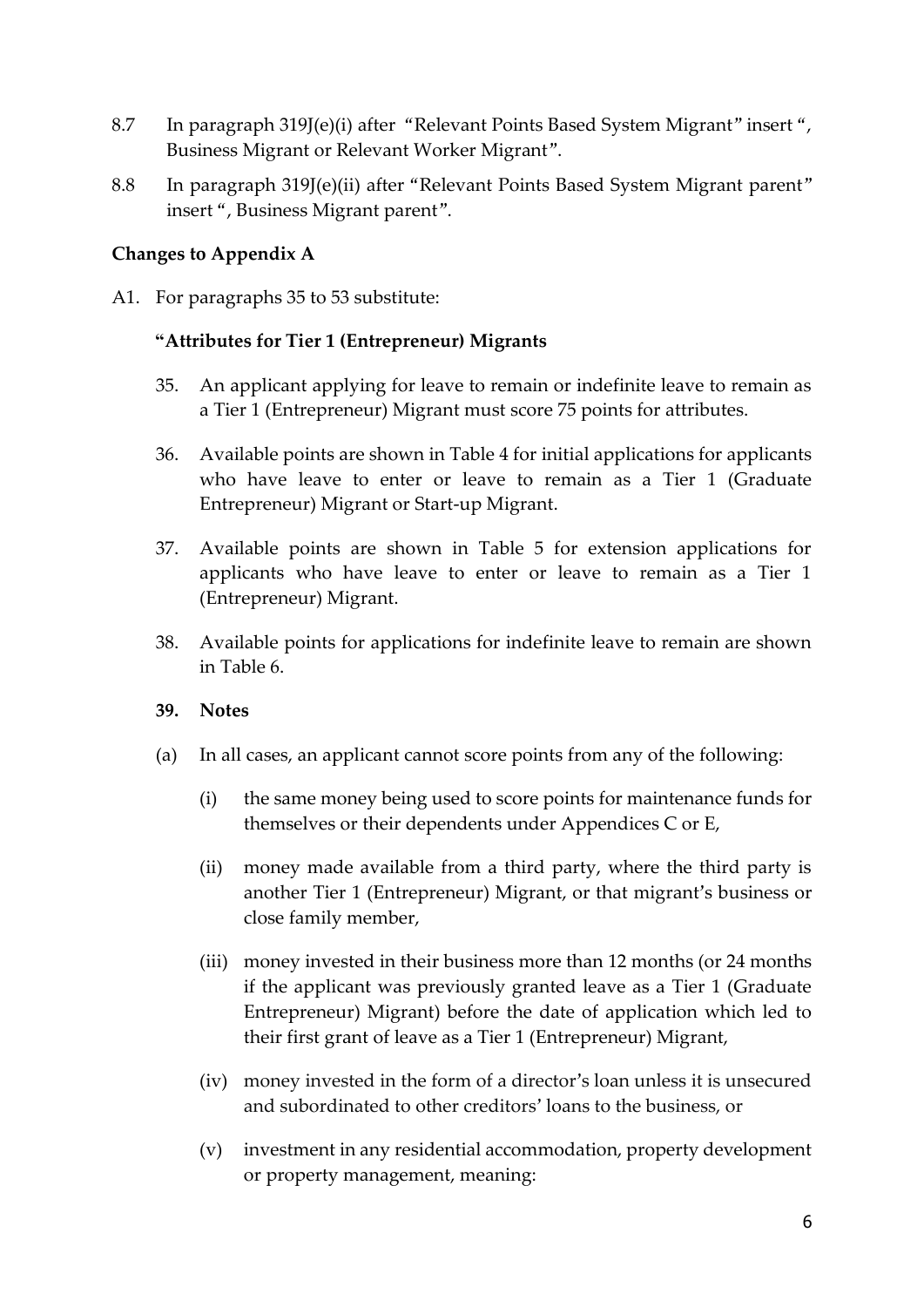- (1) any development of property owned by the applicant or their business to increase the value of the property with a view to earning a return either through rent or a future sale or both, or
- (2) management of property (whether or not it is owned by the applicant or their business) for the purposes of renting it out or resale.

For the avoidance of doubt, (v) requires that the business income is generated from the supply of goods/or services, and not derived from the increased value of property or any income generated from property, such as rent.

- (b) Points will only be awarded for an applicant's business if it is an Isle of Man business.
- (c) A business will be considered to be an Isle of Man business if the applicant provides the specified evidence in this Appendix to show that:
	- (i) it is trading within the Isle of Man economy,
	- (ii) it has its registered office in the Isle of Man, or, in the case of multinational companies with no Isle of Man registered office, its head office in the Isle of Man, except where the applicant is registered with the Isle of Man Treasury as self-employed and does not have a business office,
	- (iii) it has an Isle of Man bank account, and
	- (iv) it is subject to Isle of Man taxation.
- (d) Points will not be awarded for being a director of a an Isle of Man company or partner of an Isle of Man limited partnership, if the applicant is subject to a disqualification order under the Company Officers (Disqualification) Act 2009<sup>4</sup> (or if prior to 18 June 2009 the Companies Act 1931<sup>5</sup> or the Companies Act 1992<sup>6</sup>), or has given a disqualification undertaking under the Company Officers (Disqualification) Act 2009.
- (e) Where evidence from an accountant is required, it will only be accepted if the accountant:
	- (i) is not the applicant,

<sup>-</sup><sup>4</sup> AT 4 of 2009.

<sup>5</sup> XIII p.235.

 $6$  AT 4 of 1992.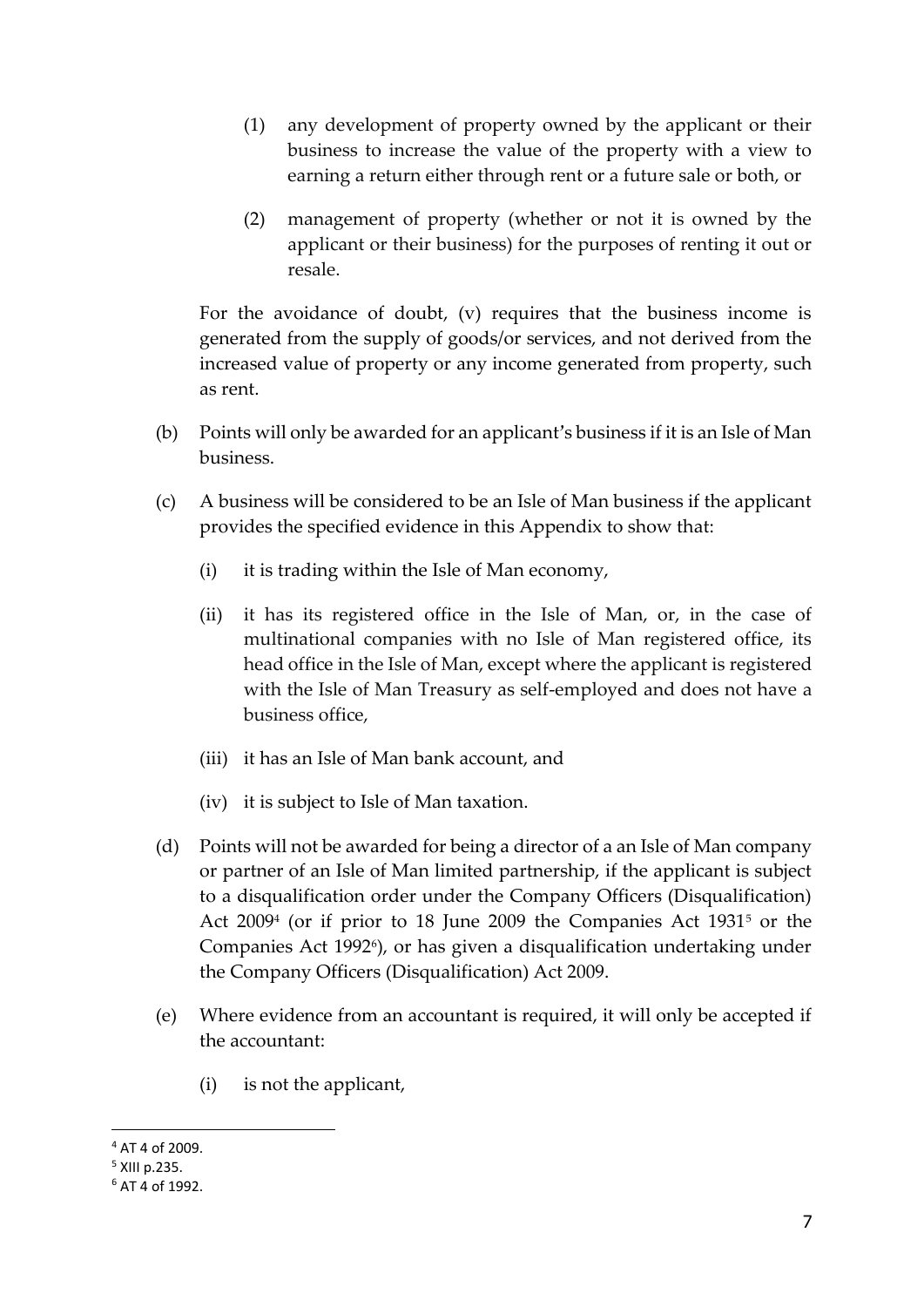- (ii) has prepared and signed off the accounts in accordance with all relevant statutory requirements,
- (iii) has a valid licence to practice or practicing certificate, and
- (iv) is a member of one or more of the following:
	- (1) the Institute of Chartered Accountants in England and Wales,
	- (2) the Institute of Chartered Accountants in Scotland,
	- (3) the Institute of Chartered Accountants in Ireland,
	- (4) the Association of Chartered Certified Accountants,
	- (5) the Association of Authorised Public Accountants,
	- (6) the Chartered Institute of Public Finance and Accountancy,
	- (7) the Institute of Financial Accountants,
	- (8) the Chartered Institute of Management Accountants,
	- (9) the Association of International Accountants, or
	- (10) the Association of Accounting Technicians.
- (f) Where personal or business bank statements are required:
	- (i) The bank or buildings society holding the money must be based in the Isle of Man and regulated by the Isle of Man Financial Services Authority.
	- (ii) Each statement must be on the institution's official stationary showing the institution's name and logo, and confirm the applicant's name (and, where relevant, the applicant's entrepreneurial team partner's name), the account number and the date of the statement.
	- (iii) Each statement must have been issued by an authorised official of that institution.
	- (iv) If the statements are printouts of electronic statements, they must either be accompanied by a supporting letter from the financial institution, on its headed paper, confirming the authenticity of the statements, or bear the official stamp of the institution on each page of the statement.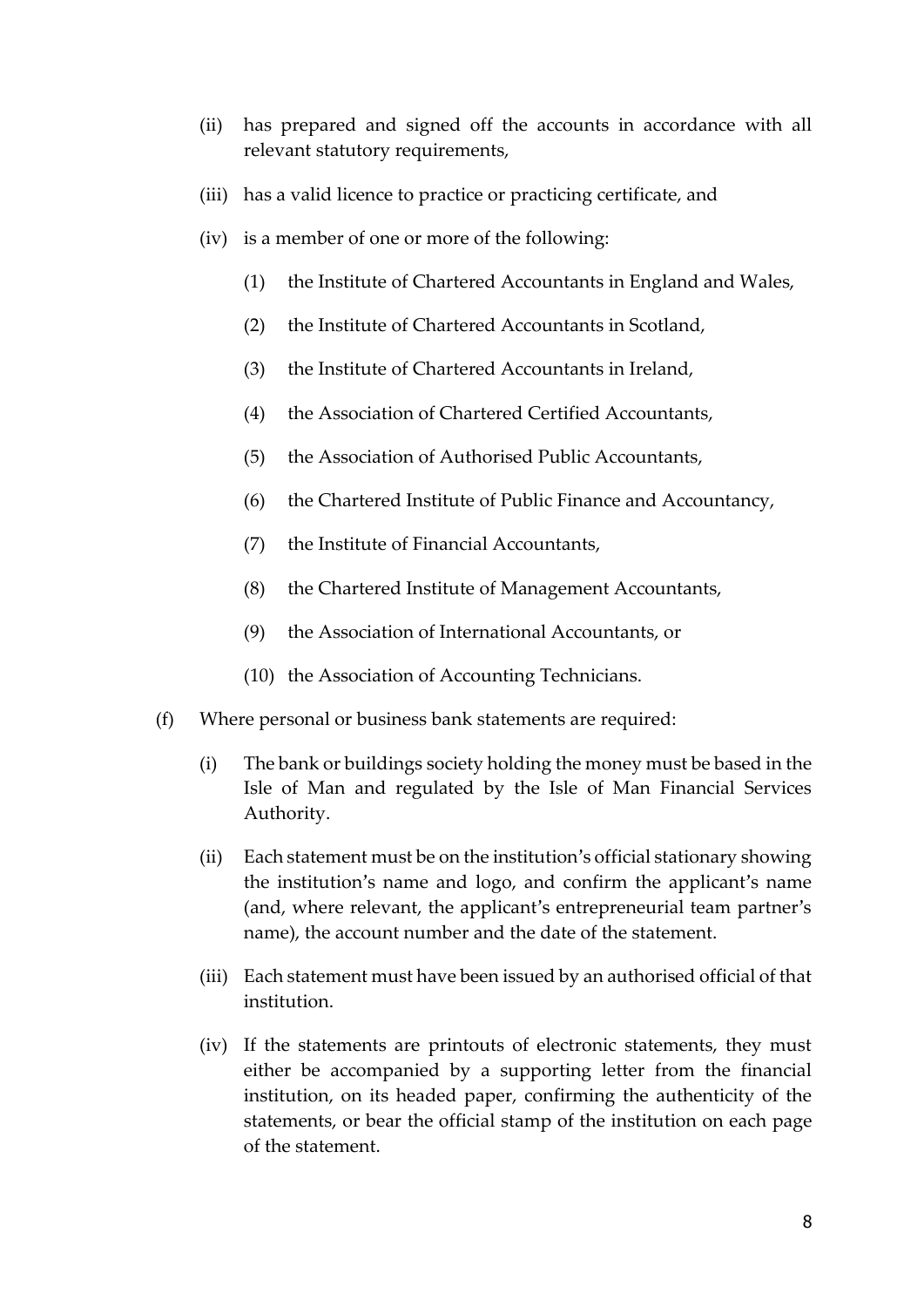- (g) Further notes to accompany Table 4 and Table 4A appear below Table 4 or Table 4A (as appropriate).
- (h) Further notes to accompany Tables 5 and 6 appear below Table 6.

| Row           | Investment and business activity                                                                                                                                | <b>Points</b> |
|---------------|-----------------------------------------------------------------------------------------------------------------------------------------------------------------|---------------|
| 1             | At least £50,000 is available to the applicant or their<br>business, or has been invested in their business due<br>to their activity.                           | 25            |
| $\mathcal{P}$ | The money is held in one or more financial<br>institutions, which are regulated by the appropriate<br>regulatory body for the country in which they<br>operate. | 25            |
| 3             | The money is disposable in the Isle of Man.<br>If the applicant is applying for leave to remain, the<br>money must be held in the Isle of Man.                  | 25            |

#### **40. Available money: notes**

- (a) Available money must be cash, not individual savings accounts or other assets such as stocks and shares.
- (b) Where multiple documents are provided, they must show the total amount required is available on the same date.
- (c) The money must either be held in an Isle of Man regulated financial institution or be transferable to the Isle of Man and convertible to sterling.
- (d) If the money is available to the applicant's business, rather than to the applicant themselves, the business must be a company or limited partnership and the applicant must be registered as a director, in the case of a company, or partner, in the case of a limited partnership.
- (e) The money must remain available to the applicant or their business until it is spent for the purposes of the applicant's business(es). The Minister reserves the right to request further evidence or otherwise verify that the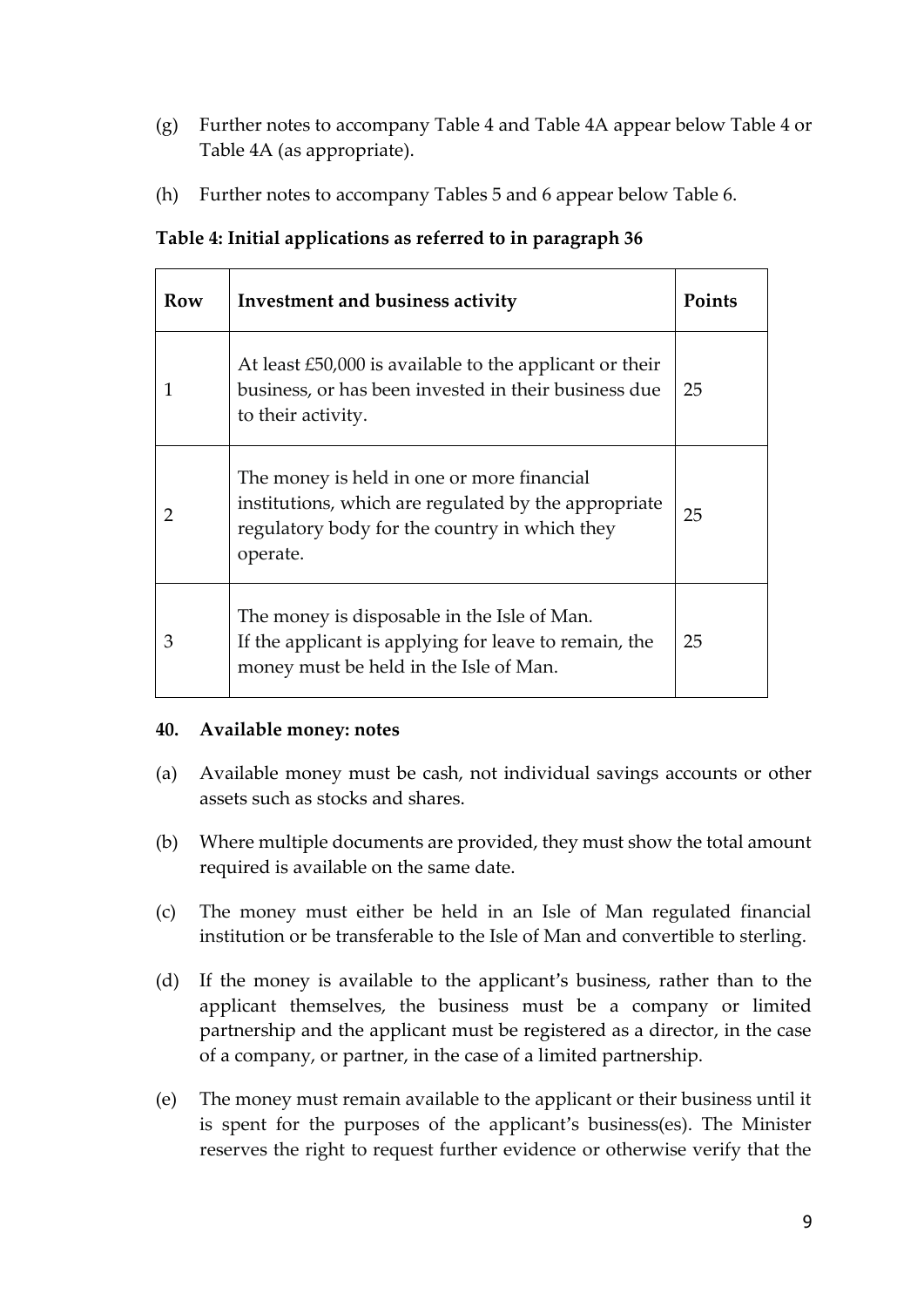money will remain available, and to refuse the application if this evidence is not provided or cannot be satisfactorily verified.

- (f) Money is disposable in the Isle of Man if all of the money is held in an Isle of Man based financial institution and free from sanctions or if the money is freely transferable to the Isle of Man and convertible to sterling. Funds in a foreign currency will be converted to pounds sterling  $(E)$  using the spot exchange rate which appeared on www.oanda.com on the date of application.
- (g) No points will be awarded where the money is held in a financial institution with which the Home Office is unable to make satisfactory verification checks, as stated in Appendix P.

# **41. Available money: Specified Documents**

(a) If all or part of the money has not yet been invested in the applicant's business, the applicant must provide all of the specified documents set out in the relevant row of Table 4A below. If the applicant is claiming points for available money from more than one source, the applicant must provide the specified documents for each row which applies.

# **Table 4A: Specified documents showing available money**

| Row          | Available money                                                                                                                                                                       | <b>Specified documents (see</b><br>descriptions below this<br>table) |
|--------------|---------------------------------------------------------------------------------------------------------------------------------------------------------------------------------------|----------------------------------------------------------------------|
| $\mathbf{1}$ | Money available as set out in Table 4 from:<br>(a) seed funding competitions which are<br>listed as endorsed by the Department<br>for Enterprise, or                                  | (i)                                                                  |
|              | (b) One or more Isle of Man Government<br>Departments and made available by<br>the Department(s) for the specific<br>purpose of establishing or expanding<br>an Isle of Man business. |                                                                      |
| 2            | Money available from a third party, other than<br>those in row 1 above, where the money is still<br>held by the third party.                                                          | All of $(ii)$ – $(iv)$                                               |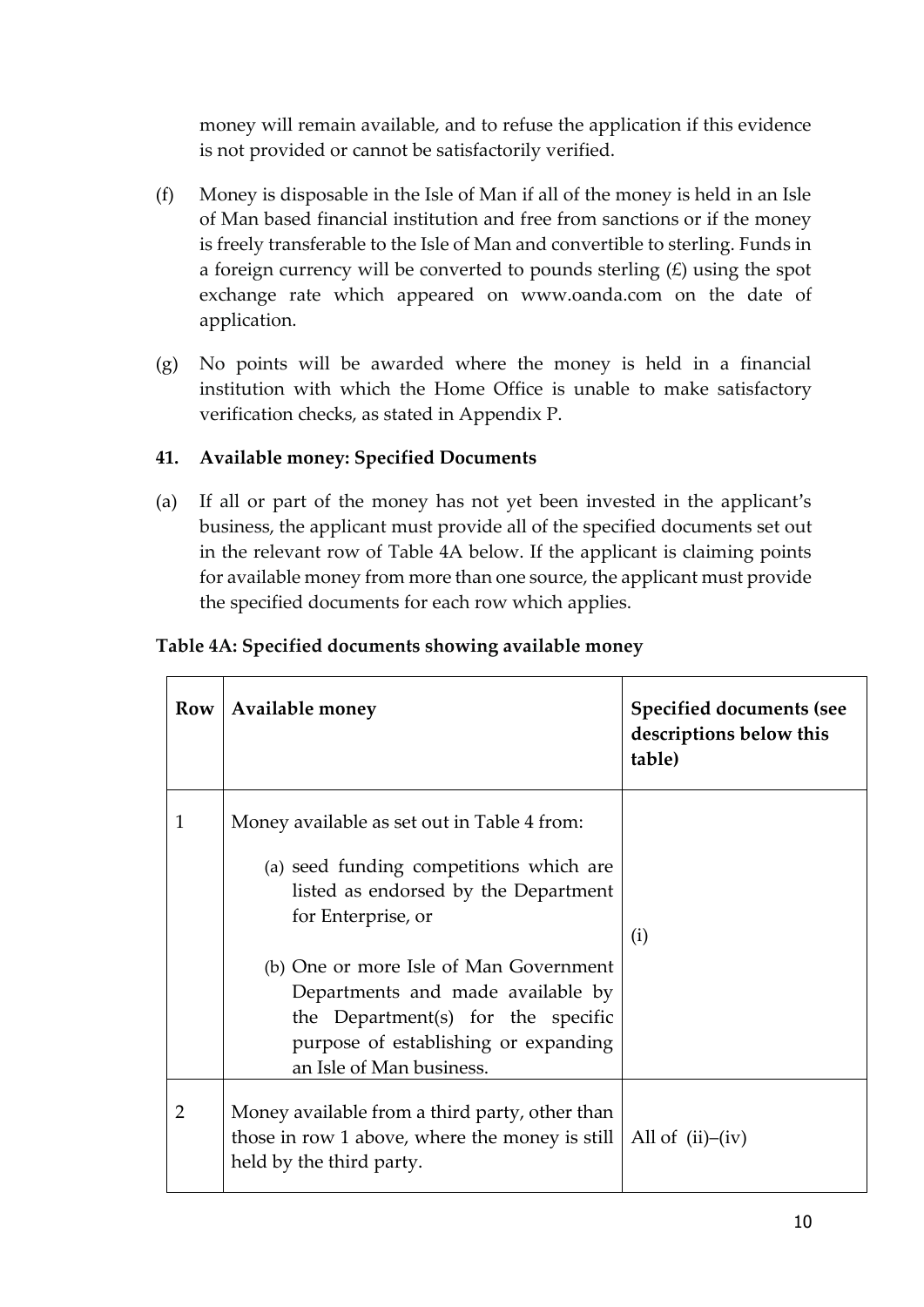| 3              | Money held by the applicant for less than 90<br>consecutive days, ending no earlier than 31<br>days before the date of application, where the<br>source of that money is other than those in row<br>1 above. | (ii) and (iii), and, either $(v)$<br>or (vi) as appropriate |
|----------------|--------------------------------------------------------------------------------------------------------------------------------------------------------------------------------------------------------------|-------------------------------------------------------------|
| $\overline{4}$ | Money held by the applicant for at least 90<br>consecutive days, ending no earlier than 31<br>days before the date of application.                                                                           | Either $(v)$ or $(vi)$ as<br>appropriate                    |

#### **Specified Documents**:

- (i) A letter from an authorised official of the seed funding competition or Isle of Man Government Department confirming:
	- (1) the amount of money available to the applicant, the entrepreneurial team or the applicant's business, and
	- (2) that it has awarded funds for the specific purpose of establishing or expanding Isle of Man businesses.
- (ii) A written declaration from each third party that they have made the money available to invest in the applicant's business in the Isle of Man, containing:
	- (1) the names of the third party and the applicant (and their entrepreneurial team partner's name where relevant), or the name of the applicant's business,
	- (2) the date of the declaration,
	- (3) the applicant's signature and the signature of the third party (and the signature of the applicant's entrepreneurial team partner where relevant),
	- (4) the amount of money available in pounds sterling,
	- (5) the relationship(s) of the third party to the applicant,
	- (6) if the third party is another business in which the applicant is self-employed or a director, evidence of the applicant's status within that business and that the applicant is the sole controller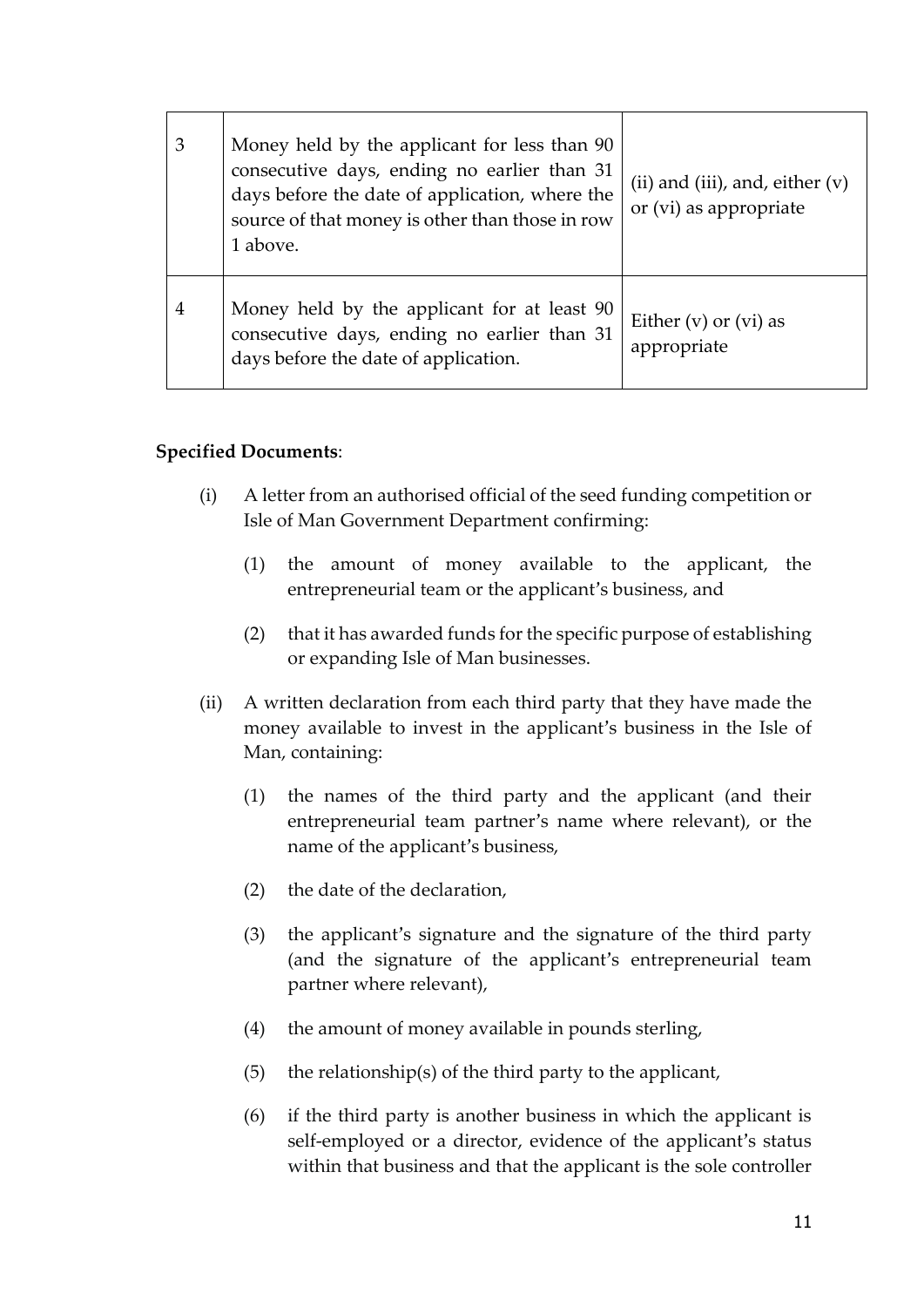of that business's finances, or, where the applicant is not the sole controller, the letter must be signed by another authorised official of that business who is not the applicant, and

- (7) confirmation that the money will remain available until such time as it is transferred to the applicant, the entrepreneurial team or the applicant's business.
- (iii) A letter (or letters) from one or more legal representatives, who are not the applicant or the third party, which confirm(s) that all letters and declarations in (ii) and (iv) (where required) contain the genuine signatures of the required signatories. The letter(s) must clearly show the registration or authority of the legal representative to practise legally in the country where the third party or the money is.
- (iv) A letter from each financial institution holding the funds, issued by an authorised official of that institution, confirming in each case the amount of money that the third party intends to make available, and that the institution is not aware of the third party having promised to make that money available to any other person.
- (v) For money held outside the Isle of Man, a letter from each financial institution holding the funds, issued by an authorised official of that institution, confirming the minimum balance available from the applicant's own funds held in that institution on the date of the letter and, in the case as described in row 4 of Table 4A, during a consecutive 90-day period of time ending on the date of the letter.
- (vi) For money held in the Isle of Man, recent personal bank or building society statements, with the most recent statement being dated no earlier than 31 days before the date of application, which taken altogether show that the relevant required sum of available money is held in the account(s) on the date of the most recent statement(s). In the case described in row 4 of Table 4A, the statements must show the sum has been held for a consecutive 90 day period of time immediately before the date of the statement.
- (b) Each letter referred to in  $(a)(i)$  and  $(iii)$  to  $(v)$  above must:
	- (1) be on the organisation's official headed paper,
	- (2) be dated no earlier than three months (in the case of (i) and (iii) or 31 days (in the case of (iv) and (v)), immediately before the date of application,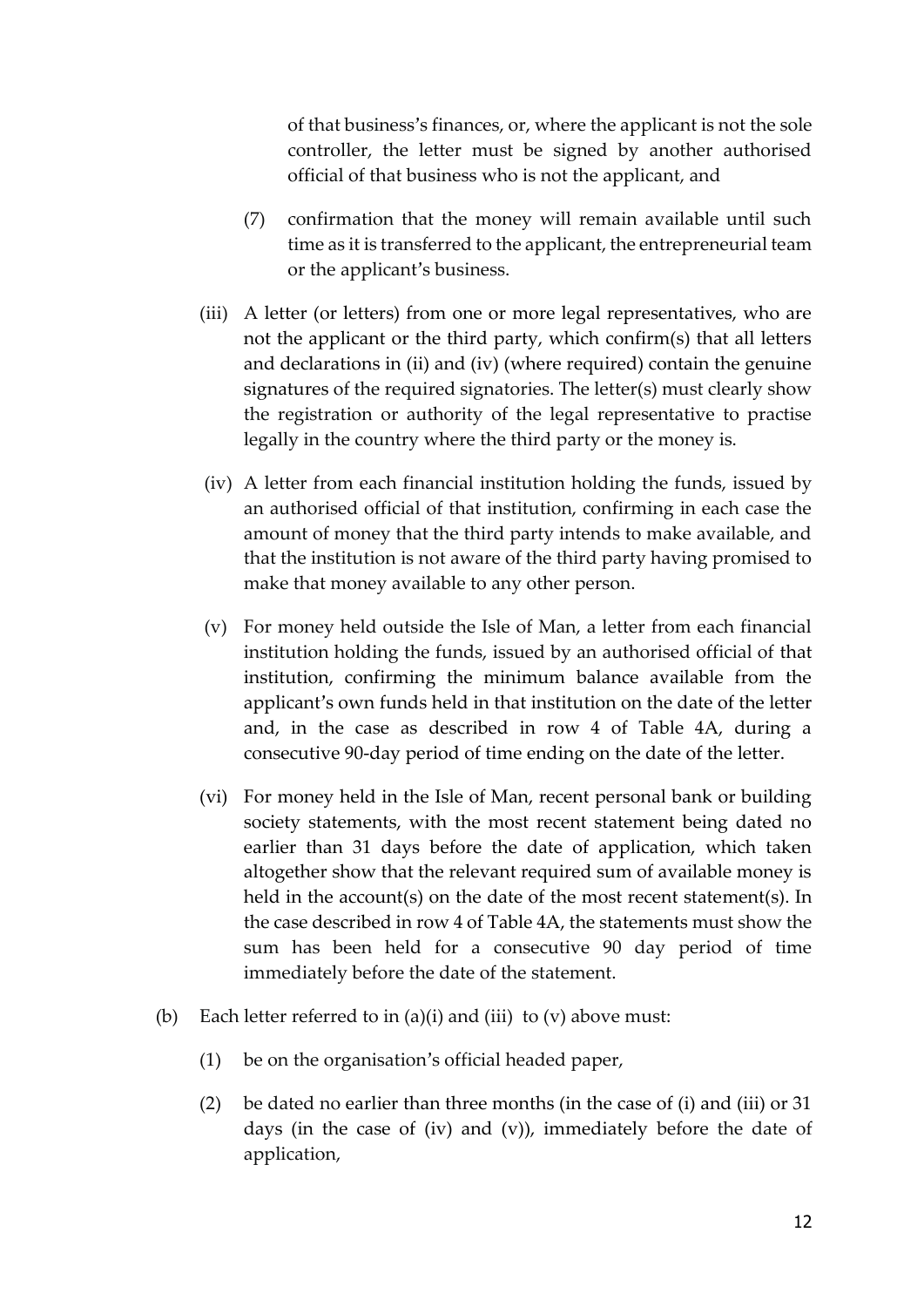- (3) state the applicant's name, and their entrepreneurial team partner's name where relevant, or the name of the applicant's business,
- (4) include the contact details of the person or (where relevant) an official of the organisation issuing the letter,
- (5) include (where relevant) the name of the third party providing the money, including their full address, postal code, telephone contact number and any email address,
- (6) in the case of (iii), include the number of the third party or their authorised representative's identity document (such as a passport or national identity card), the place of issue and dates of issue and expiry,
- (7) in the case of (iv) to  $(v)$ , show the account number,
- (8) in the case of (iv) to (v), confirm that the financial institution is regulated by the appropriate body and, if not regulated by the Isle of Man Financial Services Authority, that the money can be transferred into the Isle of Man.
- 42. If the money is available to the applicant's business, rather than to the applicant themselves, the applicant must also provide a Companies Registry document showing the address of the business's registered office in the Isle of Man, or head office in the Isle of Man if it has no registered office in the Isle of Man, and that the applicant is a director, in the case of a company, or partner, in the case of a limited partnership.
- 43. If all or part of the money has been invested in the applicant's business, the applicant must provide:
	- (a) all of the specified documents required in paragraph 44 to show the amount of money invested, and
	- (b) all of the specified documents required in paragraph 47 to show that the applicant has established a new Isle of Man business or joined or taken over an existing Isle of Man business, in which the money was invested.

## **Table 5: Extension applications as referred to in paragraph 37**

| Row   Investment, business activity and job creation | Points |
|------------------------------------------------------|--------|
|------------------------------------------------------|--------|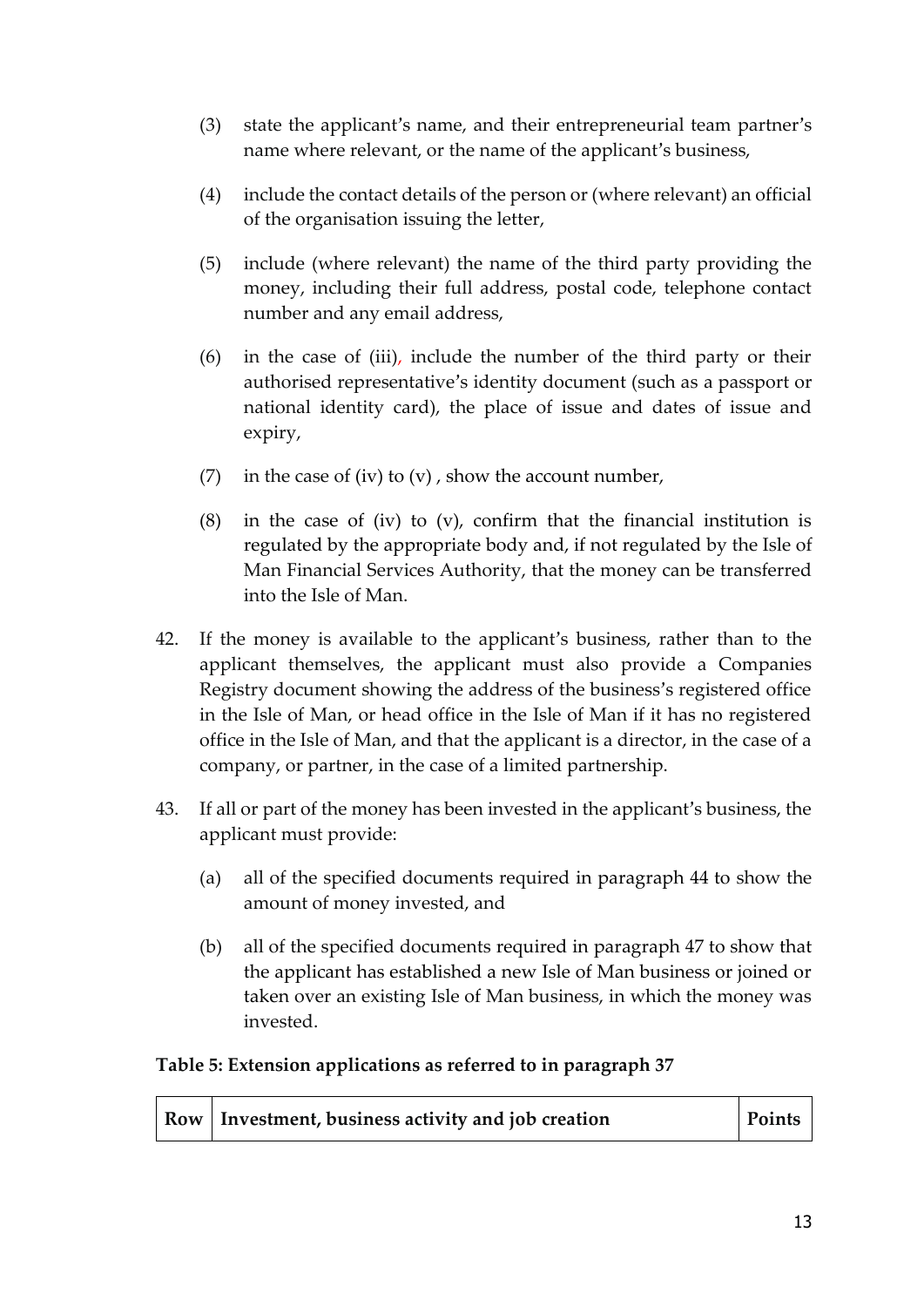| $\mathbf{1}$   | The applicant has invested or has caused investment to be<br>made by one or more third parties, totaling £200,000 or more<br>(or £50,000 if they were awarded points for £50,000 funding or<br>investment in their last grant of leave) in cash directly into one<br>or more Isle of Man businesses.<br>The applicant does not need to provide evidence of this<br>investment if they were awarded points under Table 5 in<br>their last grant of entry clearance or leave to remain as a Tier<br>1 (Entrepreneur) Migrant. | 20 |
|----------------|-----------------------------------------------------------------------------------------------------------------------------------------------------------------------------------------------------------------------------------------------------------------------------------------------------------------------------------------------------------------------------------------------------------------------------------------------------------------------------------------------------------------------------|----|
| $\overline{2}$ | The applicant has:                                                                                                                                                                                                                                                                                                                                                                                                                                                                                                          | 20 |
|                | (a) registered with Isle of Man Treasury Income Tax Division<br>as self-employed, or                                                                                                                                                                                                                                                                                                                                                                                                                                        |    |
|                | (b) registered with Isle of Man Companies Registry as a<br>director of a Isle of Man company, or a partner of a Isle of Man<br>limited partnership.                                                                                                                                                                                                                                                                                                                                                                         |    |
|                | The applicant must have registered as above within 6 months<br>of entering the Isle of Man (if they were most recently<br>granted entry clearance and there is evidence to establish<br>their date of entry) or, in any other case, within 6 months of<br>the date on which the most recent leave was granted.                                                                                                                                                                                                              |    |
| 3              | Within the three months before the date of application, the<br>applicant was:                                                                                                                                                                                                                                                                                                                                                                                                                                               | 15 |
|                | (a) registered with Isle of Man Treasury Income Tax Division<br>as self-employed, or                                                                                                                                                                                                                                                                                                                                                                                                                                        |    |
|                | (b) registered with Isle of Man Companies Registry as a<br>director of an Isle of Man company or partner of an Isle of<br>Man limited partnership.                                                                                                                                                                                                                                                                                                                                                                          |    |
| $\overline{4}$ | The applicant has:                                                                                                                                                                                                                                                                                                                                                                                                                                                                                                          | 20 |
|                | (a) established a new business or businesses that has or have<br>created the equivalent of 2 new full time jobs for settled<br>workers, or                                                                                                                                                                                                                                                                                                                                                                                  |    |
|                | (b) taken over or invested in an existing business or businesses<br>and their services or investment have resulted in a net increase<br>in the employment provided by the business or businesses for<br>settled workers in the Isle of Man by creating the equivalent of<br>2 new full time jobs.                                                                                                                                                                                                                           |    |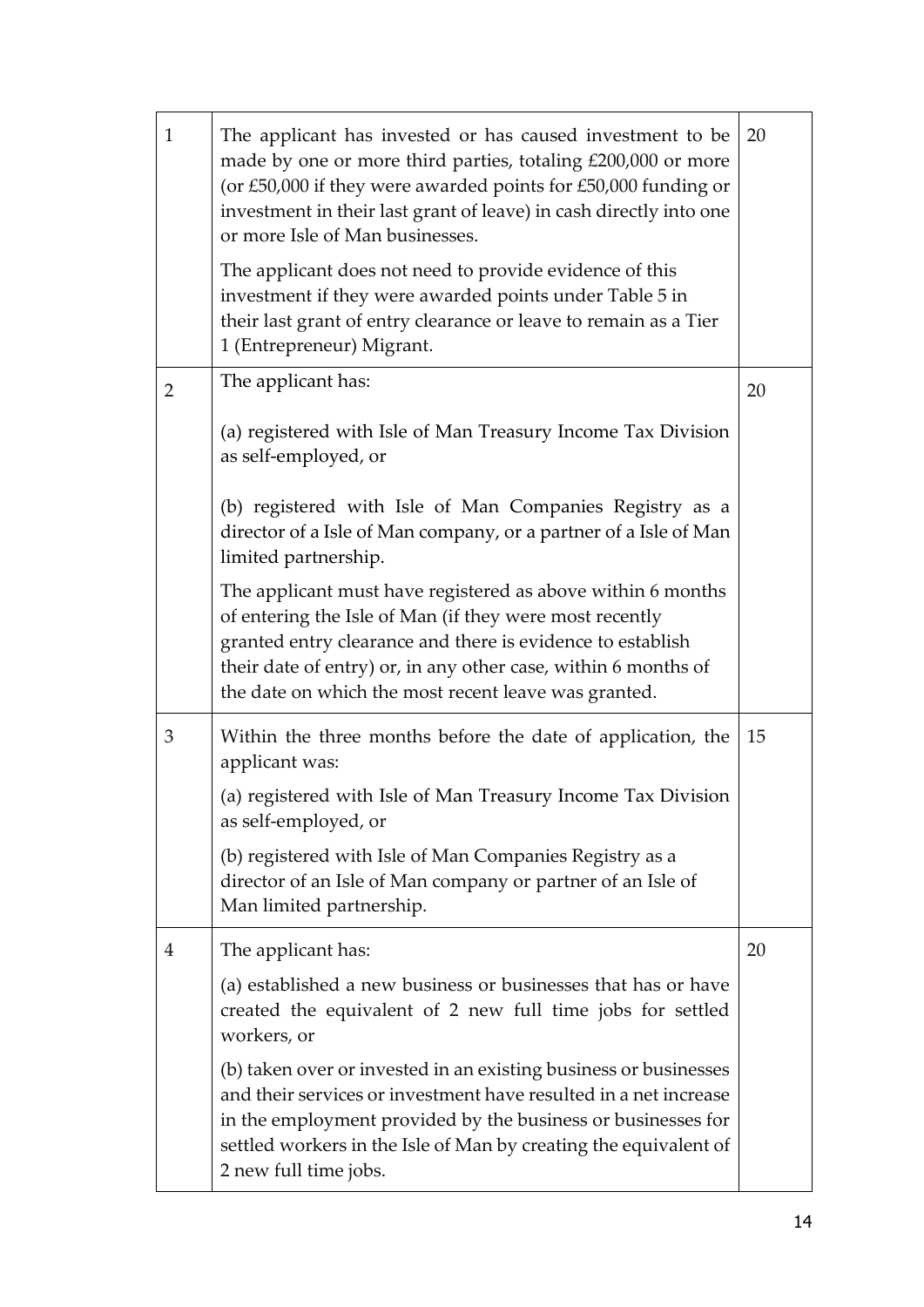The jobs must have existed for 12 months during the applicant's most recent grant of leave as a Tier 1 (Entrepreneur) Migrant or, where that leave was granted less than 12 months ago, for the 12 months immediately before the date of application.

# **Table 6: Applications for indefinite leave to remain as referred to in paragraph 38**

| Row          | Investment, business activity and job creation<br>Points                                                                                                                                                                                                                                             |  |
|--------------|------------------------------------------------------------------------------------------------------------------------------------------------------------------------------------------------------------------------------------------------------------------------------------------------------|--|
| $\mathbf{1}$ | The applicant has invested or has caused investment to be<br>made by one or more third parties, totaling £200,000 or more<br>(or £50,000 if they were awarded points for £50,000 funding or<br>investment in their last grant of leave) in cash directly into one<br>or more Isle of Man businesses. |  |
|              | The applicant does not need to provide evidence of this<br>investment if they were last granted entry clearance or leave<br>to remain as a Tier 1 (Entrepreneur) Migrant, having been<br>awarded points under Table 5.                                                                               |  |
| 2            | The applicant was:                                                                                                                                                                                                                                                                                   |  |
|              | (a) registered with Isle of Man Treasury Income Tax<br>Division as self-employed, or                                                                                                                                                                                                                 |  |
|              | (b) registered with Companies Registry as a director of<br>a Isle of Man company, or partner of a Isle of Man<br>limited partnership.                                                                                                                                                                |  |
|              | The above requirement must have been met:                                                                                                                                                                                                                                                            |  |
|              | (i) within 6 months of entering the Isle of Man (if they<br>were most recently granted entry clearance and there is<br>evidence to establish their date of entry) or, in any other<br>case, within 6 months from the date the most recent<br>leave was granted, and                                  |  |
|              | (ii) within the three months before the date of<br>application.                                                                                                                                                                                                                                      |  |
|              | The applicant does not need to provide evidence of (i)<br>if they were last granted entry clearance or leave to<br>remain as a Tier 1 (Entrepreneur) Migrant, having<br>been awarded points under Table 5.                                                                                           |  |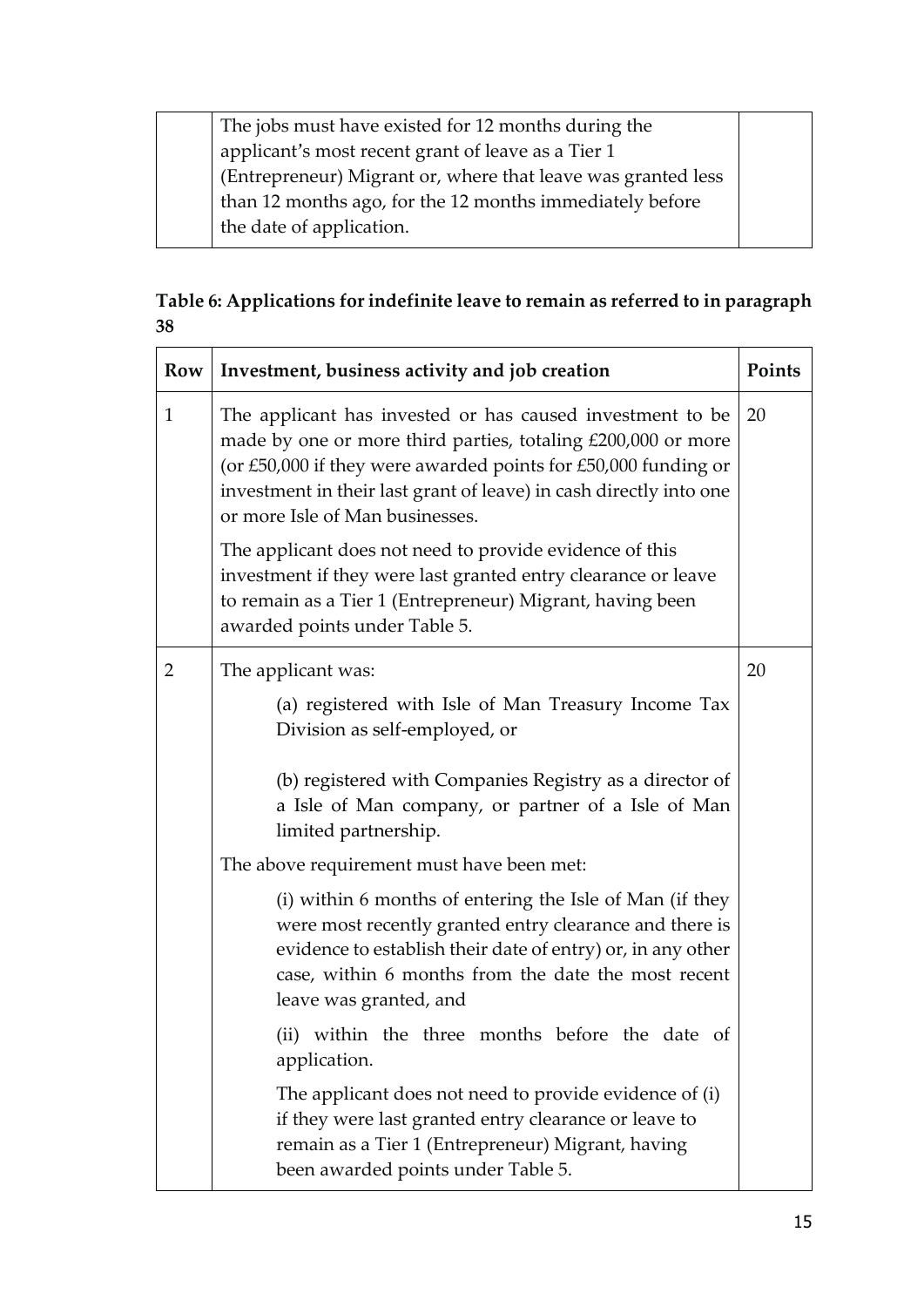| 3 | The applicant has:                                                                                                                                                                                                                                                                                                                                                                    | 20 |
|---|---------------------------------------------------------------------------------------------------------------------------------------------------------------------------------------------------------------------------------------------------------------------------------------------------------------------------------------------------------------------------------------|----|
|   | (a) established a new business or businesses that has or have<br>created the equivalent of 2 new full time jobs for settled<br>workers, or                                                                                                                                                                                                                                            |    |
|   | (b) taken over or invested in an existing business or businesses<br>and their services or investment have resulted in a net increase<br>in the employment provided by the business or businesses for<br>settled workers by creating the equivalent of 2 new full time<br>jobs for settled workers.                                                                                    |    |
|   | The jobs must have existed for 12 months during the<br>applicant's most recent grant of leave or, where that leave<br>was granted less than 12 months ago, for the 12 months<br>immediately before the date of application.                                                                                                                                                           |    |
| 4 | (a) The applicant has spent a continuous period of 5 years<br>lawfully in the Isle of Man with leave as a Tier 1 (Entrepreneur)<br>Migrant, or                                                                                                                                                                                                                                        |    |
|   | (b) The applicant has spent a continuous period of 3 years<br>lawfully in the Isle of Man as a Tier 1 (Entrepreneur) Migrant,<br>and has:                                                                                                                                                                                                                                             |    |
|   | (i) created the equivalent of 10 (including the two jobs<br>already relied upon to score points under row 3) new<br>full time jobs which meet the requirements in row 3<br>above, or                                                                                                                                                                                                  |    |
|   | (ii) established a new Isle of Man business or businesses<br>that has or have had a gross income from business<br>activity of £5 million or more during the 3 year<br>continuous period, or                                                                                                                                                                                           |    |
|   | (iii) taken over or invested in an existing Isle of Man<br>business or businesses and the applicant's services or<br>investment have resulted in a net increase in gross<br>income from business activity of £5 million during the<br>3 year continuous period, when compared to the 3<br>year period immediately before the date the applicant<br>became involved with the business. |    |

# **Investment: Specified Documents**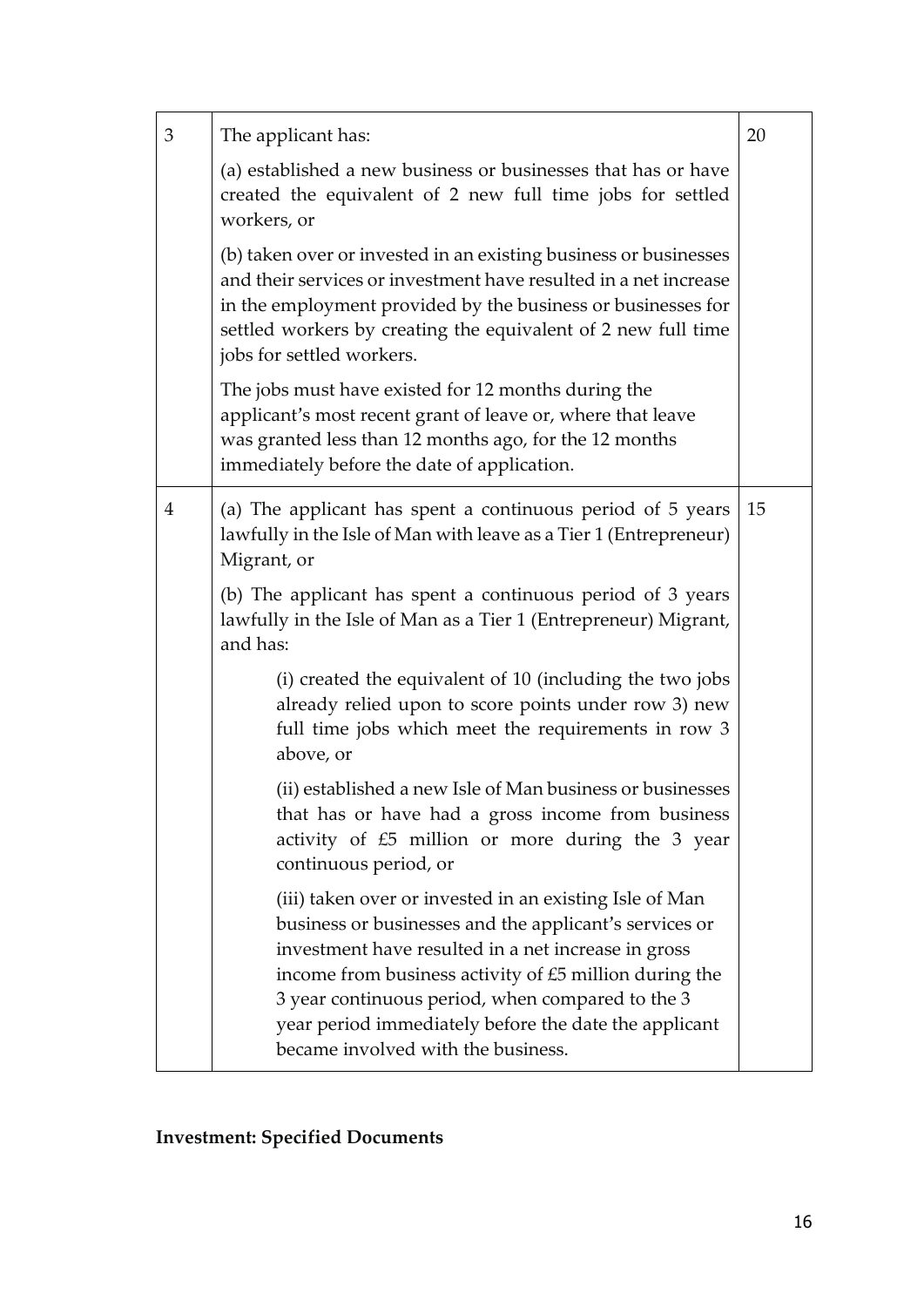- 44. The applicant must provide their business accounts and accompanying evidence of their investment, which must meet the following requirements:
	- (a) if the applicant's business is legally required to produce audited accounts, the audited accounts must be provided;
	- (b) if the applicant's business is not legally required to produce audited accounts, unaudited accounts and an accounts compilation report must be provided from an accountant;
	- (c) the audited or unaudited accounts must show the investment in money made directly in the business by:
		- (i) the applicant, in their own name,
		- (ii) one or more seed funding competitions or Isle of Man Government Departments, as set out in Table 4 and Table 4A, and the accounts must be accompanied by a letter from the source, confirming that the investment was made on the applicant's behalf, or
		- (iii) a third party other than those in (ii), and the accounts must either:
			- (1) confirm that the investment was made as a result of the applicant's activity, or
			- (2) be accompanied by a letter from the Department for Enterprise, confirming that the investment was made as a result of the applicant's activity;
	- (d) if the applicant has made the investment in the form of a director's loan:
		- (i) it must be shown in the relevant set of accounts provided,
		- (ii) unless the investment was made on or before 17 June 2016 and the date of application is before 19 November 2021, the investment must be shown through readily identifiable transactions in the applicant's business bank statements, which must clearly show the transfer of this money from the applicant to their business, and
		- (iii) the applicant must provide a legal agreement, between the applicant (in the name that appears on their application) and the business, showing: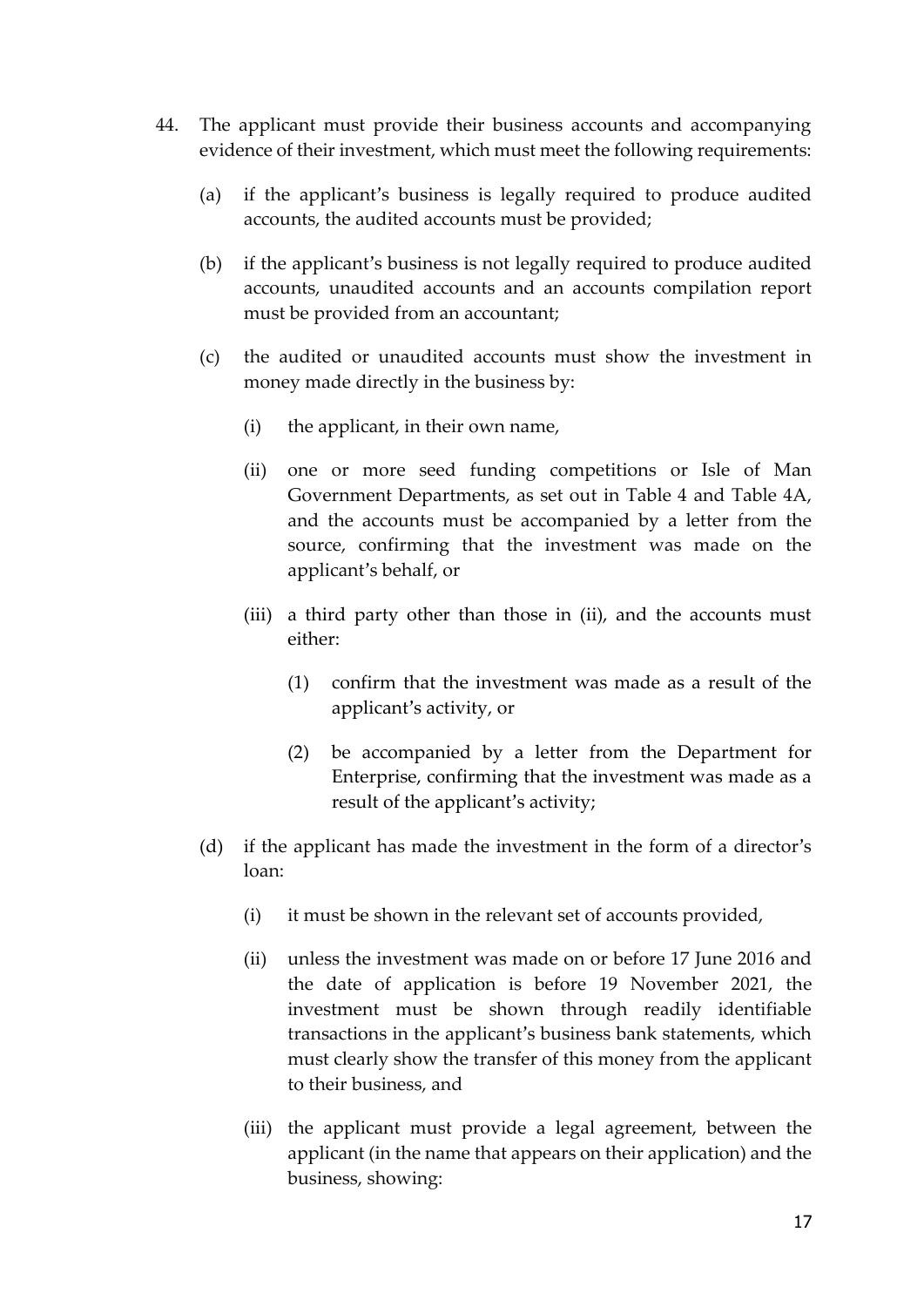- (1) the terms of the loan,
- (2) any interest that is payable,
- (3) the period of the loan, and
- (4) that the loan is unsecured and subordinated to other creditors' loans to the business;
- (e) if the applicant has made the investment in the form of share capital, the accounts must show the shareholders, the amount and value of the shares (on the date of purchase) in the applicant's name as it appears on their application. If the value of the applicant's share capital is not shown in the accounts, then a printout of the company's register of members from Companies Registry must be provided;
- (f) the accounts must clearly show the name of the accountant, the date the accounts were produced, and how much the applicant has invested in the business;
- (g) if the applicant is claiming points for investing £50,000 from a seed funding competition or an Isle of Man Government Department, the applicant must provide the specified evidence in Table 4A above as evidence of the source of the funds, (except that the letter referred to in paragraph 41(a)(i) does not need to be dated within the three months immediately before the date of the application).
- 45. A business will only be considered to be a "new" business for the purposes of paragraph 43 and Tables 5 and 6 if it was established by the applicant no earlier than 12 months (or 24 months if the applicant was previously granted leave as a Tier 1 (Graduate Entrepreneur) Migrant) before the date of the application which led to the applicant's first grant of leave as a Tier 1 (Entrepreneur) Migrant.

#### **Business activity: Specified Documents**

- 46. The applicant must provide the following specified documents, showing that they obtained the necessary business registration within the 6 month period referred to in Table 5 or 6:
	- (a) if the applicant was self-employed, evidence of their registration with Isle of Man Treasury Income Tax Division;
	- (b) if the applicant was a director of a Isle of Man company or partner of an Isle of Man limited partnership, a printout from Companies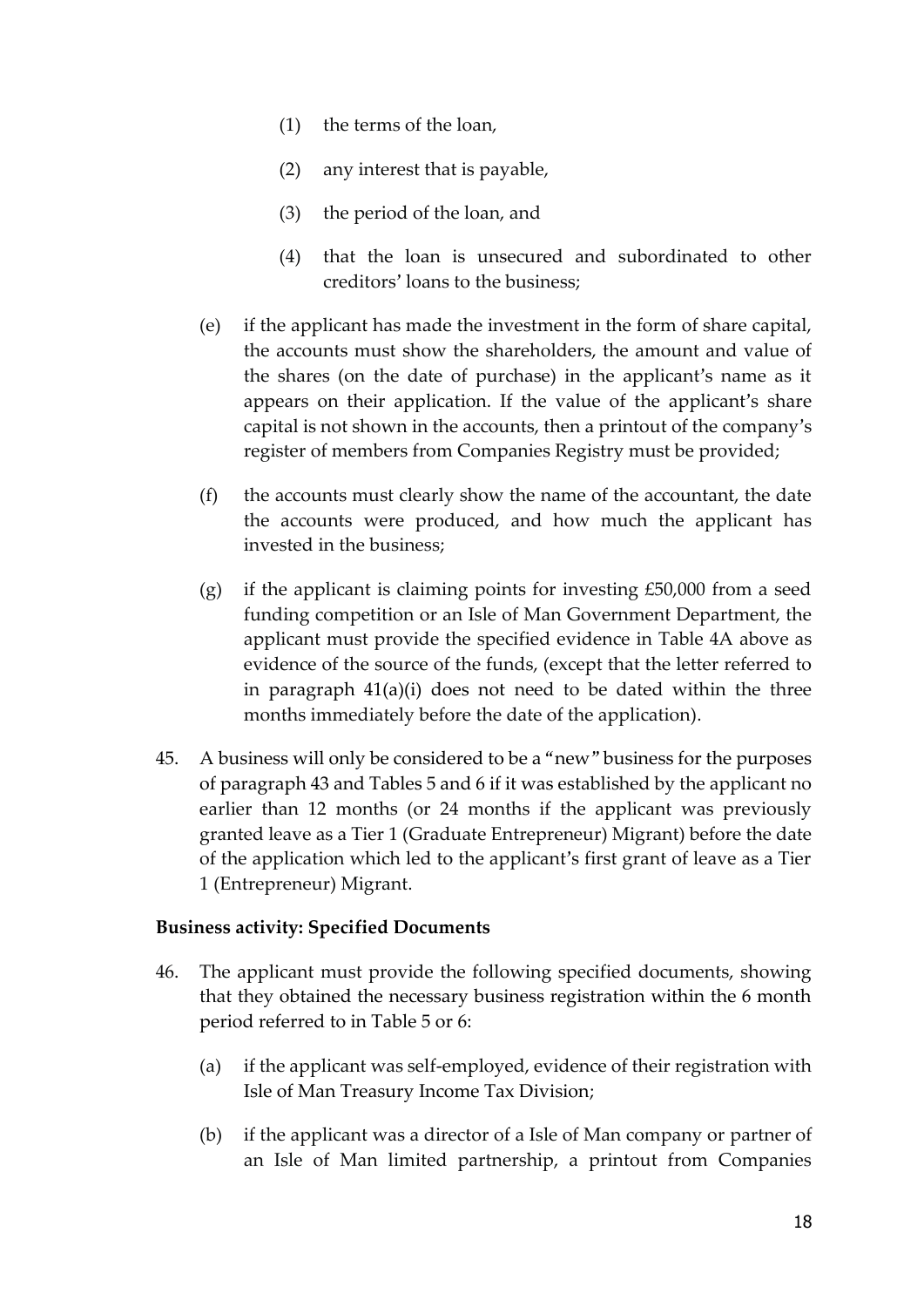Registry of the company's filing history page and of the applicant's personal appointments history, showing the date of their appointment as a director or partner.

- 47. The applicant must provide the following specified documents to show that they have established a new Isle of Man business or joined or taken over an existing business, and that they are engaged in business in the Isle of Man when they make their application:
	- (a) if the applicant is self-employed, they must provide:
		- (i) evidence of their registration with Isle of Man Income Tax Division to show that their business is based in the Isle of Man, and such evidence is dated no earlier than three months before the date of application,
		- (ii) Isle of Man Income Tax Division evidence that the applicant is making tax returns within the self-assessment tax system, and
		- (iii) a personal bank statement showing transactions for their business, or a business bank statement, or a letter from an Isle of Man- regulated financial institution, on the institution's headed paper, confirming that the applicant has a business and acts through that bank for the purposes of that business;
	- (b) if the applicant is a director of an Isle of Man company or a partner of an Isle of Man limited partnership, they must provide:
		- (i) printouts of Companies Registry documents, dated no earlier than three months before the date of the application, showing all of the following:
			- (1) the address of the registered office in the Isle of Man, or head office in the Isle of Man if it has no registered office,
			- (2) the applicant's name, as a director or member,
			- (3) the date of the applicant's appointment as a director or partner, and
			- (4) that the business is actively trading (not dormant, struckoff, dissolved or in liquidation),
		- (ii) evidence from Isle of Man Income Tax Division confirming that the company is registered for corporation tax (if the applicant is a director of a company) or that the applicant is making tax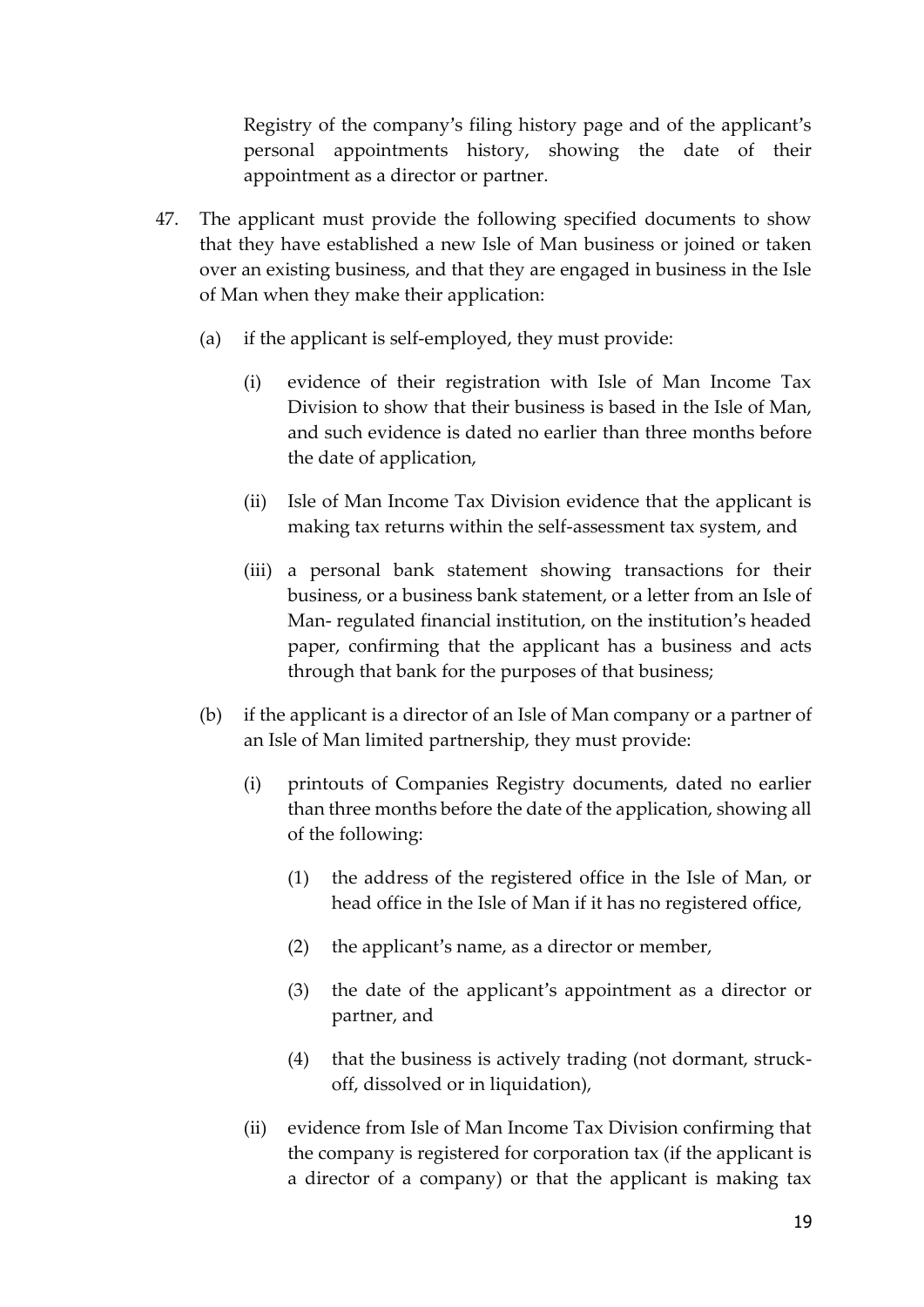returns within the self-assessment tax system (if the applicant is self-employed), and

- (iii) a business bank statement from an Isle of Man account which shows business transactions, or a letter from the Isle of Man bank in question, on its headed paper, confirming that the company or limited partnership has a bank account, that the applicant is a signatory of that account, and that the company or limited partnership uses that account for the purposes of their business.
- (c) regardless of whether the applicant is self-employed, a director or member, they must also provide:
	- (i) an overview of the business's activity, including an explanation of the goods or services it provides to its customers or clients; and
	- (ii) the applicant's job title and job description, setting out their role within the company, how they are implementing their business plan and what their main tasks and responsibilities are in running the business on a day-to-day basis.

#### **Job creation: notes**

- 48. (a) A full time job is one involving 30 hours or more of paid work per week.
	- (b) "The equivalent of" a full time job means two or more part time jobs that add up to 30 hours per week, if each of the jobs exist for 12 months or more. However, one full time job of more than 30 hours of work per week will not count as more than one full time job.
	- (c) A job may count even if it does not last 12 consecutive months (for example it lasts for 6 months in one year and 6 months the following year) provided that it is the same job.
	- (d) The jobs need not exist on the date of application, provided that they existed for 12 months or more as specified in Table 5 (row 4) and Table 6 (row 3).
	- (e) Different jobs that have existed for less than 12 months cannot be combined together to make up a 12 month job.
	- (f) If jobs are being combined the employees being relied upon must be clearly identified by the applicant in their application.
	- (g) The jobs must comply with all relevant Isle of Man legislation.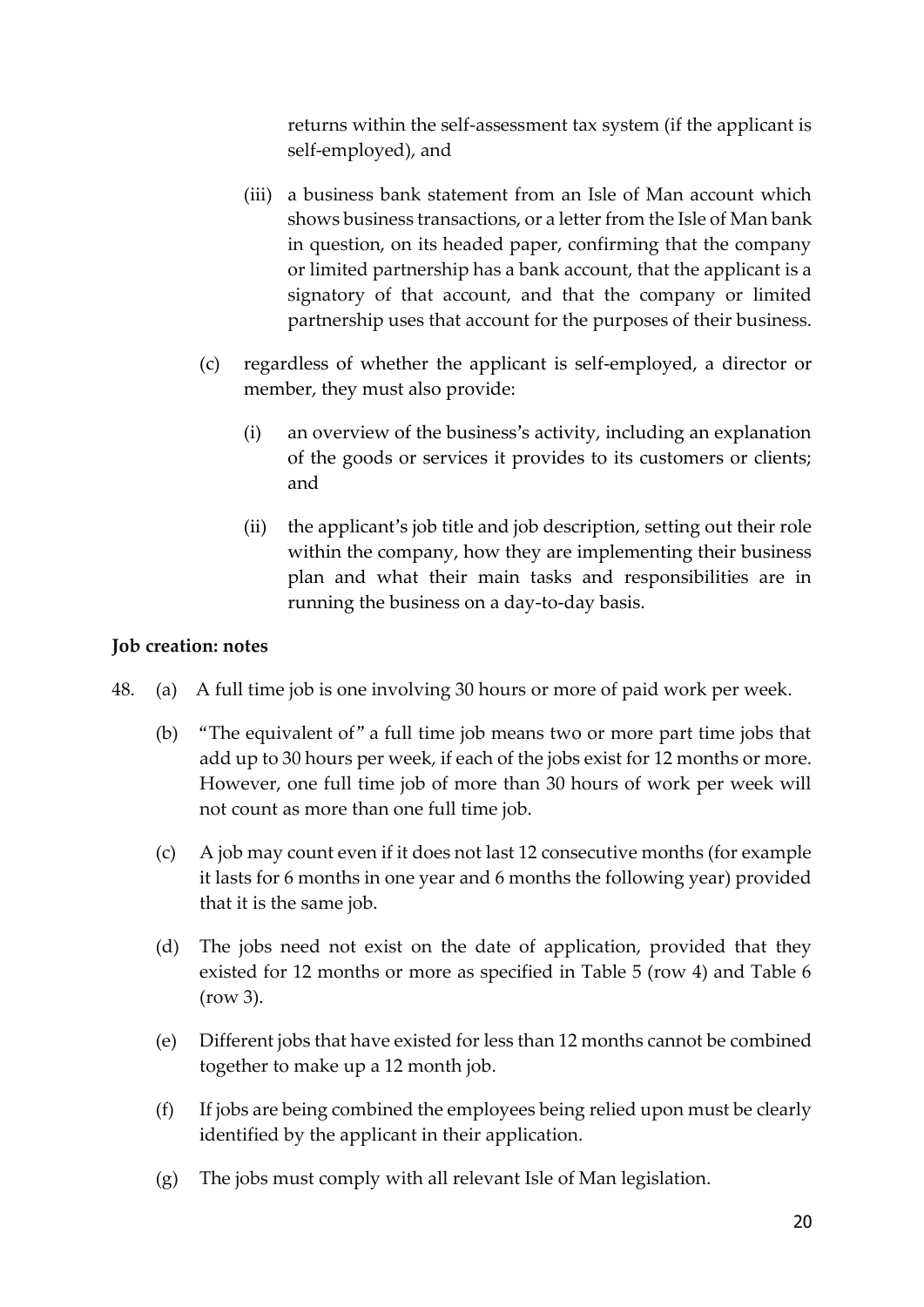#### **Job creation: specified documents**

- 49. If the applicant is required to score points for job creation in Table 5 or Table 6, they must provide all of the following specified documents:
	- (a) evidence to show the applicant is reporting Income Tax Instalment Payments appropriately to the Isle of Man's Income Tax Division, such as printouts of Employee Payment Records, original Income Tax Division T21 or T20, which either together or individually show the total payments made to the settled workers for the full period of employment used to claim points. These must show every payment made to each settled worker as well as any deductions;
	- (b) duplicate payslips or wage slips for each settled worker used to claim points, covering the full period(s) of the employment for which points are being claimed;
	- (c) confirmation of the employment start date, job title, job description, hours paid per pay period and the hourly rate for each settled worker relied upon, including any changes to the same and the dates of those changes;
	- (d) copies of any of the following documents which demonstrate that each employee has settled status:
		- (i) the biometric data page of a British or EEA passport, showing the photograph and personal details of the employee,
		- (ii) a birth certificate, showing the employee was born in the Isle of Man or UK and Colonies before 1 January 1983,
		- (iii) if the employee was born in the Isle of Man, UK Bailiwick of Guernsey or Bailiwick of Jersey on or after 1 January 1983, a birth certificate, together with documentation, such as a passport or naturalisation certificate, which confirms one of their parents had settled status in the UK when the employee was born, and additionally, if the parent is the employee's father, a marriage certificate to the mother,
		- (iv) if the employee is an EEA national, an Isle of Man, Bailiwick of Guernsey or Bailiwick of Jersey or UK registration certificate/permanent residence document,
		- (v) if the employee is the spouse of an EEA national, the biometric data page of their passport, showing their photograph and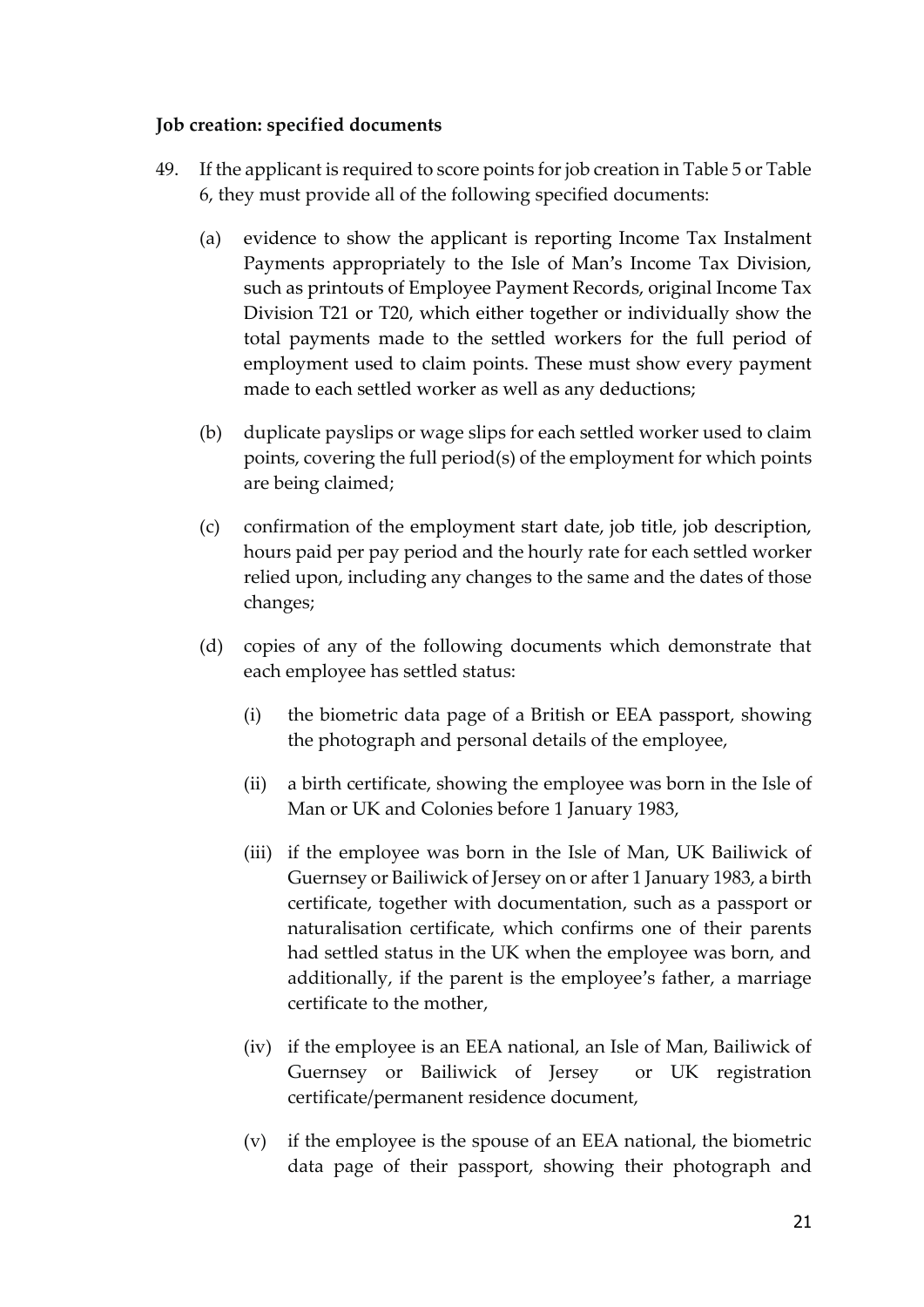personal details, or a residence card, and any of the documents in (i) or (iv) above which relate to the EEA national, together with their marriage certificate to the EEA national, or

- (vi) if the worker is an overseas national with settled status in the Isle of Man, the biometric data page of their passport containing their photograph and personal details, and the pages where an Isle of Man or UK Government stamp or an endorsement appear, or a biometrics residence permit, or official documentation from the Isle of Man Immigration Service or Home Office which confirms their settled status in the Isle of Man or UK;
- (e) if the applicant was self-employed at the time a settled worker was employed by their business, the specified documents in paragraph 47(a) above showing the dates that the applicant became registered with Isle of Man Income Tax Division as self-employed, with the bank statements referred to in 47(a)(iii) showing all the payments made to the settled worker in the full period of employment used to claim points, and the address of the business;
- (f) if the applicant was a director of an Isle of Man company or a partner of an Isle of Man limited partnership at the time the settled worker was employed by their business, a printout from Companies Registry filing history page and of the applicant's personal appointments history, showing this;
- (g) if the applicant took over or joined a business, they must provide a signed and dated letter from an accountant, showing:
	- (i) the name and contact details of the business,
	- (ii) the applicant's status in the business,
	- (iii) the number of jobs created in the business and the hours paid in each of the jobs,
	- (iv) the start dates and end dates (where applicable) of the jobs relied upon,
	- (v) the registration or permission of the accountant to operate in the Isle of Man,
	- (vi) confirmation that the business did not employ any workers before the applicant took over or joined it, if relevant and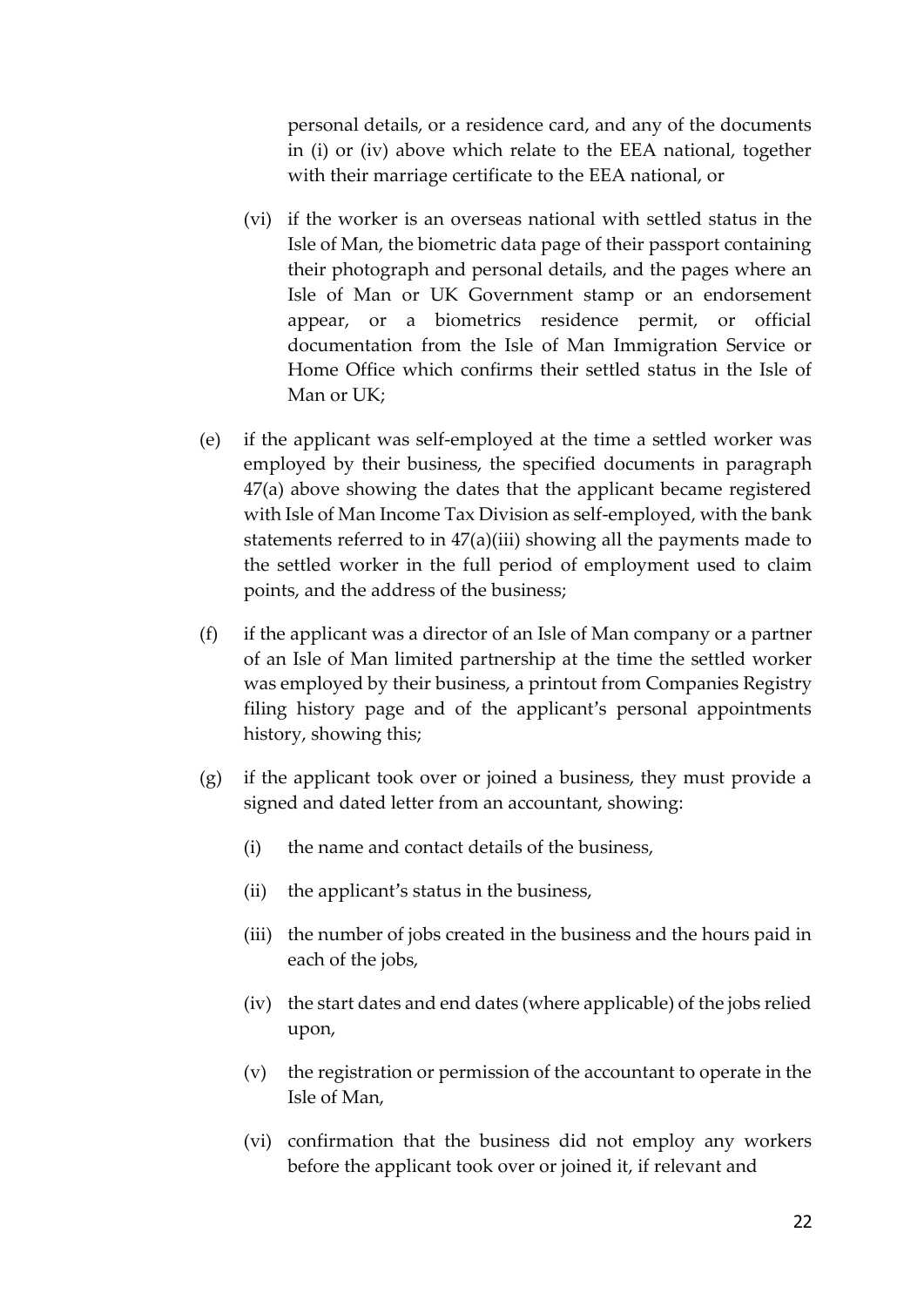(vii) confirmation that the accountant will verify the contents of the letter to the Isle of Man Immigration Service on request;

This applies regardless of how long the business existed for before the applicant took over or joined it;

- (h) if the business referred to in (g) employed workers before the applicant took over or joined it, they must also provide the following documents for the year immediately before the applicant joined the business and the years that the jobs were created, showing the net increase in employment and signed and dated by the applicant:
	- (i) duplicate Isle of Man Treasury Income Tax Division Employer's Annual Return (T36) or Online Services print out, or
	- (ii) duplicate Isle of Man Treasury Income Tax Division Remittance Card (T35) or Online Services print out.

#### **Settlement on the basis of £5 million business activity: specified documents**

- 50. (a) Where Table 6 applies and the applicant is relying on the business activity of a new Isle of Man business or businesses, they must provide audited (if the business is legally required to produce audited accounts) or unaudited accounts which show the gross income resulting from the business' activities and that this reached £5 million or more.
	- (b) Where Table 6 applies and the applicant is relying on business activity from an existing Isle of Man business which they have taken over or invested in, they must provide both of the following:
		- (i) audited accounts (if the business is legally required to produce audited accounts) or unaudited accounts clearly showing:
			- (1) the name of the accountant,
			- (2) the date the accounts were produced,
			- (3) the gross income from business activity for the 3 year period immediately before the date on which the applicant became involved with the business, and
			- (4) a net increase of £5 million or more in gross income from business activity during the three year for which the applicant is claiming points under Table 6, row 4;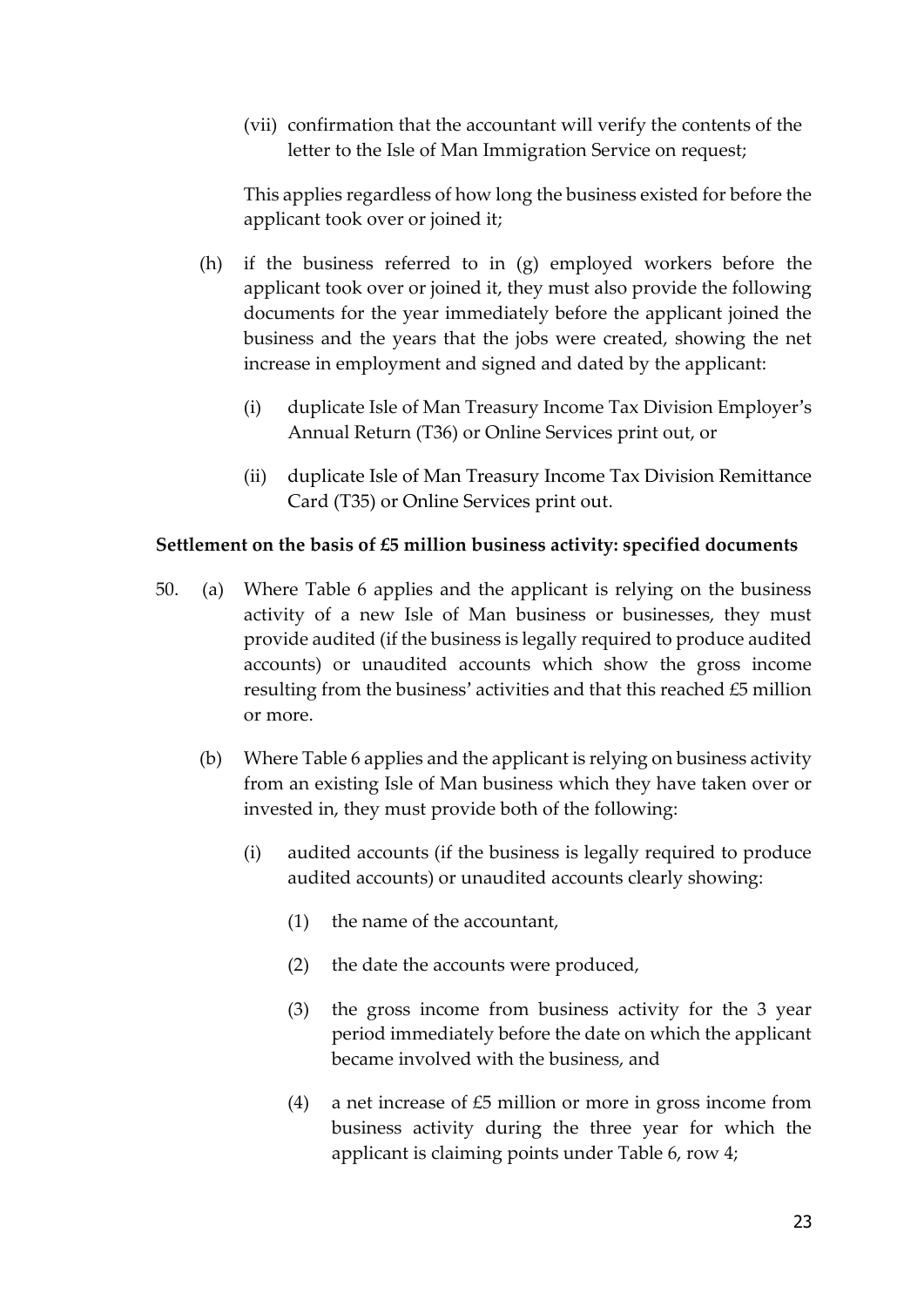- (ii) a signed and dated accountant's letter, confirming:
	- (1) the name and contact details of the business,
	- (2) an explanation of the applicant's status in the business,
	- (3) the net increase in business activity,
	- (4) the registration or permission of the accountant to operate in the Isle of Man, and,
	- (5) that the accountant will verify the content of the letter to the Isle of Man Immigration Service on request.

#### **Entrepreneurial teams: notes**

- 51. Two applicants, but no more than two applicants, may claim points for the same investment, available funds, jobs created and business activity in Tables 4, 5 or 6 provided all of the following requirements are met:
	- (a) The applicants have equal level of control over the funds and (where relevant) equal status as owners, directors and/or members of the business or businesses in question.
	- (b) The applicants are both shown by name, passport number and (where relevant) Points-Based System reference number in each other's applications and in the specified evidence required in the relevant table.
	- (c) Neither applicant has previously been granted leave as a Tier 1 (Entrepreneur) Migrant on the basis of investment and/or business activity linked in this way with any applicant other than each other, if the same funds were relied on in a previous application.
- 52. (a) No points will be awarded for money that is made available to any individual other than the applicant, except:
	- (i) under the terms of paragraph 51 above; or
	- (ii) where the money is held in a joint account with the applicant's spouse, civil partner or partner (defined as a person who has been living together with the applicant in a relationship akin to a marriage or civil partnership for two years or more prior to the date of application), and that spouse or partner is not (and is not applying to be) another Tier 1 (Entrepreneur) Migrant.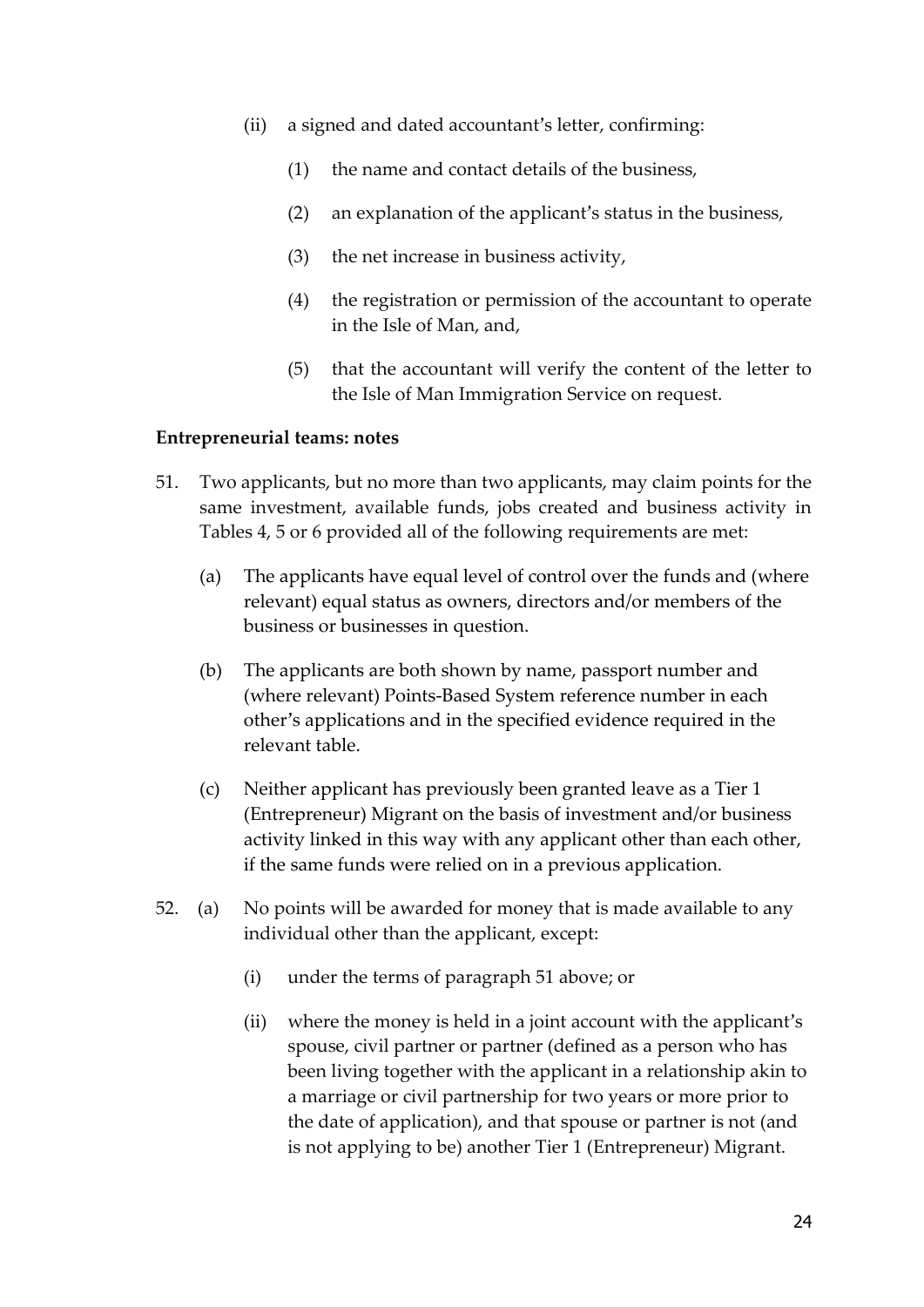- (b) No points will be awarded for investment, job creation and business activity shared with another Tier 1 (Entrepreneur) applicant, except under the terms of paragraph 51 above.
- (c) If the applicant is not the sole member or director in their business, they must provide confirmation of:
	- (i) the names of the other members or directors,
	- (ii) whether any of the other members or directors are also Tier 1 (Entrepreneur) Migrants, and
	- (iii) if so:
		- (1) the dates they became members or directors,
		- (2) whether they are applying under the provisions in paragraph 51 above, and
		- (3) if they have made (or are making at the same time) an application in which they claimed points for creating jobs, the names of the jobholders in question.".
- A2. For paragraphs 66 to 72, substitute:

#### **"Attributes for Tier 1 (Graduate Entrepreneur) Migrants**

- 66. The attributes for this category have been deleted as the category is now closed and has been replaced by the Business Migrant Start-up category in Appendix X.
- 67 72 Deleted 6 April 2020.".

#### **Changes to Appendix B**

- B1. In Table 1, delete row C, containing "Tier 1 (Graduate Entrepreneur".
- B2. Delete paragraph 9.

#### **Changes to Appendix E**

E1. For the Heading and the text immediately below the heading substitute:

"**Appendix E – Maintenance (funds) for the family of a Relevant Points Based System Migrant, Relevant Worker Migrant or Business Migrant**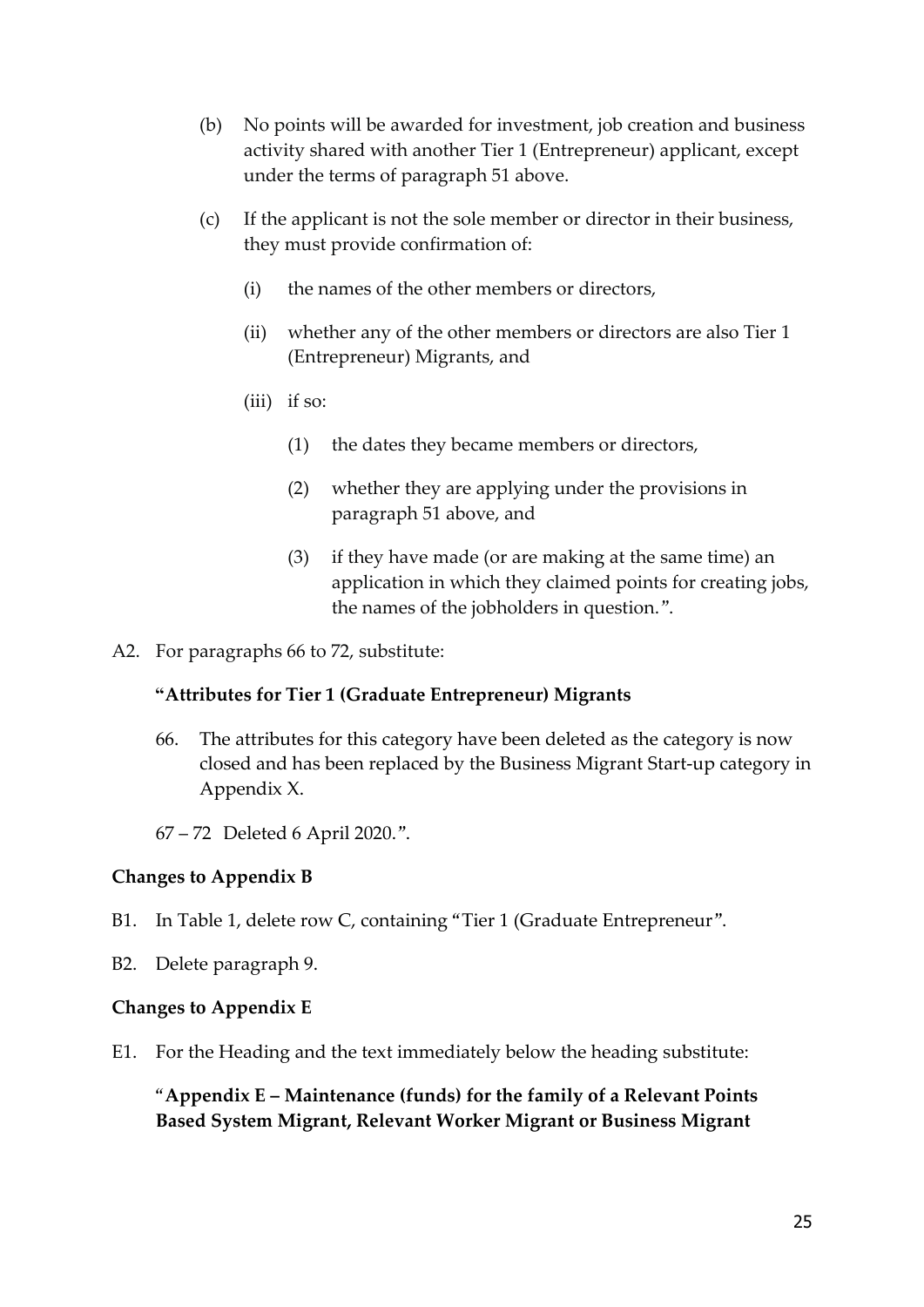In this Appendix, Appendix C and in paragraphs A277A to 319K of Part 8 the following definitions apply:

**"Relevant Points Based System Migrant"** means a migrant granted leave as a Tier 1 Migrant, a Tier 2 Migrant, a Tier 4 (General) Student, or a Tier 5 (Temporary Worker) Migrant with leave in one of the following subcategories:

- (i) Tier 5 (Temporary Worker) Creative and Sporting
- (ii) Tier 5 (Temporary Worker) Charity Worker
- (iii) Tier 5 (Temporary Worker) Government Authorised Exchange
- (iv) Tier 5 (Temporary Worker) International Agreement
- (v) Tier 5 (Temporary Worker) Religious Worker.

**"Relevant Worker Migrant"** means a migrant granted or deemed to have been granted leave under Appendix W of these Rules.

**"Business Migrant"** means a migrant granted leave under Appendix X of these Rules.

A sufficient level of funds must be available to an applicant applying as the partner or child of a Relevant Points Based System Migrant, Relevant Worker Migrant or Business Migrant. A sufficient level of funds will only be available if the following requirements are met.".

- E2. After paragraph (ab), insert
	- "(ac) Where the application is connected to a Business Migrant, the applicant cannot use the same funds to meet the requirements of this appendix as the Business Migrant used to meet the funds requirements under Appendix  $X$ .".
- E3. In paragraph (a)(ii) for "in other cases" substitute ", where the application is connected to a Tier 1 (Entrepreneur) Migrant".
- E4. For paragraph (b)(ii), substitute:
	- "(ii) the application is connected to:
		- (1) a Relevant Points Based System Migrant (who is not a Tier 1 (Investor) Migrant, a Tier 1 (Exceptional Talent) Migrant or a Tier 4 (General) Student),
		- (2) a Relevant Worker Migrant, or
		- (3) a Business Migrant,

there must be £630 in funds.".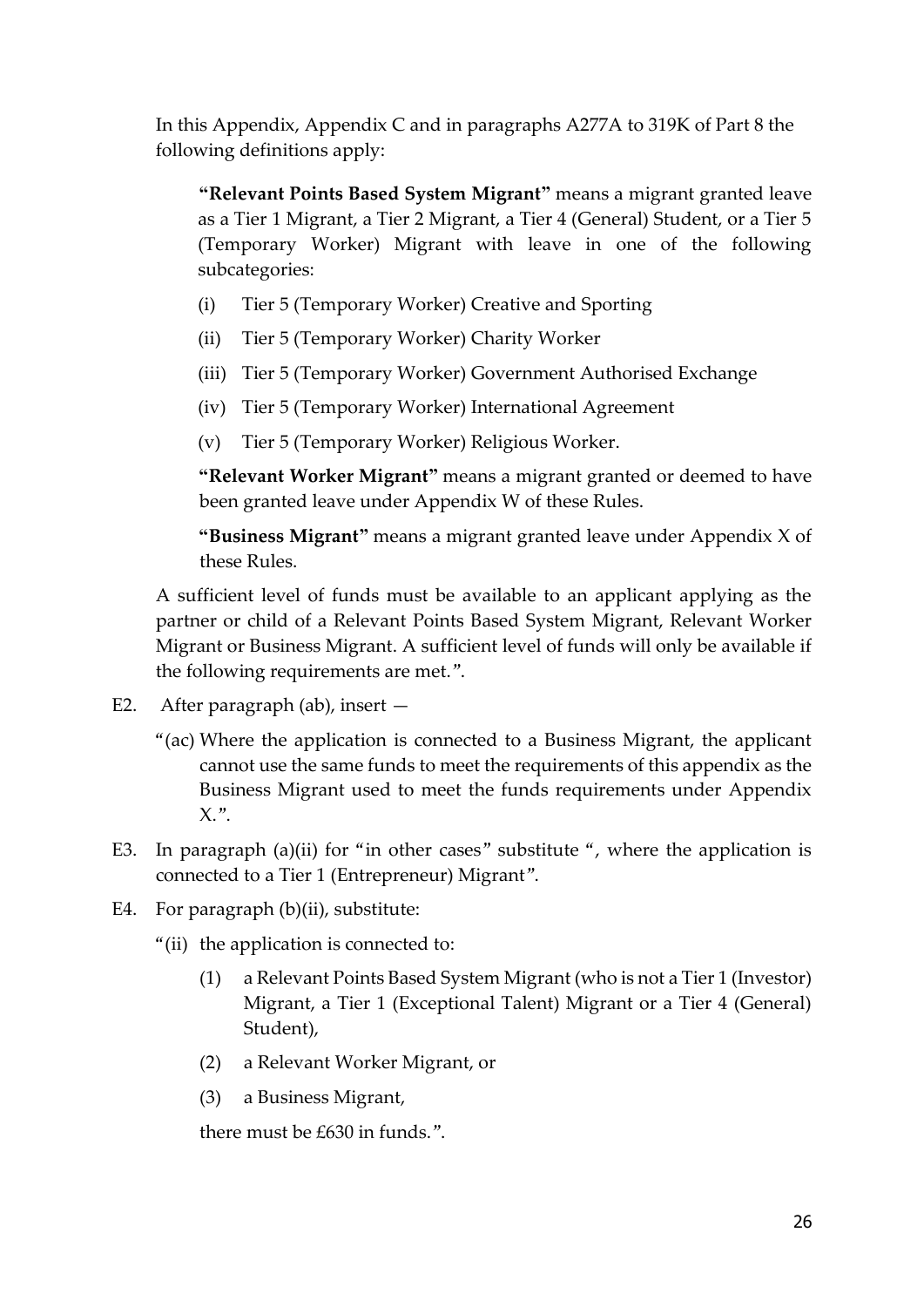- E5. In paragraph (c) after "Relevant Points Based System Migrant" in each place it occurs, insert ", Business Migrant".
- E6. In (d) after "the child of a Relevant Points Based System Migrant", insert ", the child of a Business Migrant".
- E7. In (d) for "the relevant points based system migrant", substitute "the Relevant Points Based System Migrant, Business Migrant".
- E8. In paragraph (e), after "Relevant Points Based System Migrant," in each place it occurs, insert "Business Migrant".
- E9. For paragraph  $(f)(ii)$ , substitute  $-$

"(ii) where the applicant is applying as the partner of a Relevant Points Based System Migrant, as the partner of a Business Migrant or as the partner of a Relevant Worker Migrant, either:

- (1) the applicant,
- (2) the Relevant Points Based System Migrant,
- (3) the Business Migrant,
- (4) the Relevant Worker Migrant,

or".

E10. For paragraph (f)(iii), substitute  $-$ 

"(iii) where the applicant is applying as the child of a Relevant Points Based System Migrant, the child of a Business Migrant or the child of a Relevant Worker Migrant, either

- (1) the applicant,
- (2) the Relevant Points Based System Migrant,
- (3) the Business Migrant,
- (4) the Relevant Worker Migrant, or

(5) the child's other parent who is lawfully present in the Isle of Man, or being granted entry clearance, or leave to enter or remain, at the same time.".

- E11. In paragraph (g)(i) after "Relevant Worker Migrant,", insert "Business Migrant,".
- E12. After paragraph (ia), insert  $-$ 
	- "(ib) Sufficient funds will be deemed to be available where the application is connect to a Business Migrant, whose Letter of Endorsement confirms that the Department for Enterprise has awarded funding that is at least sufficient to cover: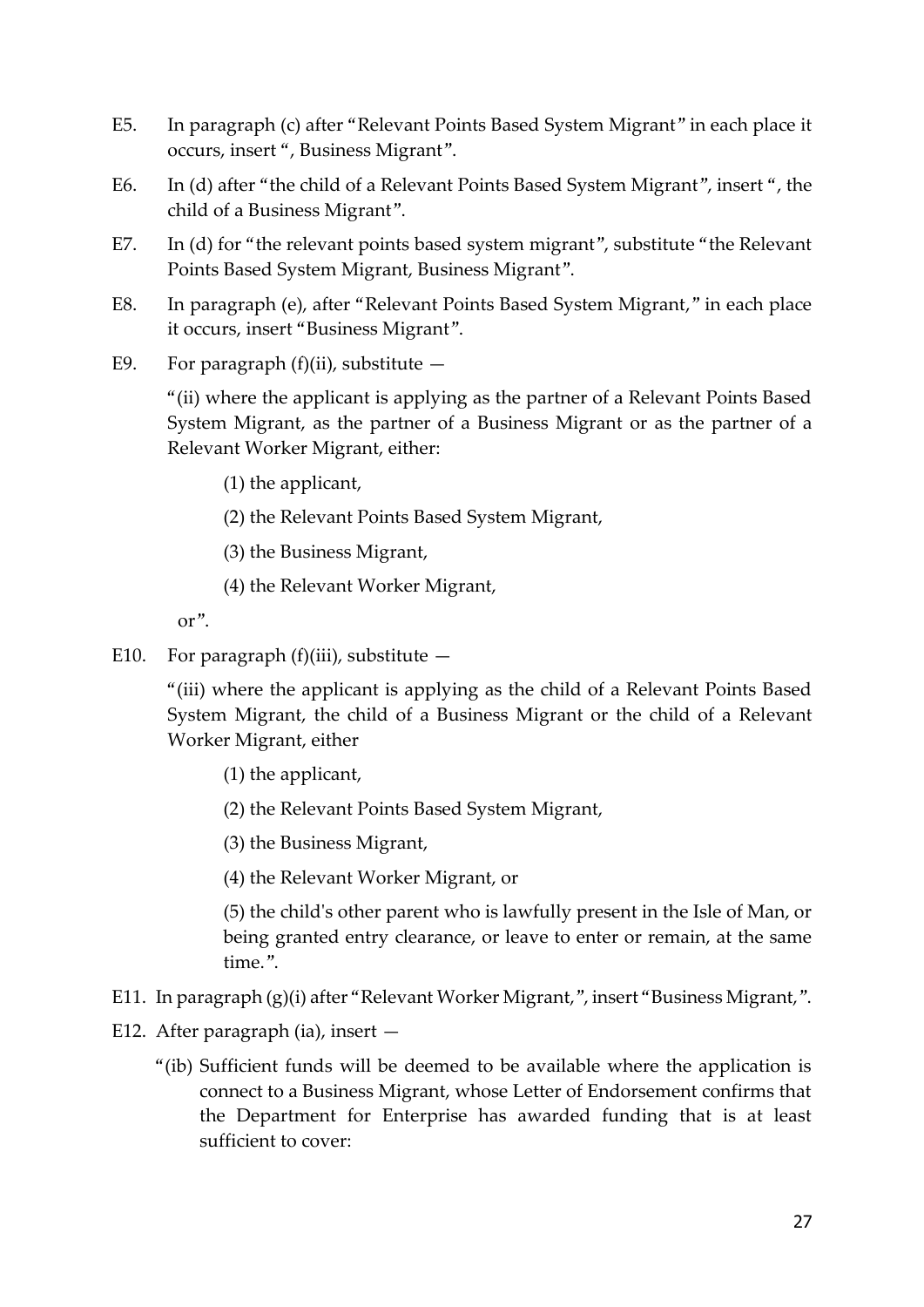- (i) the required maintenance funds for the applicable Business Migrant sub category,
- (ii) the applicant,
- (iii) any other dependents, and
- (iv) any investment funds an innovator is required to have in that category.".
- E13. For paragraph (j), substitute  $-$ 
	- "(j) In all cases the applicant must provide the specified documents as set out in paragraph 1B of Appendix C, unless:
		- (i) the applicant is applying at the same time and location as the Relevant Points Based System Migrant, who is a Tier 4 (General) Student sponsored by a sponsor with Tier 4 Sponsor status, and
		- (ii) both the applicant and the Relevant Points Based System Migrant are nationals of one of the countries or the rightful holder of a qualifying passport issued by one of the relevant competent authorities, as appropriate, listed in Appendix H, and
		- (iii) the applicant is applying for entry clearance in the country where they are living, or leave to remain in the Isle of Man, and
		- (iv) the applicant confirms these requirements are met, in which case the specified documents shall not be required.
- E14. After paragraph (j) insert
	- "(ja) The Immigration Service reserves the right to request the specified documents from these applicants. The application will be refused if the specified documents are not provided in accordance with the request made.".
- E15. In paragraph (l) after "Relevant Points Based System Migrant," in each place it occurs, insert "Business Migrant".
- E16. In paragraph (o) for "the Relevant Points Based System Migrant, or the Relevant Worker Migrant," substitute "the applicant is applying as the Partner or Child of a Relevant Points Based System Migrant, or Relevant Worker Migrant who".

# **Changes to Appendix V**

V1. In Appendix 3, for paragraph 8, substitute —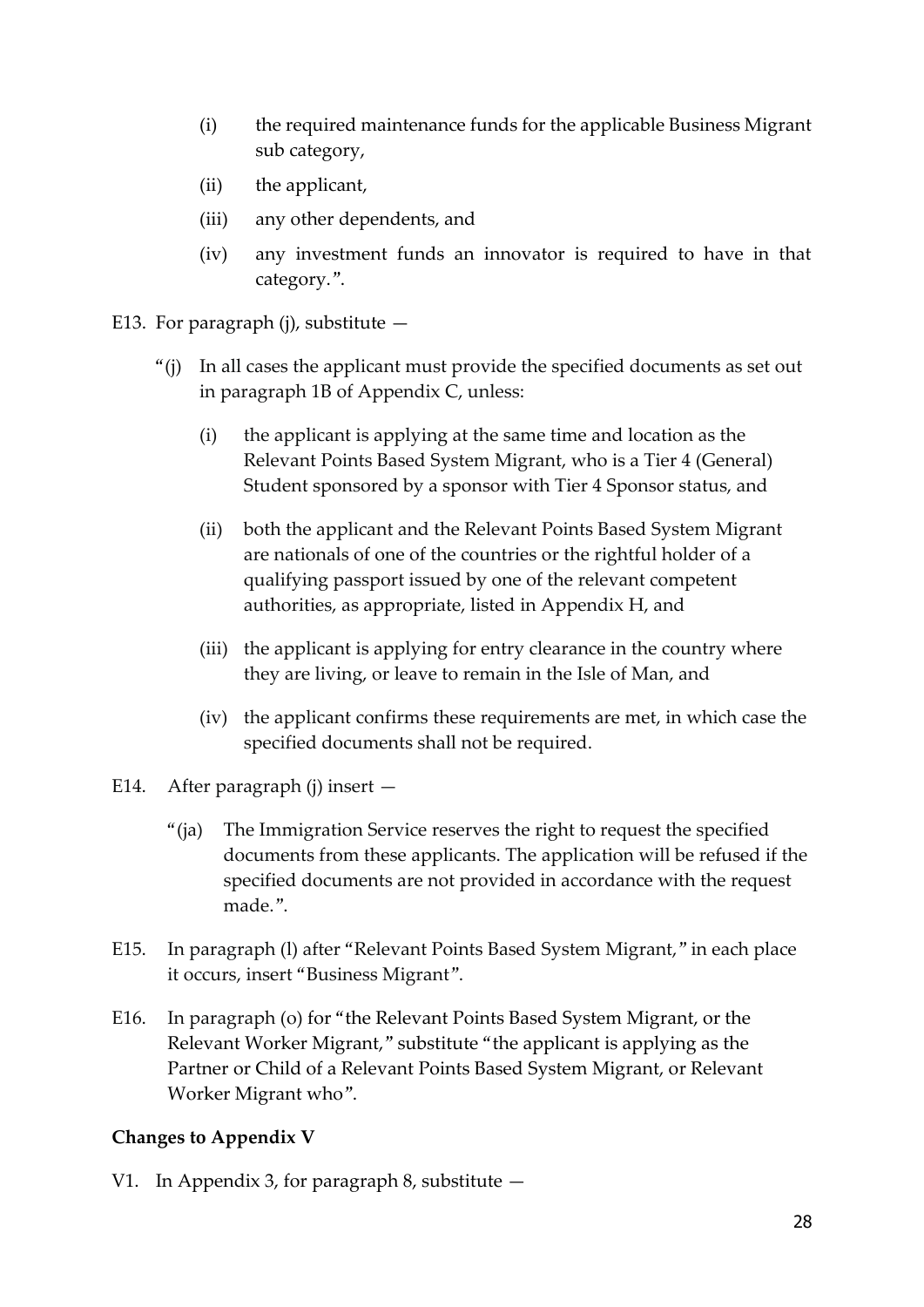#### "**Prospective Entrepreneur**

8. A visitor who can show support from the Department for Enterprise for the Start-up or Innovator categories in Appendix X, may come to the Isle of Man for discussions to secure funding from any legitimate source, which they intend to use to set up a business in the Isle of Man.".

## **Changes to Appendix W**

W1. After the definition of "genuine vacancy", insert

"**"Innovator"** has the same meaning as prescribed in paragraph 6 of these Rules.".

W2. For the definition of "Settled worker", substitute  $-$ 

"a **"settled worker"** means a person who:

- (a) is a British Citizen,
- (b) is a national of the European Economic Area or Switzerland who is exercising a Treaty Right in the Isle of Man,
- (c) is a British overseas territories citizen, except those from Sovereign Base Areas in Cyprus,
- (d) is a Commonwealth citizen with leave to enter or remain granted on the basis of Isle of Man, UK or Channel Islands Ancestry (paragraphs 186 to 193 of these Rules), or
- (e) has both:
	- (i) settled status in the Isle of Man within the meaning of the Immigration Act 1971, as amended by the Immigration and Asylum Act 1999, and the Nationality, Immigration and Asylum Act 2002, and
	- (ii) is an Isle of Man worker within the meaning of the Control of Employment Act 2014 (of Tynwald)<sup>7</sup> .".
- W3. After the definition of "Standard Occupational Classification (SOC) Code", insert —

"**"Start-up Migrant"** has the same meaning as prescribed in paragraph 6 of these Rules.".

- W4. After the definition of "the same employer", insert  $-$ 
	- "**"UK Innovator"** has the same meaning as prescribed in paragraph 6 of these Rules.

-

<sup>7</sup> 2014 AT 11.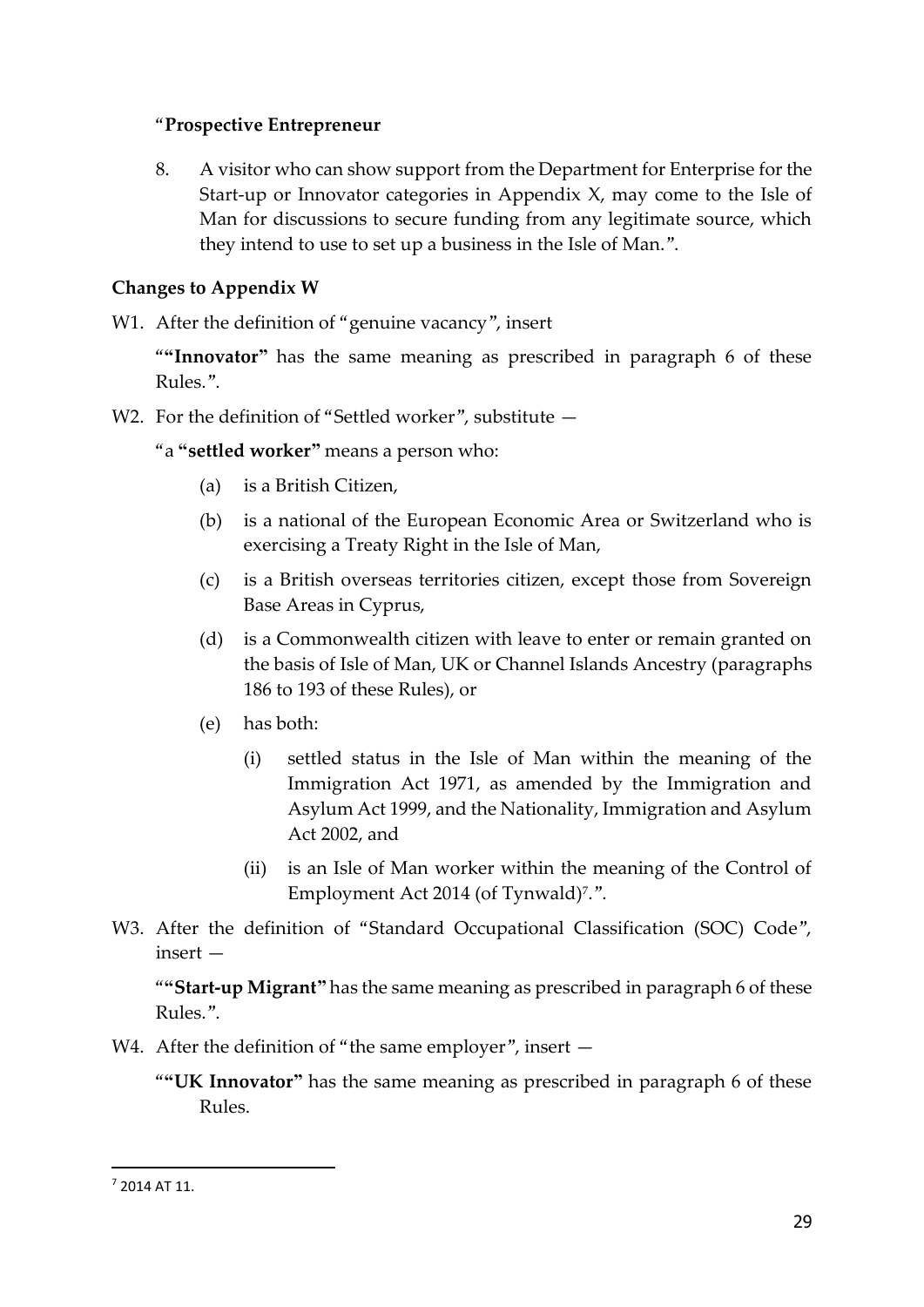- **"UK Start-up Migrant"** has the same meaning as prescribed in paragraph 6 of these Rules.".
- W5. In paragraph 2.3(10)(a)(viii), delete "or".
- W6. After paragraph 2.3(10)(a)(viii), insert -
	- "(ix) a Start-up Migrant,
	- (x) an Innovator,
	- (xi) a UK Start-up Migrant, or
	- (xii) a UK Innovator

or".

- W7. At the end of paragraph 2.4(2)(f), delete "or".
- W8. At the end of paragraph 2.4(2)(g), for ".", substitute ",".
- W9. After paragraph  $2.4(2)(g)$ , insert  $-$ 
	- "(h) as an Innovator, or

(i) as a UK Innovator.".

W10. After Appendix W insert —

#### **"Appendix X: Business Migrant**

#### **Part 1: Introduction**

A Business Migrant is a person who is coming to the Isle of Man for business related reasons. The Business Migrant rules in this Appendix contain the Startup and Innovator sub-categories, which were introduced on 6 April 2020.

- (1) On the introduction of this Appendix on 6 April 2020, entry clearance under Part 6A of the Immigration Rules in the following categories are closed to new Migrants;
	- (a) Tier 1 (Entrepreneur) and
	- (b) Tier 1 (Graduate Entrepreneur).
- (2) To qualify for leave under this Appendix in the Start-up or Innovator subcategories, a Migrant must meet either:
	- (a) the requirements in Part 4 of this Appendix where the application is for entry clearance or leave to remain, or
	- (b) the requirements in Part 5 of this Appendix where the application is for indefinite leave to remain.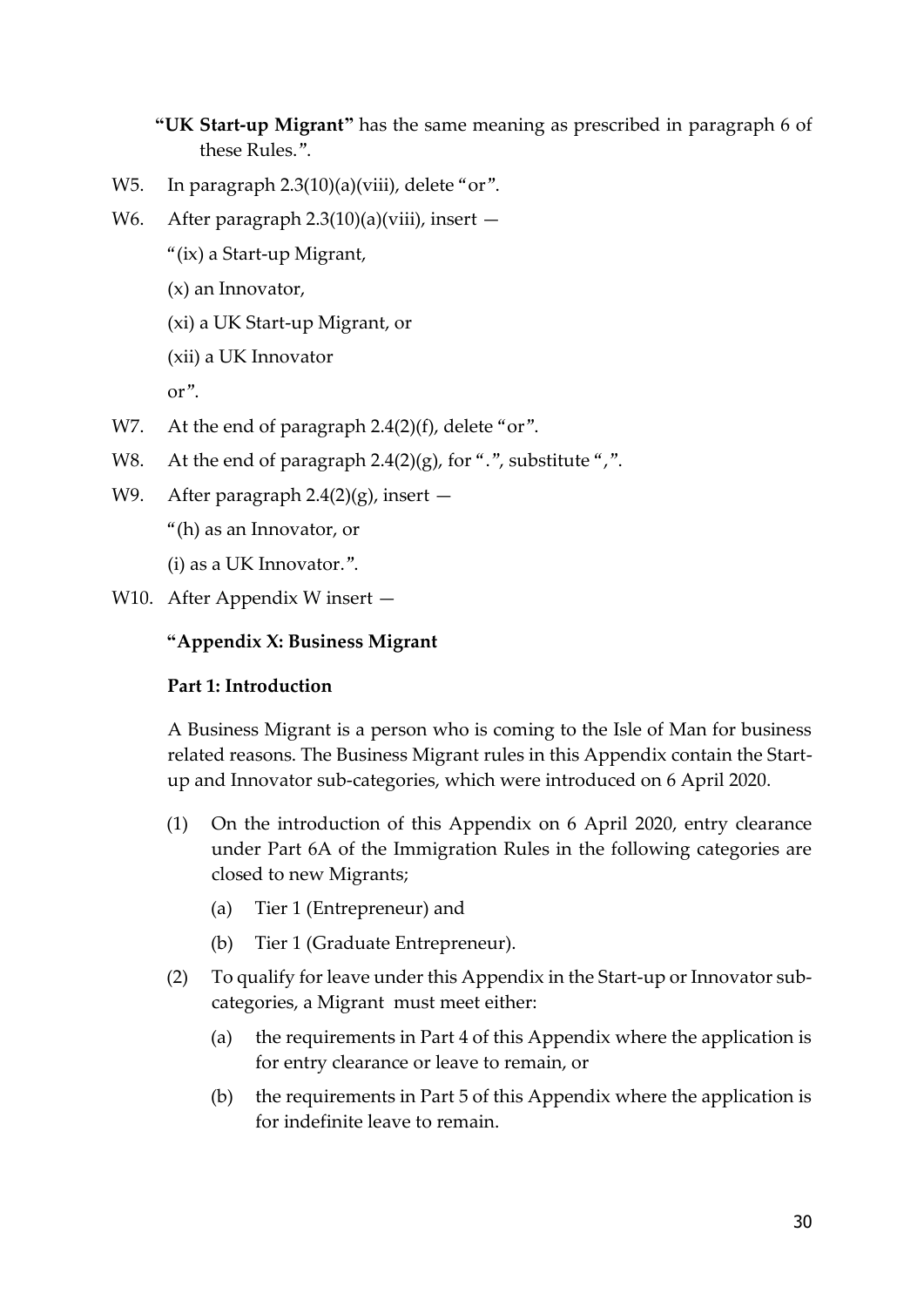- (3) If the Migrant meets the requirements, the application will be granted. If the Migrant does not meet the requirements, the application will be refused.
- (4) The application will be assessed by the Decision Maker based on the information provided by the Migrant, and any other relevant circumstances, at the date of decision.
- (5) The application will be assessed by the Decision Maker based against the Immigration Rules in operation at the **date of application**.
- (6) Unless stated otherwise, all Migrants arriving in the Isle of Man and wishing to enter under this Appendix must have a valid entry clearance for entry under the relevant category. If they do not have a valid entry clearance, entry will be refused.
- (7) Definitions of terms and phrases used in this Appendix are set out in Annex 1 of this Appendix.

# **Available Categories**

This section provides an overview of the title, purpose and main features of each sub-category contained in this Appendix.

# **Start Up**

This sub-category is for individuals seeking to establish a business in the Isle of Man for the first time. Migrants will have an innovative, viable and scalable business idea. This category offers leave for 2 years and 4 months only. This category does not lead to Indefinite Leave to Remain (ILR). Migrants may progress into the Innovator sub-category.

## **Innovator**

This sub-category is for individuals with business experience seeking to establish, join or take over one or more businesses in the Isle of Man. Migrants will have an innovative, viable and scalable business idea. With some exceptions, Migrants will have the required funding to invest in the business. This category may lead to indefinite leave to remain.

## **Part 2: Endorsement - General**

An application for entry clearance, leave to remain or indefinite leave to remain under this Appendix must be submitted with a valid **letter of endorsement** issued by the **Department**.

This section sets out the criteria for, and validity of, a **letter of endorsement**.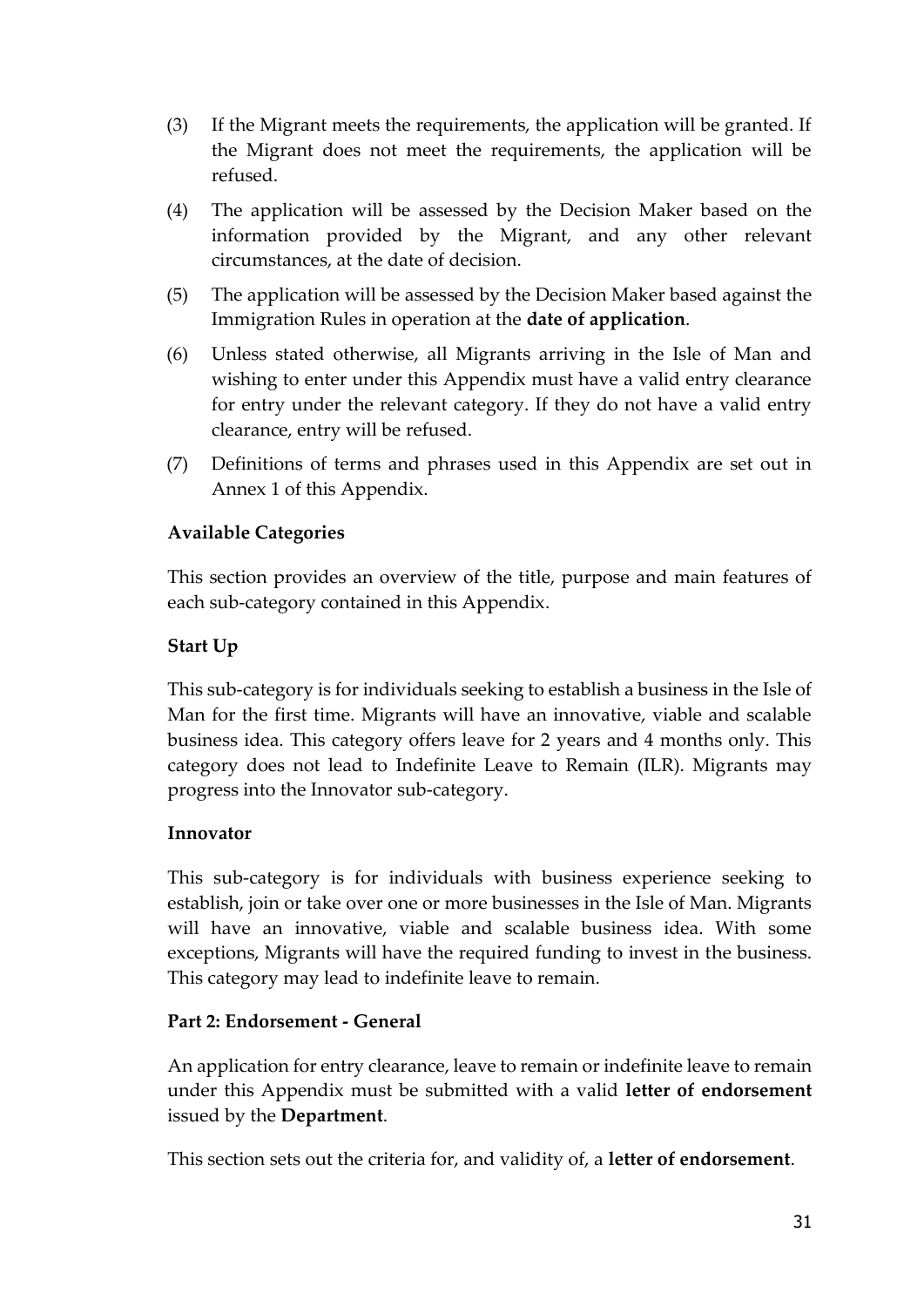#### **2.1 Department for Enterprise responsibilities**

The Department will carry out the following responsibilities.

- (1) The Minister for Enterprise will specify the required evidence to be supplied with an endorsement application to evidence the relevant **endorsement criteria,** as set out in this Appendix, is met. The required evidence will be specified in an **endorsement policy** issued by the Department.
- (2) The **Department** will publish an **endorsement policy** specifying the **letter of endorsement** application process that must be followed by a Migrant.
- (3) The **Department** will completely assess the Migrant's business venture(s) against the relevant endorsement criteria set out in this Appendix.
- (4) The **Department** will stay in contact with those they have endorsed at checkpoints of maximum intervals of 6 months from the date the letter of endorsement is issued.
- (5) The **Department** must inform the Immigration Service if, at those checkpoints in (4) above, both of the following apply:
	- (a) the Migrant has not made **reasonable progress** with their original business venture, and
	- (b) the individual is not pursuing a **new business** venture that also meets the endorsement criteria set out in this Appendix.
- (6) The **Department** must inform the Immigration Service if a Migrant misses any of these checkpoints without the **Department's** authorisation.
- (7) The **Department** must withdraw its endorsement if either subparagraphs (4) or (5) apply, unless it is aware of exceptional and compelling reasons not to withdraw its endorsement, and must inform the Immigration Service of those reasons.
- (8) The **Department** must inform the Immigration Service if it has any reason to believe that an individual it has endorsed breaches any of their conditions.
- (9) The **Department** must inform the Immigration Service if it has any reason to believe that an individual it has endorsed in the Innovator sub-category is working outside of their own business venture(s), in breach of their visa conditions.
- (10) The **Department** must be satisfied that the source of funds and nature of the proposed business venture will not cause reputational harm or other detriment to the Isle of Man.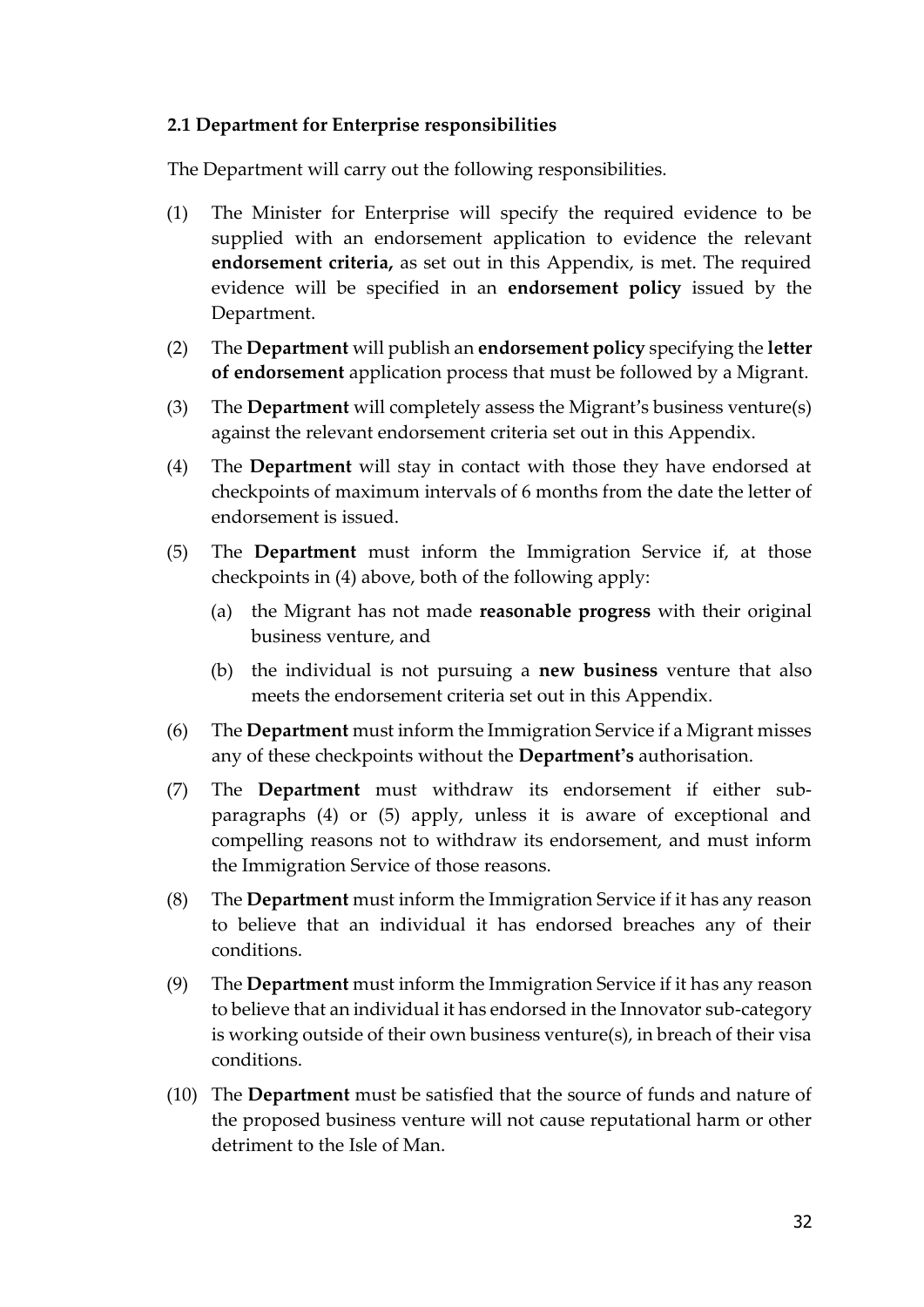- (11) The **Department** must not deem funds acceptable for endorsement where those funds are held in a financial institution which the Home Office is unable to make satisfactory verification checks with, as listed in Appendix P of the Immigration Rules.
- (12) The **Department** must be satisfied the Migrant will meet the residency criteria at paragraphs  $6.2(1)(b)$ ,  $7.3(1)(b)$  or  $7.5(1)(h)$  as applicable.

## **2.2 Application for a letter of endorsement**

Before applying for entry clearance, leave to remain or indefinite leave to remain, a Migrant must first make an application to the **Department** for a **letter of endorsement**. The issuance of a **letter of endorsement** does not guarantee the success of a Migrant's visa application.

- (1) An application for a **letter of endorsement** must:
	- (a) be made to the **Department** using the specified application form;
	- (b) meet the requirements specified in this Appendix and in force at the **date of application**; and
	- (c) in order to assess (b) above is met, provide the documentation specified in the **endorsement policy** in force at the **date of application**.
- (2) The **Department** will only consider documents submitted before the date the application is considered.
- (3) If specified evidence is missing, a document is in the wrong format (for example, if a letter is not on letterhead paper as specified), or a document does not contain all of the specified information, the **Department** may contact the Migrant or their representative in writing to request the correct documents. The requested documents must be received at the specified address within 10 **working days** of the date of the request.
- (4) Documents will not be requested where the Department does not think that the submission of missing or correct documents will lead to issuing the **letter of endorsement** because the application will be refused for other reasons.
- (5) If missing information is verifiable from other documents provided with the application or elsewhere, the Department may issue the **letter of endorsement** despite the error or omission, if satisfied that the Migrant meets all the other requirements of this Appendix.

## **2.3 Letter of Endorsement**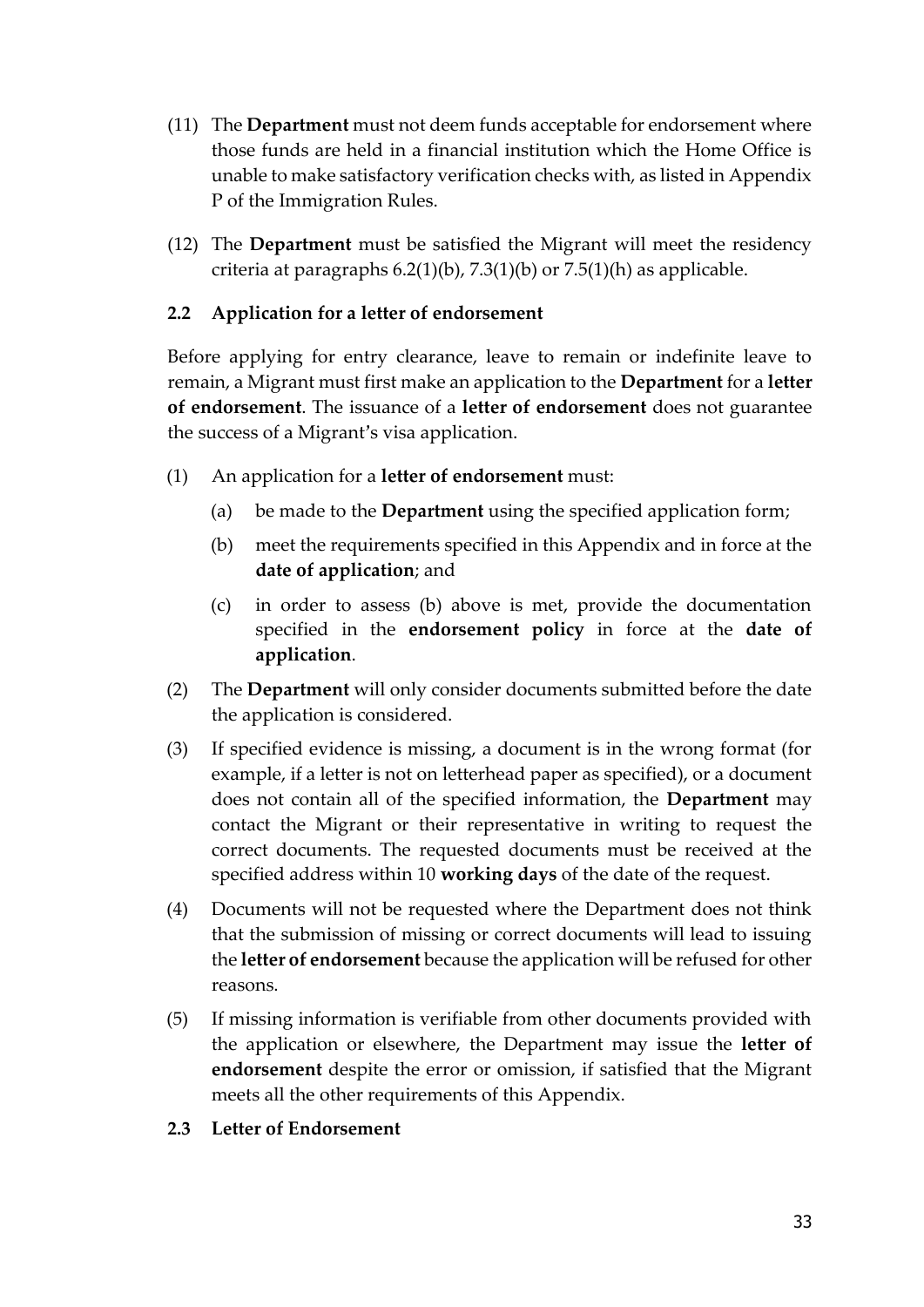- (1) A **letter of endorsement** issued by the **Department** must include all of the following information:
	- (a) the **endorsement reference number**;
	- (b) the date of issue;
	- (c) the Migrant's name, date of birth, nationality and passport number;
	- (d) Where the **letter of endorsement** is for a Start-up application, confirmation that the Migrant has not previously established a business in the UK or Isle of Man (unless the Migrant's last grant of leave was under the Start-up or Tier 1 (Graduate Entrepreneur) category in the UK or Isle of Man);
	- (e) confirmation the **letter of endorsement** is provided for the purpose of an entry clearance, leave to remain or indefinite leave to remain visa application;
	- (f) confirmation the **letter of endorsement** is issued for the purpose of a visa application in one of the following sub-categories:
		- (i) Start-up; or
		- (ii) Innovator.

#### **2.4 Letter of Endorsement validity**

- (1) A visa application under this appendix will only be valid where a **letter of endorsement** issued by the Department:
	- (a) contains all information specified in paragraph 2.3 above; and
	- (b) contains the information specified in Part 6 or Part 7 as applicable; and
	- (c) is dated no earlier than 3 calendar months before the **date of application**.
- (2) The Migrant must not have previously made a visa application under this Appendix using the same **letter of endorsement**, if that application was either approved or refused (not rejected as an invalid application, declared void or **withdrawn**).
- (3) The **Department** must not have **withdrawn** the **letter of endorsement** by the time the application is considered by the **decision maker**.
- (4) Following the grant of a visa, the relevant **letter of endorsement** remains valid from the **date of decision** until the expiry date of the visa for which the endorsement was issued unless (5) or (6) below apply.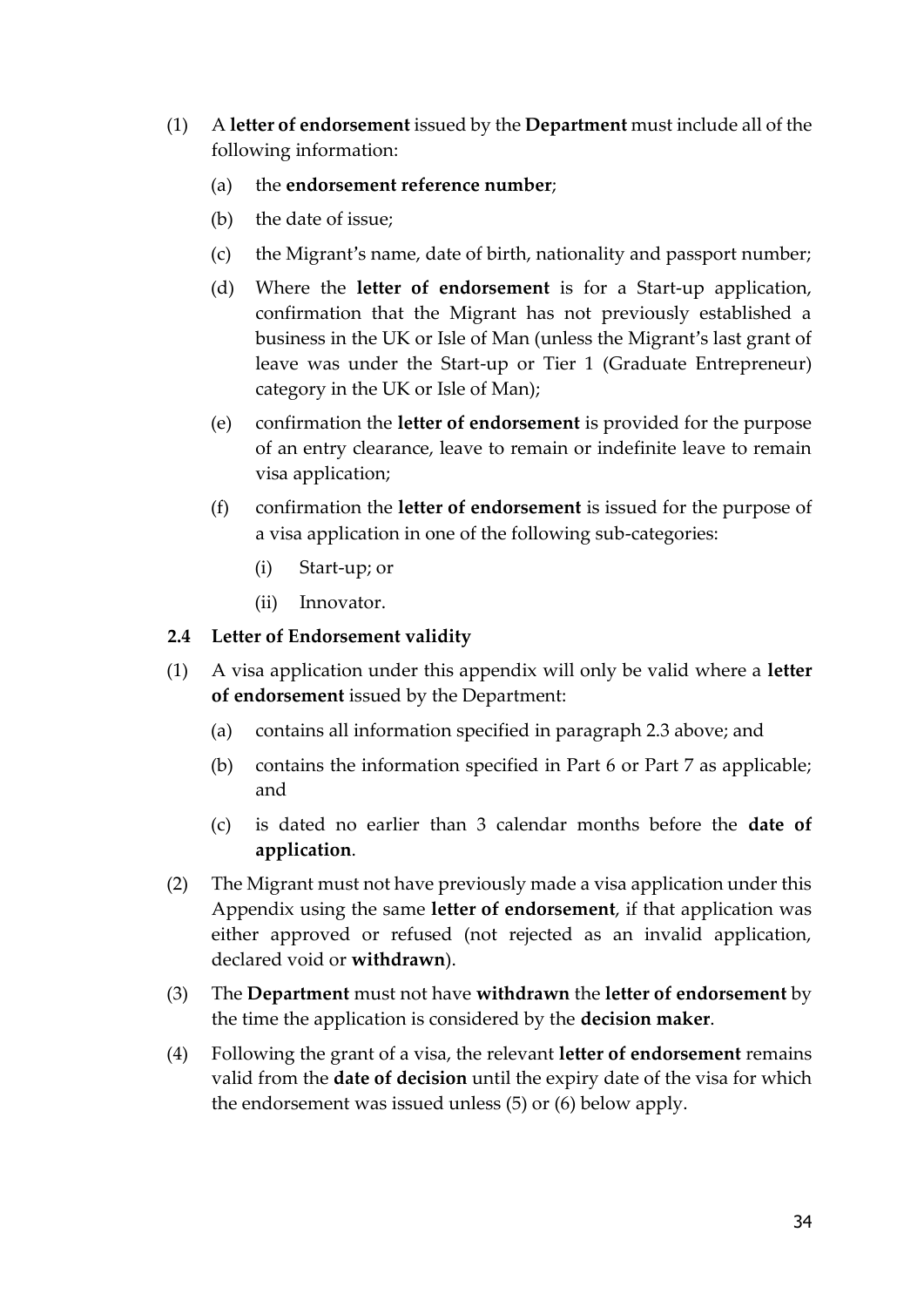- (5) At any time a **letter of endorsement** will no longer be valid where the **Department** notifies the Immigration Service that a **letter of endorsement**  has been **withdrawn** in accordance with the **endorsement policy**.
- (6) At anytime a letter of endorsement will no longer be valid where the Migrant's leave is curtailed as set out in paragraph 3.3 below.

# **Part 3: Lengths and conditions of leave and curtailment**

This section sets out the lengths of leave that may be granted in each subcategory of this Appendix, including any time limits and timescales for applying for indefinite leave to remain. It also sets out the conditions of that leave and circumstances in which that leave may be curtailed.

## **3.1 Lengths of Leave**

(1) If an application is successful, leave will be granted for the time stated in the table below:

| Sub-<br>Category                          | Length of Leave,<br>initial application                                                                                                                    | Length of Leave,<br>extension application                                                                                                                                                                                                                                                                                         | Maximum time<br>permissible in<br>this category |
|-------------------------------------------|------------------------------------------------------------------------------------------------------------------------------------------------------------|-----------------------------------------------------------------------------------------------------------------------------------------------------------------------------------------------------------------------------------------------------------------------------------------------------------------------------------|-------------------------------------------------|
| <b>Business</b><br>Migrant<br>(Start-up)  | 2 years and 4<br>months, minus<br>any time already<br>granted in the<br>Start-up sub-<br>category under<br>Appendix W of<br>the UK<br>Immigration<br>Rules | 2 years minus the time<br>already granted in the:<br>Tier 1 (Graduate<br>$\bullet$<br>Entrepreneur),<br>Start-Up sub-category<br>$\bullet$<br>under Appendix W of<br>the UK Immigration<br>Rules, or<br><b>Business Migrant</b><br>$\bullet$<br>(Start-Up) sub-<br>category under the<br>Isle of Man<br><b>Immigration Rules.</b> | 2 years and 4<br>months                         |
| <b>Business</b><br>Migrant<br>(Innovator) | 3 Years                                                                                                                                                    | 3 Years                                                                                                                                                                                                                                                                                                                           | No time limit                                   |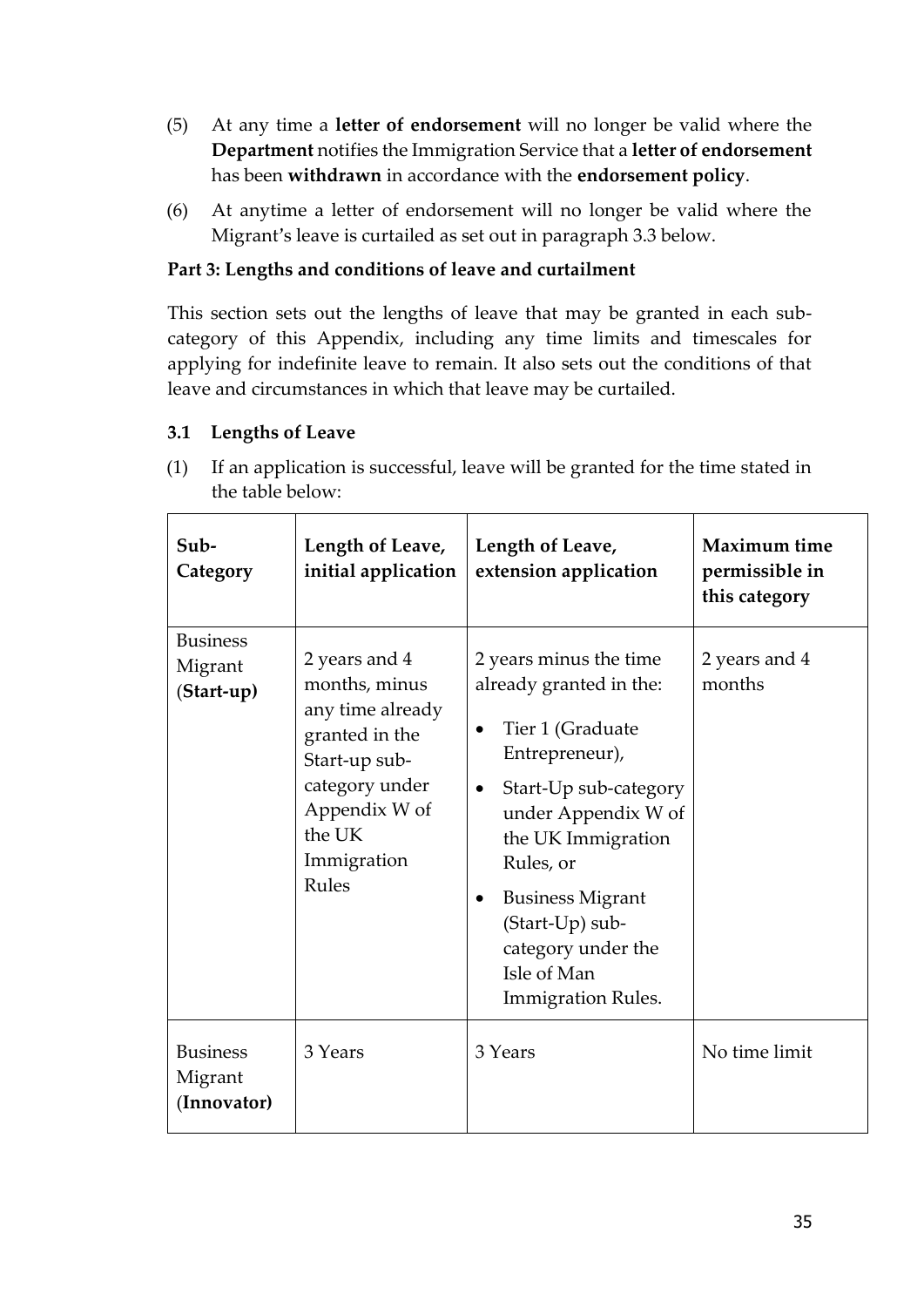(2) If a Migrant has already been granted the maximum time permissible in the sub-category applied for, the application will be refused.

#### **3.2 Conditions of leave**

- (1) If an application for entry clearance or leave to remain is successful, leave will be granted subject to all of the following conditions:
	- (a) No recourse to public funds.
	- (b) Registration with the police, if this is required by Part 10 of the Immigration Rules.
	- (c) No employment as a professional sportsperson (including as a sports coach).
	- (d) No Employment as a Doctor or Dentist in Training, unless the Migrant:
		- (i) has obtained a primary degree in medicine or dentistry at bachelor's level or above from a UK institution that is a UK recognised or listed body, or which holds a sponsor licence under Tier 4 of the Points Based System, and provides evidence of this degree; or
		- (ii) has, or has last been granted, entry clearance, leave to enter or leave to remain that was not subject to any condition restricting him from taking employment as a Doctor in Training, has been employed during that leave as a Doctor in Training, and provides a letter from the Postgraduate Deanery or NHS Trust employing them which confirms that they have been working in a post or programme that has been approved by the General Medical Council as a training programme or post; or
		- (iii) has, or has last been granted, entry clearance, leave to enter or leave to remain that was not subject to any condition restricting them from taking employment as a Dentist in Training, has been employed during that leave as a Dentist in Training, and provides a letter from the Postgraduate Deanery or NHS Trust employing them which confirms that they have been working in a post or programme that has been approved by the Joint Committee for Postgraduate Training in Dentistry as a training programme or post.
	- (e) If the Migrant is in the Innovator sub-category, no employment other than working for the business(es) the Migrant has established. Working for such business(es) does not include any work pursuant to a contract of service or apprenticeship, whether express or implied and whether oral or written, with another business. This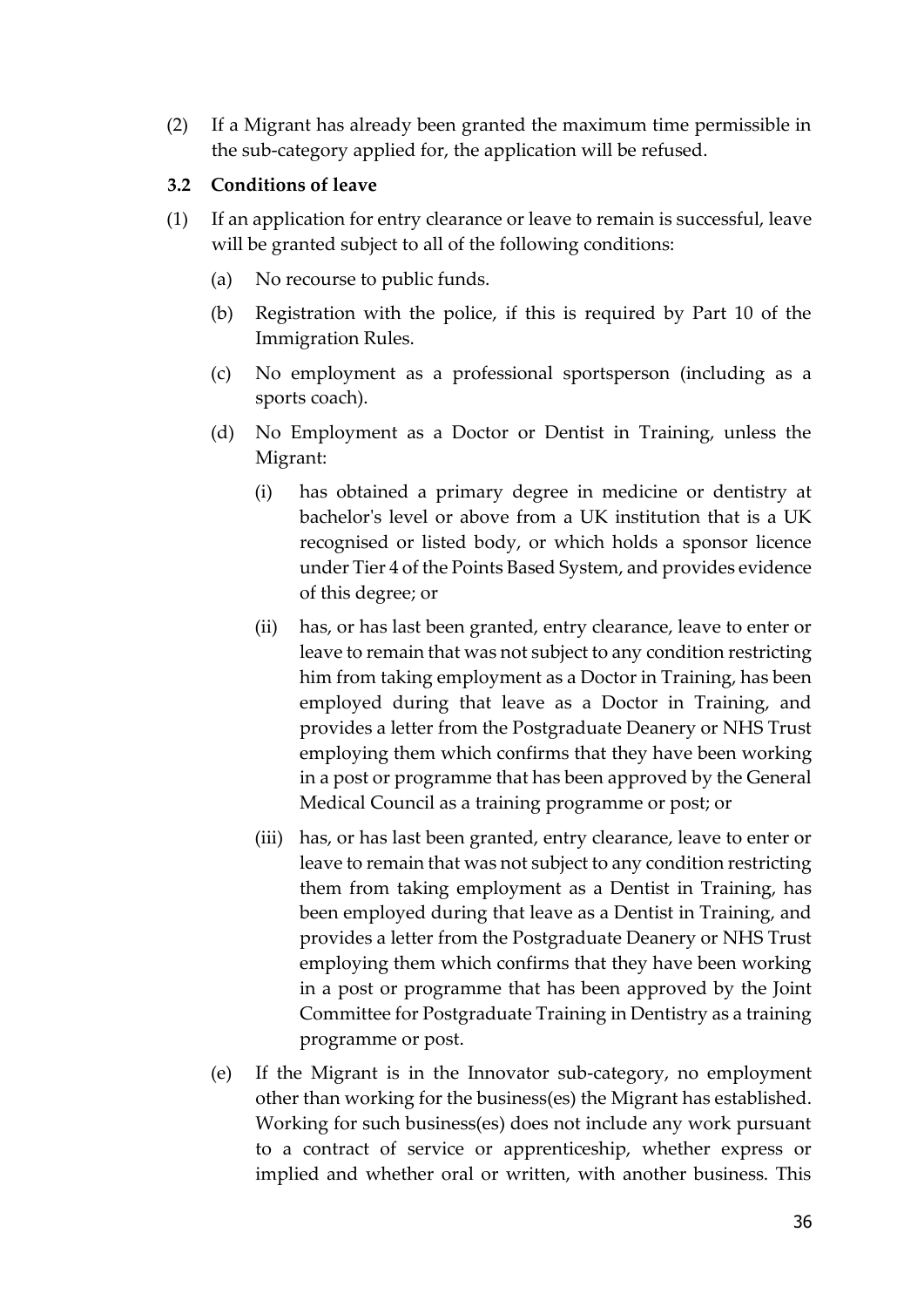means successful Migrants cannot effectively fill a position or hire their labour to another business, even if the work is undertaken through contracting with the Migrant's own business or through a recruitment or employment agency.

(f) Study is permitted, subject to the conditions set out in Part 15 of the Immigration Rules.

#### **3.3 Curtailment**

- (1) A Migrant's leave to enter or leave to remain may be curtailed as set out in paragraph 323 in Part 9 of the Immigration Rules.
- (2) A Migrant's leave to enter or leave to remain in any sub-category of this Appendix may be curtailed where the **Department** withdraws its endorsement of a Migrant.
- (3) A Migrant's leave to enter or leave to remain in any sub-category of this Appendix **may** be curtailed if —
	- (a) the Migrant breaches a condition of his or her visa;
	- (b) to support any assessment of sub-paragraph (a) above, the Minister may require the Migrant to submit additional evidence or attend an interview in order to demonstrate the Migrant has, and is continuing to, meet their visa conditions;
	- (c) in accordance with sub-paragraph (b) above, the visa may be curtailed where the Migrant fails to provide the requested evidence within 28 **working days**, or fails to attend the interview.

## **Part 4: General requirements – Entry Clearance and Leave to Remain**

This section sets out the general requirements that all Migrants in any subcategory of this Appendix must satisfy.

#### **4.1 Endorsement**

- (1) All Migrants applying for entry clearance or leave to remain under this Appendix must provide a **letter of endorsement** issued by the **Department** in accordance with Part 2 of this Appendix.
- (2) The **letter of endorsement** must be valid at the time the application is considered by the decision maker.

## **4.2 Evidence provided with applications**

(1) The **decision maker** will only consider documents submitted before the date the application is considered.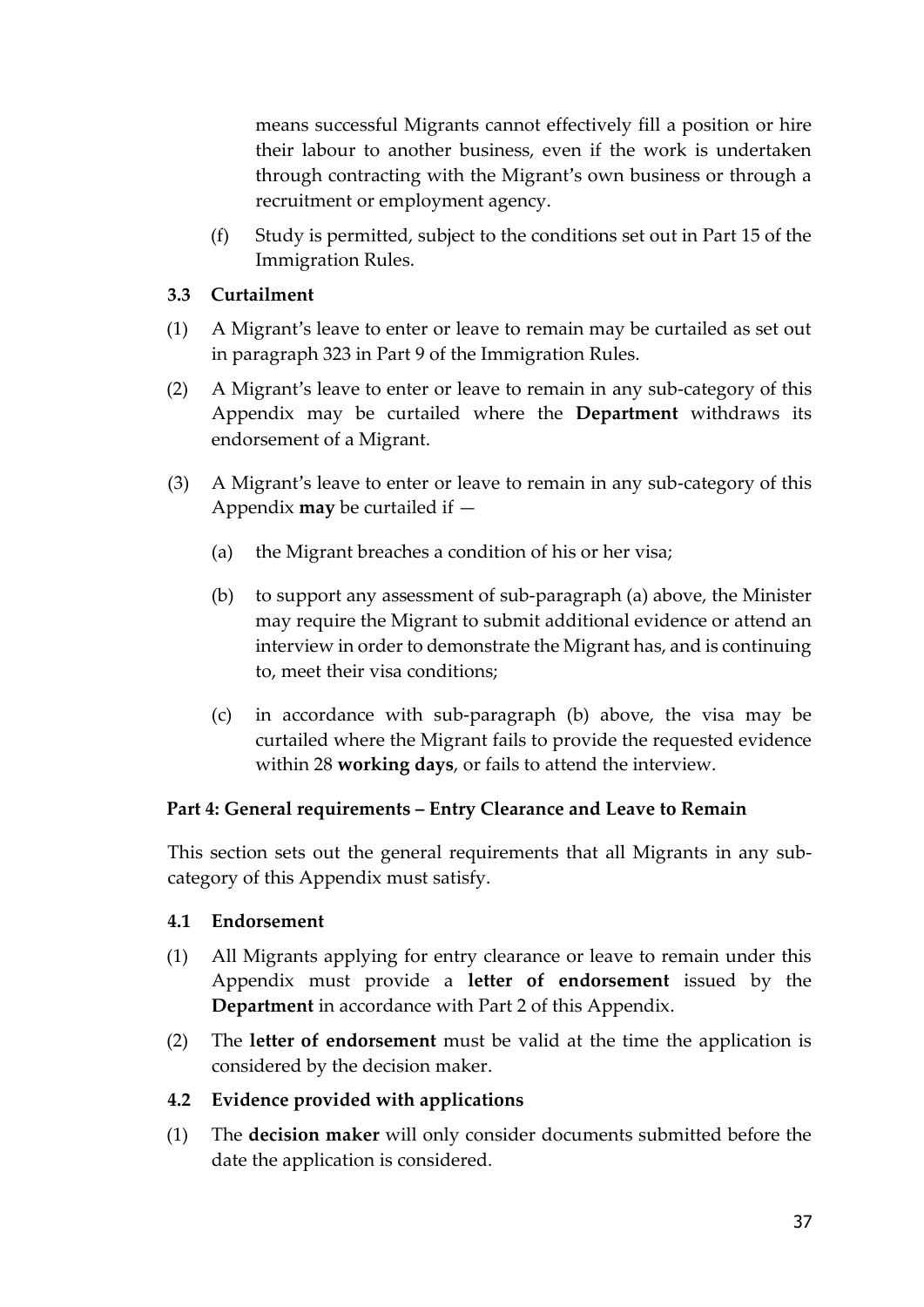- (2) However if specified evidence is missing, a document is in the wrong format (for example, if a letter is not on letterhead paper as specified), or a document does not contain all of the specified information, the decision maker may contact the Migrant or their representative in writing to request the correct documents. The requested documents must be received at the specified address within 10 **working days** of the date of the request.
- (3) Documents will not be requested where the decision maker does not think that the submission of missing or correct documents will lead to a grant because the application will be refused for other reasons.
- (4) If missing information is verifiable from other documents provided with the application or elsewhere, the decision maker may grant the leave applied for despite the error or omission, if satisfied that the Migrant meets all the other requirements of this Appendix.

## **4.3 Age**

-

All Migrants in any sub-category of this Appendix must be at least 18 years old.

#### **4.4 Immigration Status in the Isle of Man**

If the Migrant is applying for leave to remain, one of the following must apply:

- (1) The Migrant's last grant of leave was in the same category as they are applying in.
- (2) The Migrant's last grant of leave was in an eligible switching category as shown in the table below:

| Category the<br>Migrant is applying<br>in | Eligible Switching categories <sup>8</sup>                    |
|-------------------------------------------|---------------------------------------------------------------|
| <b>Business Migrant</b>                   | Tier 1 (Graduate Entrepreneur)<br><b>UK Tier 2 Migrant</b>    |
| (Start-up)                                | Tier 4 (General) – the restrictions in paragraph 4.5<br>apply |
|                                           | Worker Migrant <sup>9</sup>                                   |

<sup>&</sup>lt;sup>8</sup> All categories within this table must be current and valid UK or Isle of Man issued visas (as the case may be).

<sup>&</sup>lt;sup>9</sup> With effect from 6 April 2018, the Tier 2 route under the Isle of Man Immigration Rules was closed to new migrants. Those who immediately prior to that date held leave to enter or remain as Tier 2 (General) Migrants, Tier 2 (Minister of Religion) Migrants and Tier 2 (Sportsperson) Migrants were deemed to be Worker Migrants and may apply for leave to remain under Appendix W of the Isle of Man Immigration Rules upon the expiry of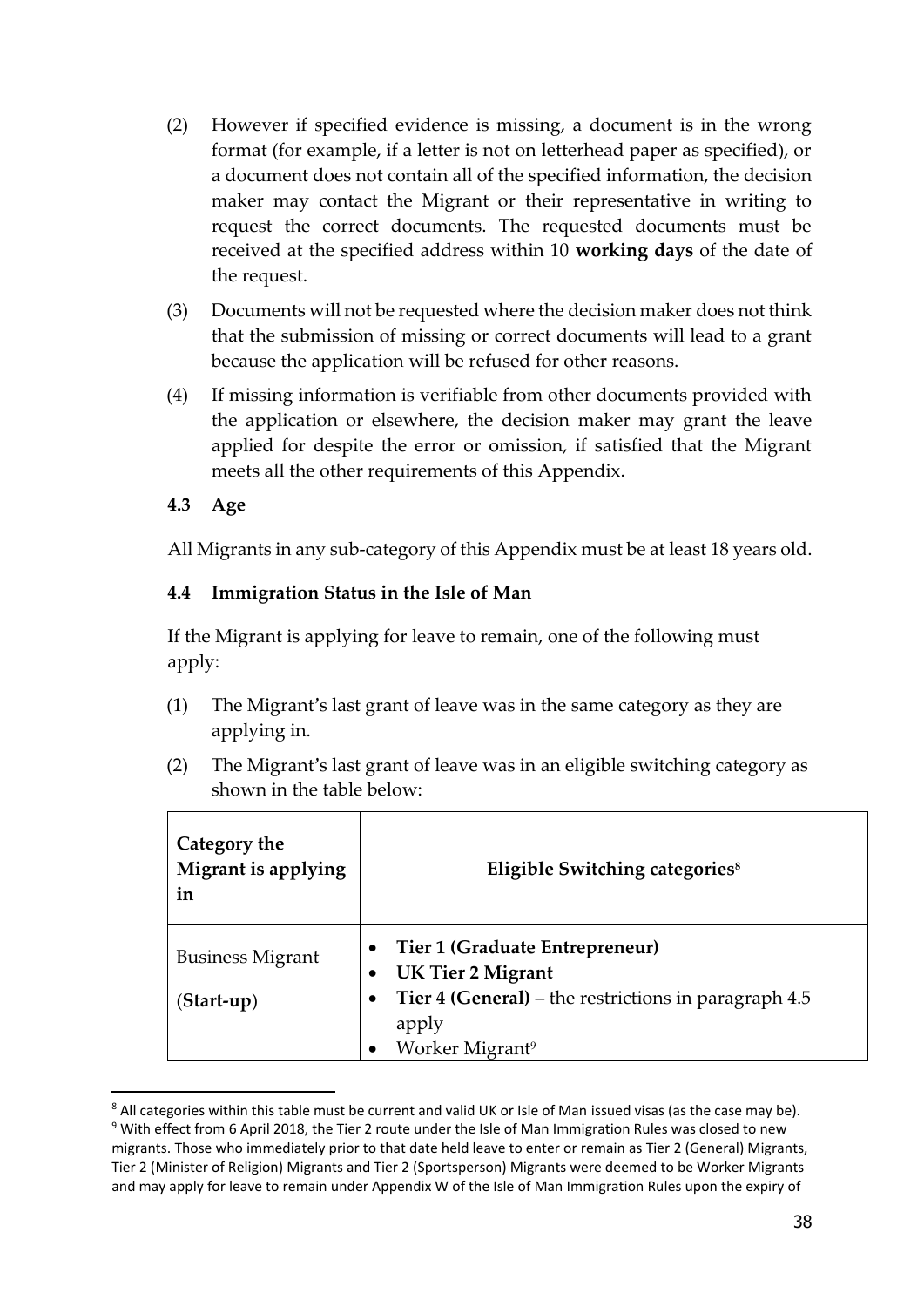|                                        | A visitor who has been undertaking permitted activities<br>as a prospective entrepreneur, as set out in Appendix V                                                                                                                                                                              |
|----------------------------------------|-------------------------------------------------------------------------------------------------------------------------------------------------------------------------------------------------------------------------------------------------------------------------------------------------|
| <b>Business Migrant</b><br>(Innovator) | Business Migrant (Start-up)<br>UK Start-up Migrant<br>Tier 1 (Graduate Entrepreneur)<br>Tier 1 (Entrepreneur)<br><b>UK Tier 2 Migrant</b><br>Worker Migrant <sup>10</sup><br>A visitor who has been undertaking permitted activities<br>as a prospective entrepreneur, as set out in Appendix V |

## **4.5 Restrictions for Tier 4 (General) students applying under this Appendix**

If the Migrant's last grant of leave was as a Tier 4 (General) Student, the following restrictions apply:

- (1) If the Migrant's last grant of leave was as a Tier 4 (General) Migrant in the UK under the UK Immigration Rules, the Migrant must have been sponsored as a Tier 4 (General) Student by one of the following:
	- (a) a UK **higher education provider** with a **track record of compliance**,
	- (b) an overseas higher education institution to undertake a short-term study abroad programme in the United Kingdom,
	- (c) an Embedded College offering Pathway Courses, or
	- (d) an independent school

within the meaning of the **UK Immigration Rules**.

- (2) If the Migrant's last grant of leave was as a Tier 4 (General) Migrant in the UK under the **UK Immigration Rules** and the Migrant was sponsored for their studies in the UK by a government or international scholarship agency, and the sponsorship is ongoing or ended less than 12 months before the date of application, the Migrant must:
	- (a) have been granted unconditional written consent to make the application by their sponsoring government or agency, and
	- (b) provide a letter from each sponsoring organization confirming this.

-

that leave. This variation of leave was made effective by the Immigration (Variation of Leave) Order 2018 (SD 2018/0097)

<sup>10</sup> As per footnote 5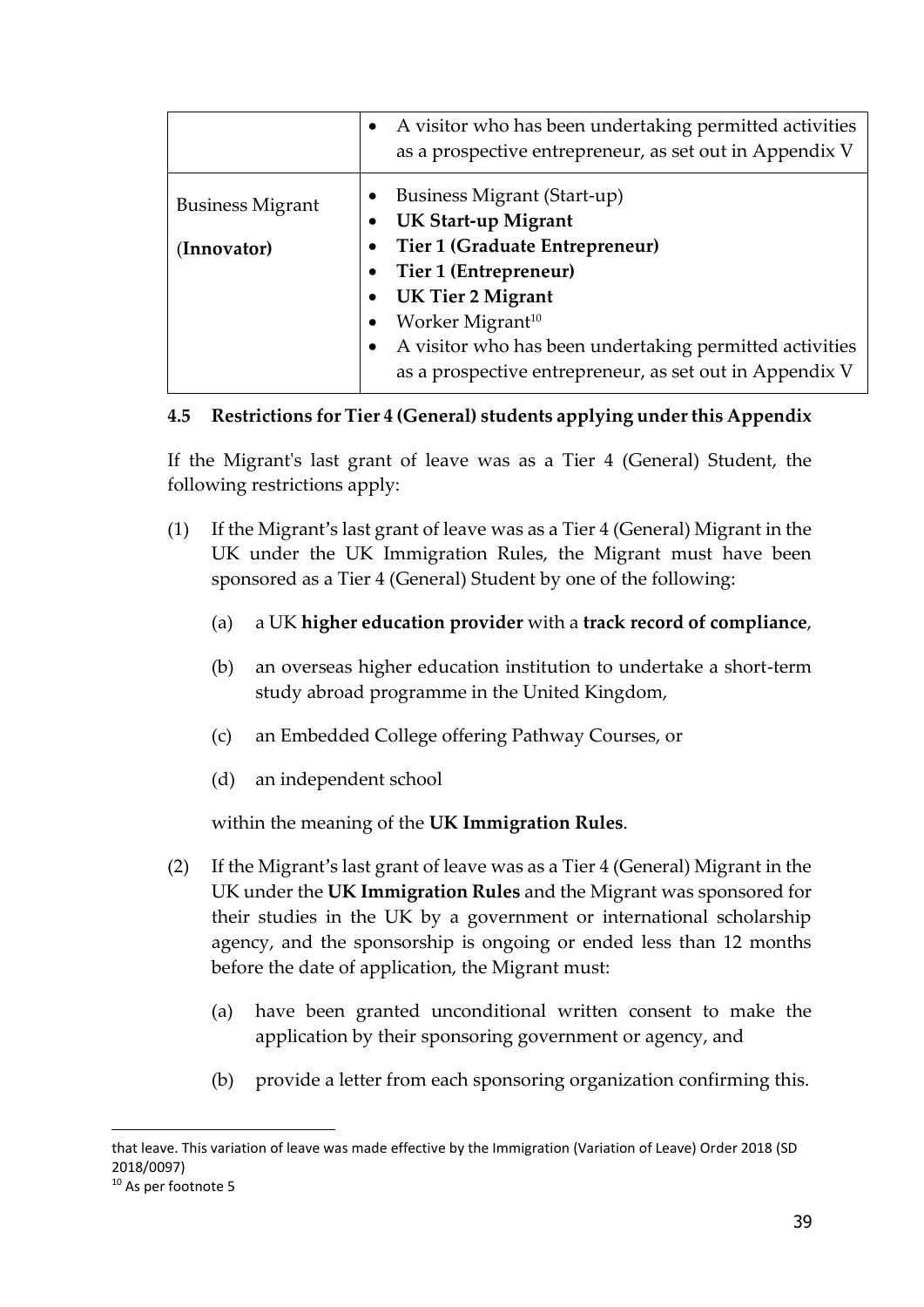The letter must be issued by an authorised official of that organisation and contain contact details which allow it to be verified.

(3) If the Migrant's last grant of leave was as a Tier 4 (General) Migrant in the Isle of Man under the Isle of Man Immigration Rules, the Migrant must have been sponsored by a Tier 4 (General) Sponsor Licence holder.

# **4.6 Breach of Immigration Laws**

The Migrant must not be in the UK or Islands in breach of immigration laws, except that any current period of overstaying will be disregarded where any of the exceptions set out in paragraph 39E in Part 1 of the Immigration Rules apply.

# **4.7 General grounds for refusal**

The Migrant must not fall for refusal under the general grounds for refusal set out in Part 9 of the Immigration Rules.

## **4.8 Credibility Assessment**

- (1) The **decision maker** will carry out a credibility assessment as set out in this paragraph.
- (2) The **decision maker** will take into account any **letter of endorsement** held by the Migrant and required under this Appendix, and may also take into account the following factors:
	- (a) the evidence the Migrant has submitted and its credibility;
	- (b) the Migrant's previous educational, work and immigration history;
	- (c) any information received from other government Departments regarding the Migrant's previous employment and other activity in the Isle of Man; and
	- (d) any other relevant information.
- (3) The **decision maker** may request additional information and evidence from the Migrant or (where relevant) the **Department**. The requested documents must be received at the specified address within 10 **working days** of the date of the request.
- (4) The **decision maker** may ask the Migrant to attend an interview. If the Migrant fails to attend the interview without providing a reasonable explanation, the **decision maker** may assess the application based on the information and evidence the Migrant has already provided.
- (5) The **decision maker** may decide not to carry out the credibility assessment if the application already falls for refusal on other grounds.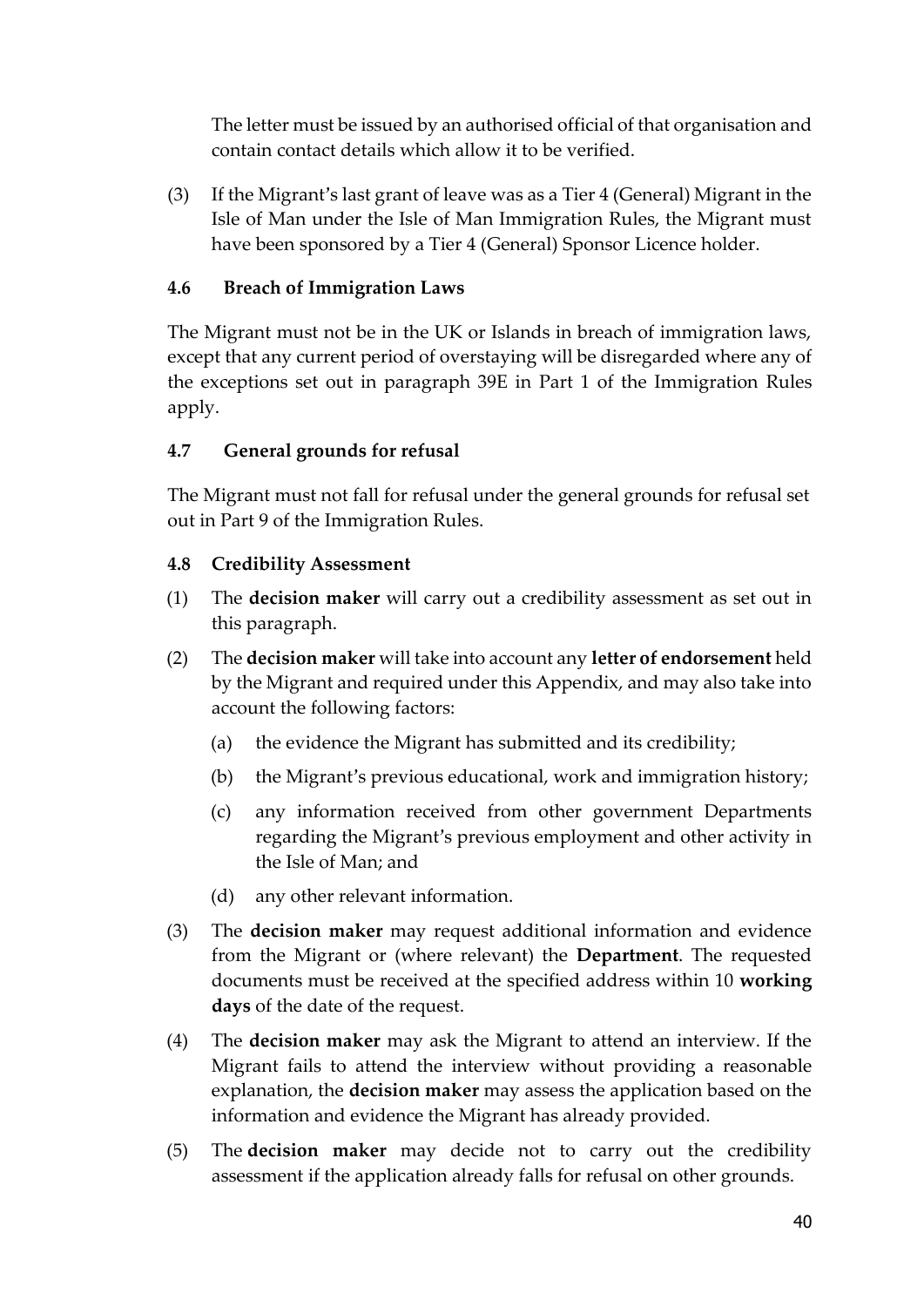# **4.9 English Language**

- (1) The Migrant must have a B2 level of English language ability, as defined in the Council of Europe's common European framework for language and learning.
- (2) The Migrant must show they meet the English language requirement in one of the ways shown in the table below:

| Row | Requirement                                                                     | <b>Evidence Required</b>                                                                                                                                                                                                                                                                                                                                                                                    |
|-----|---------------------------------------------------------------------------------|-------------------------------------------------------------------------------------------------------------------------------------------------------------------------------------------------------------------------------------------------------------------------------------------------------------------------------------------------------------------------------------------------------------|
| 1.  | The Migrant<br>is a national<br>of a majority<br>English<br>speaking<br>country | (1) The Migrant must provide their current valid passport<br>or travel document for one of the following countries:<br>Antigua and Barbuda<br>Australia<br>The Bahamas<br>Barbados<br><b>Belize</b><br>Canada<br>Dominica<br>Grenada<br>Guyana<br>Jamaica<br>New Zealand<br><b>St Kitts and Nevis</b><br>St Lucia<br>St Vincent and the Grenadines<br>Trinidad and Tobago<br>United States of America (USA) |
|     |                                                                                 | If the Migrant cannot provide either their current valid<br>(2)<br>original passport or travel document, they must<br>provide all of the following:                                                                                                                                                                                                                                                         |
|     |                                                                                 | full reasons why they cannot provide the<br>(a)<br>documents (acceptable reasons are because the<br>documents are lost, stolen, or have expired and<br>have been returned to the relevant authorities)                                                                                                                                                                                                      |
|     |                                                                                 | a current national identity document<br>(b)                                                                                                                                                                                                                                                                                                                                                                 |
|     |                                                                                 | an original letter from their home government or<br>(c)<br>embassy, which confirms their full name, date of<br>birth and nationality.                                                                                                                                                                                                                                                                       |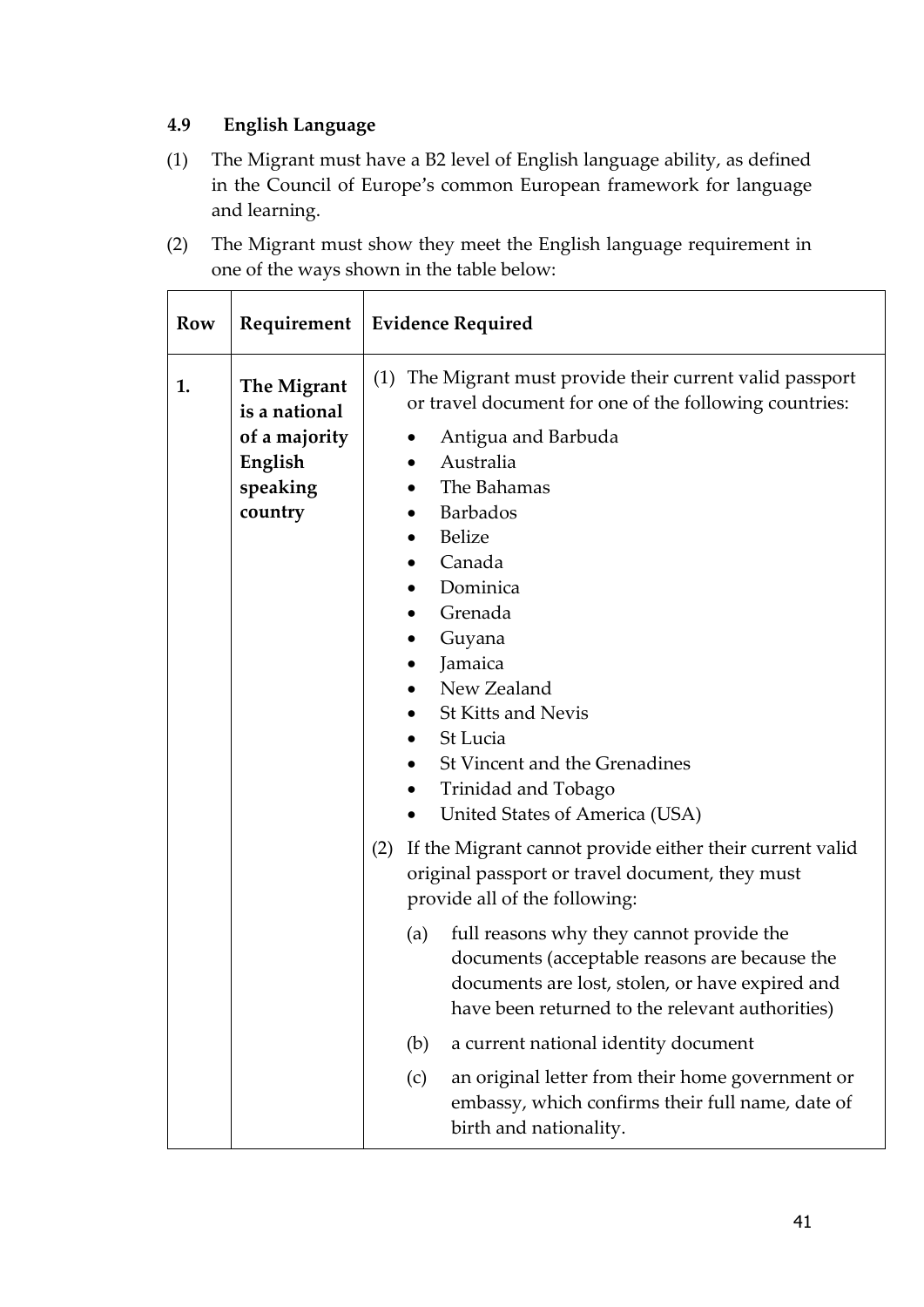| 2. | The Migrant<br>has a degree<br>taught in<br>English |     | (1) The Migrant must have one of the following<br>qualifications:                                                                                                                                                                                                                                         |  |
|----|-----------------------------------------------------|-----|-----------------------------------------------------------------------------------------------------------------------------------------------------------------------------------------------------------------------------------------------------------------------------------------------------------|--|
|    |                                                     |     | a UK Bachelor's degree, Master's degree or PhD.<br>(a)                                                                                                                                                                                                                                                    |  |
|    |                                                     |     | a qualification which meets or exceeds the<br>(b)<br>recognised standard of a Bachelor's degree in the<br>UK, and was taught or researched in English to the<br>relevant level.                                                                                                                           |  |
|    |                                                     | (2) | The following requirements apply in the case of $(1)(b)$ :                                                                                                                                                                                                                                                |  |
|    |                                                     |     | The qualification must be an academic<br>(a)<br>qualification, not a professional or vocational<br>qualification.                                                                                                                                                                                         |  |
|    |                                                     |     | (b)<br>The Migrant must provide evidence from UK<br>NARIC, confirming the qualification meets or<br>exceeds the recognised standard of a Bachelor's<br>degree in the UK.                                                                                                                                  |  |
|    |                                                     |     | The evidence from UK NARIC must also confirm<br>(c)<br>the qualification was taught or researched in<br>English to the required level, unless the<br>qualification was awarded in one of the following<br>countries:                                                                                      |  |
|    |                                                     |     | Antigua and Barbuda<br>Australia<br>The Bahamas<br><b>Barbados</b><br><b>Belize</b><br>Dominica<br>Grenada<br>Guyana<br>Ireland<br>Jamaica<br>New Zealand<br><b>St Kitts and Nevis</b><br>St Lucia<br>St Vincent and The Grenadines<br>Trinidad and Tobago<br>United States of America (USA)<br>$\bullet$ |  |
|    |                                                     | (3) | The Migrant must provide the certificate of the award,<br>unless either of the following applies:                                                                                                                                                                                                         |  |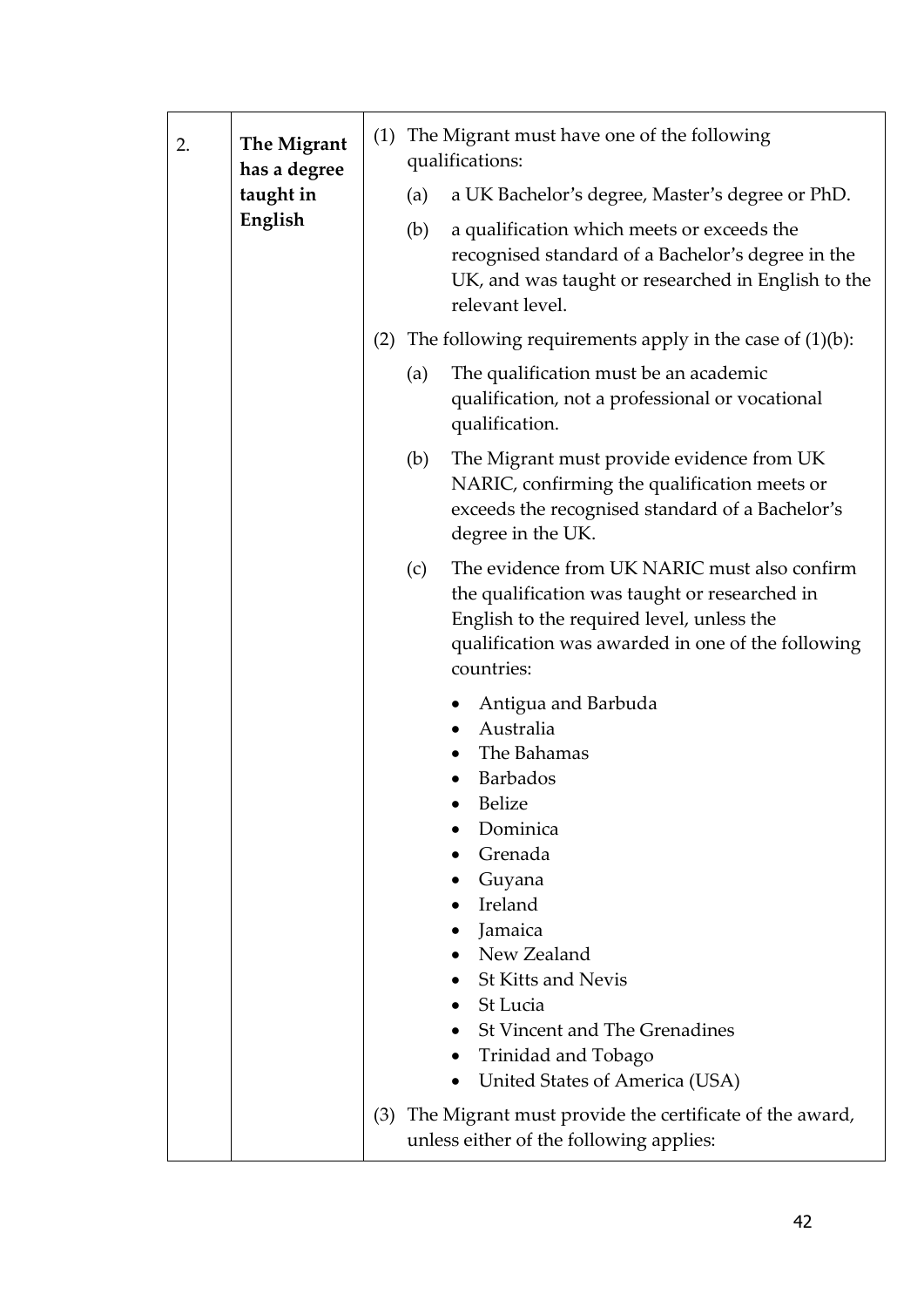|    |                                                                                     |     | The Migrant is awaiting graduation, having<br>(a)<br>successfully completed the qualification.<br>The Migrant no longer has the certificate and the<br>(b)<br>awarding institution is unable to provide a<br>replacement.<br>(3) If the Migrant cannot provide the certificate of the<br>award, they must provide an academic transcript (or<br>letter in the case of a PhD qualification) from the<br>awarding institution. |
|----|-------------------------------------------------------------------------------------|-----|------------------------------------------------------------------------------------------------------------------------------------------------------------------------------------------------------------------------------------------------------------------------------------------------------------------------------------------------------------------------------------------------------------------------------|
| 3. | The Migrant<br>has passed a<br><b>Secure</b><br>English<br>Language<br><b>Test</b>  |     | (1) The Migrant must have passed a Secure English<br>Language Test taken at a Secure English Language Test<br>centre approved by the Secretary of State. Details of the<br>approved tests and Secure English Language Test centres<br>are published on the UK Visas and Immigration pages of<br>Gov.uk. The provider's online booking system will allow<br>the Migrant to choose the location of the test.                   |
|    |                                                                                     |     | (2) The Migrant must have met or exceeded the required<br>level in all four components (reading, writing, speaking<br>and listening), unless they were exempted from sitting a<br>component on the basis of a disability.                                                                                                                                                                                                    |
|    |                                                                                     |     | (3) Where two or more of the components were examined<br>and awarded together, the Migrant must have achieved<br>the required scores in all the relevant components during<br>a single sitting.                                                                                                                                                                                                                              |
|    |                                                                                     | (4) | The Migrant must provide their unique reference number<br>for the test, which allows their score to be verified using<br>the provider's online verification system.                                                                                                                                                                                                                                                          |
| 4. | The Migrant<br>met the<br>requirement<br>in a previous<br>successful<br>application |     | (1) The Migrant must have had a previous grant of entry<br>clearance or leave to remain in any of the following<br>categories under the Isle of Man Immigration Rules:<br><b>Business Migrant (Start-up)</b><br><b>Business Migrant (Innovator)</b><br>Tier 1 (General)<br>Tier 1 (Post-Study Work)<br>Tier 1 (Entrepreneur) under the rules in place before<br>13 December 2012<br>Tier 4 (General)<br>Worker Migrant       |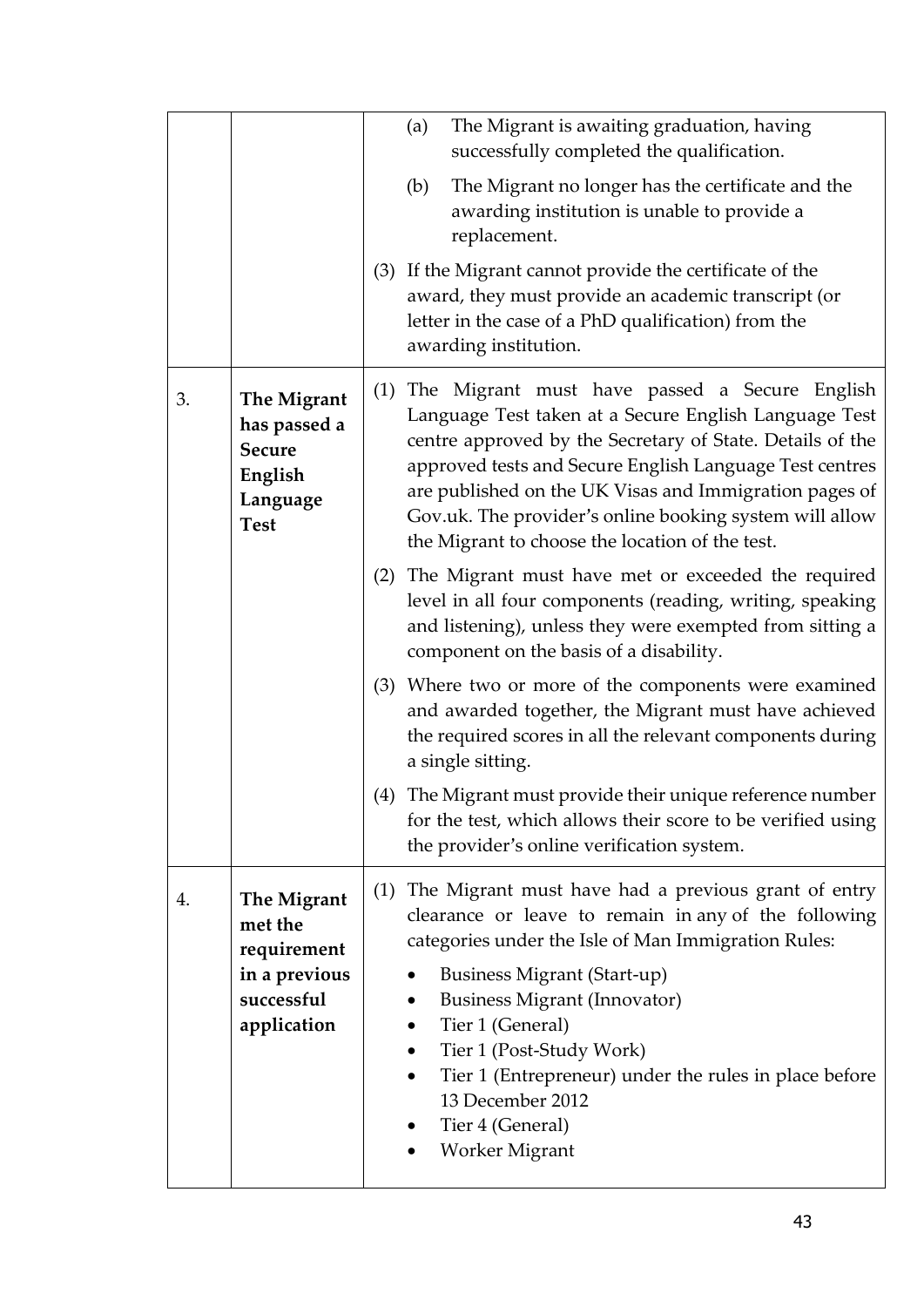| (2) | The Migrant must have had a previous grant of entry<br>clearance or leave to remain in any of the following                                                                                                                              |
|-----|------------------------------------------------------------------------------------------------------------------------------------------------------------------------------------------------------------------------------------------|
|     | categories under the United Kingdom Immigration Rules:                                                                                                                                                                                   |
|     | Start-up                                                                                                                                                                                                                                 |
|     | Innovator                                                                                                                                                                                                                                |
|     | Tier 1 (General)<br>$\bullet$                                                                                                                                                                                                            |
|     | Tier 1 (Post Study Work)<br>$\bullet$                                                                                                                                                                                                    |
|     | Tier 1 (Entrepreneur) under the Immigration Rules in<br>$\bullet$                                                                                                                                                                        |
|     | place before 13 December 2012                                                                                                                                                                                                            |
|     | • Tier 2 (Minister of Religion)                                                                                                                                                                                                          |
|     | Tier 4 (General), supported by a Confirmation of<br>$\bullet$                                                                                                                                                                            |
|     | Acceptance for Studies (CAS) assigned on or after 21                                                                                                                                                                                     |
|     | April 2011                                                                                                                                                                                                                               |
|     | (3) The Migrant will not meet the requirement if false<br>information or documents were included in relation to<br>the English language requirement, in the application<br>which led to the above grant in $(1)$ or $(2)$ above, whether |
|     | it was to their knowledge or not.                                                                                                                                                                                                        |

#### **4.10 Maintenance**

- (1) The applicant must have at least  $\text{\pounds}945$ .
- (2) If a **Business Migrant** and their partner or children are applying at the same time, there must be enough maintenance funds in total, as required for all the applications (as specified for the partner and children in Part 8 and Appendix E of these Rules), otherwise all the applications will be refused.
- (3) The funds in (1) above must be held in a personal bank or building society account, where the applicant is the account holder (or one of the account holders in the case of a joint account).
- (4) Where the funds are in one or more foreign currencies, the funds will be converted to pound sterling  $(E)$  using the spot exchange rate which appears on [oanda.com](https://www.oanda.com/) for the date of application.
- (5) The funds will not meet the maintenance requirement if any of the following apply:
	- (i) The funds are in a financial institution listed in Appendix P of the Immigration Rules.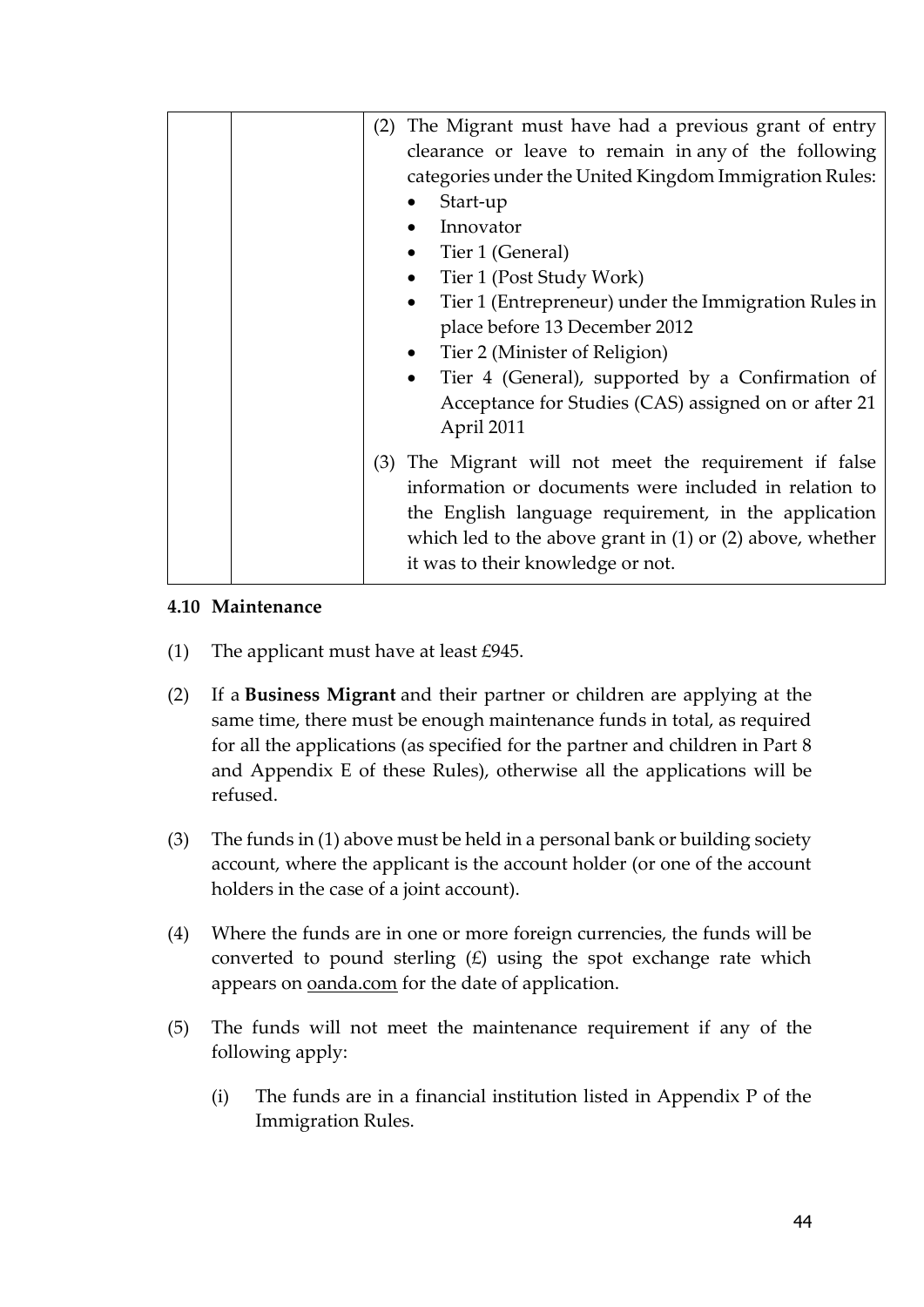- (ii) The funds are not in cash. The [decision](https://www.gov.uk/guidance/immigration-rules/immigration-rules-appendix-w-immigration-rules-for-workers#decisionmaker) maker will not accept evidence of shares, bonds, credit cards, overdraft facilities or pension funds.
- (iii) The applicant was in the UK illegally, or in breach of their leave conditions, when they obtained any of the funds.
- (6) The funds must have been held in the account for a consecutive 90 days, ending no earlier than 31 days before the date of application.
- (7) The applicant must provide evidence of the above, which may be in any of the following forms:
	- (i) personal bank or building society statements;
	- (ii) a building society pass book;
	- (iii) a letter from their bank or building society;
	- (iv) a letter from another financial institution regulated by the Isle of Man Financial Services Authority for the purpose of personal savings accounts; or
	- (v) a letter from an overseas financial institution regulated by the official regulatory body for the country in which the institution operates and the funds are located.
- (8) The evidence in (7) must show all of the following:
	- (i) the name of the account holder;
	- (ii) the account number;
	- (iii) the financial institution's name and logo;
	- (iv) that the funds in the account have been at the required level throughout the 90-day period;
	- (v) the date of each document; and
	- (vi) in the case of personal bank or building society statements, any transactions during the 90-day period.
- (9) Bank or building society statements must not be mini-statements from automatic teller machines (ATMs) and must be one of the following:
	- (i) statements printed on the bank's or building society's letterhead;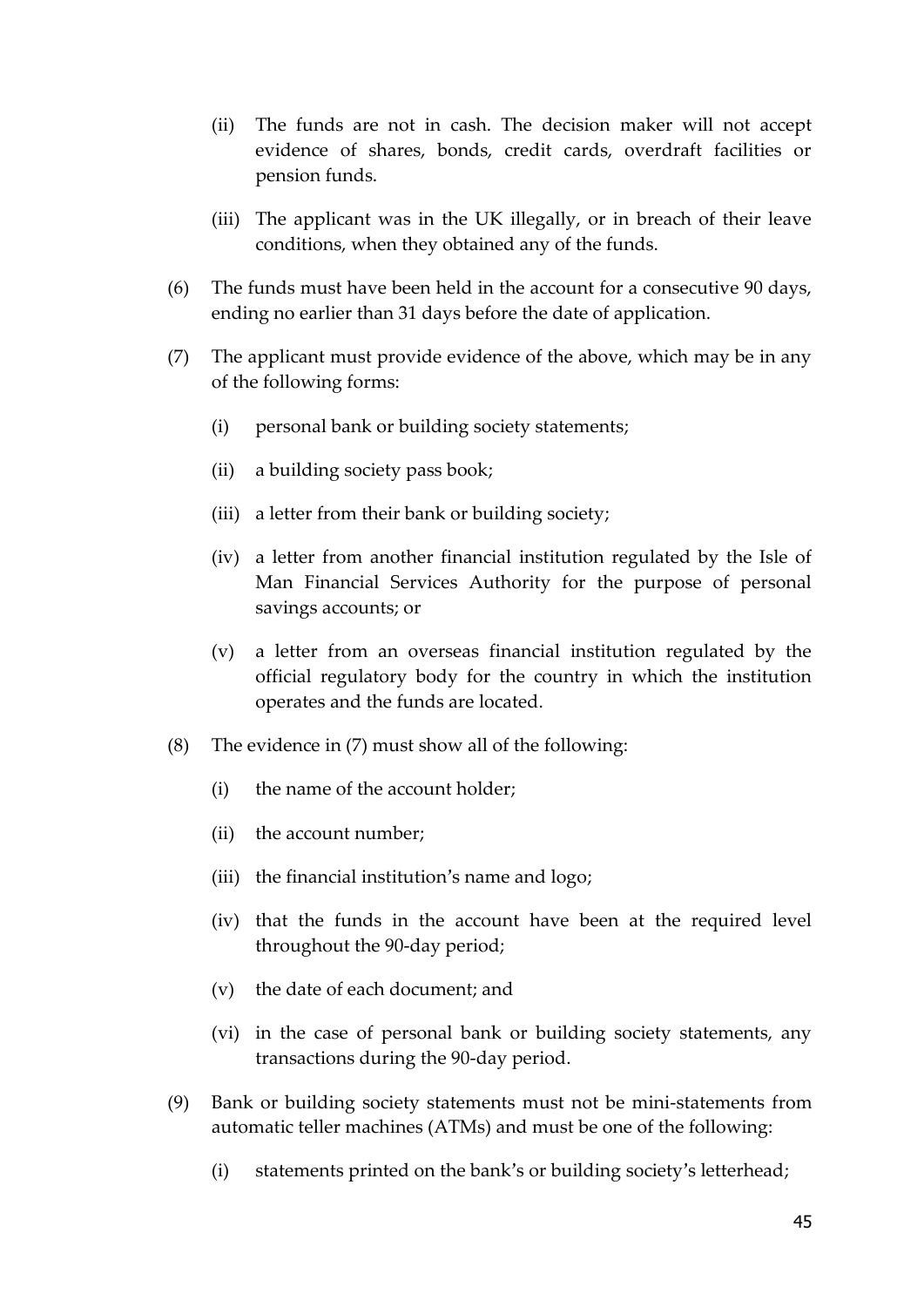- (ii) electronic statements, accompanied by a supporting letter from the bank or building society, on company headed paper, confirming the statements are authentic; or
- (iii) electronic statements, bearing the official stamp of the bank or building society on every page.
- (10) The end date of the 90-day period will be taken as the date of the closing balance on the most recent document provided. Where documents from two or more accounts are submitted, this will be the end date for the account that most favours the applicant.
- (11) If the applicant is applying in the Start-up or Innovator categories, they do not need to provide evidence of maintenance funds if the Letter of Endorsement from the **Department** confirms they have been awarded funding of at least £945. In the case of Innovator applicants, this must be in addition to the £50,000 investment funds required in that category.

# **Part 5: General Requirements – Indefinite Leave to Remain**

This section sets out the general requirements that all Migrants for indefinite leave to remain in this Appendix must satisfy.

# **5.1 Evidence provided with applications**

The requirements set out in paragraph 4.2 (Evidence provided with applications) of this Appendix also apply to applications for indefinite leave to remain.

# **5.2 Knowledge of Language and Life in the Isle of Man**

The Migrant must have sufficient knowledge of English Language and sufficient knowledge about life in the United Kingdom and Islands, as set out in Appendix KoLL of the Immigration Rules.

## **5.3 Breach of Immigration Laws**

The Migrant must not be in the **UK and Islands** in breach of immigration laws, except that any current period of overstaying will be disregarded where any of the exceptions set out in paragraph 39E in Part 1 of the Immigration Rules apply.

# **5.4 General Grounds for refusal**

The Migrant must not fall for refusal under the general grounds for refusal set out in Part 9 of the Immigration Rules.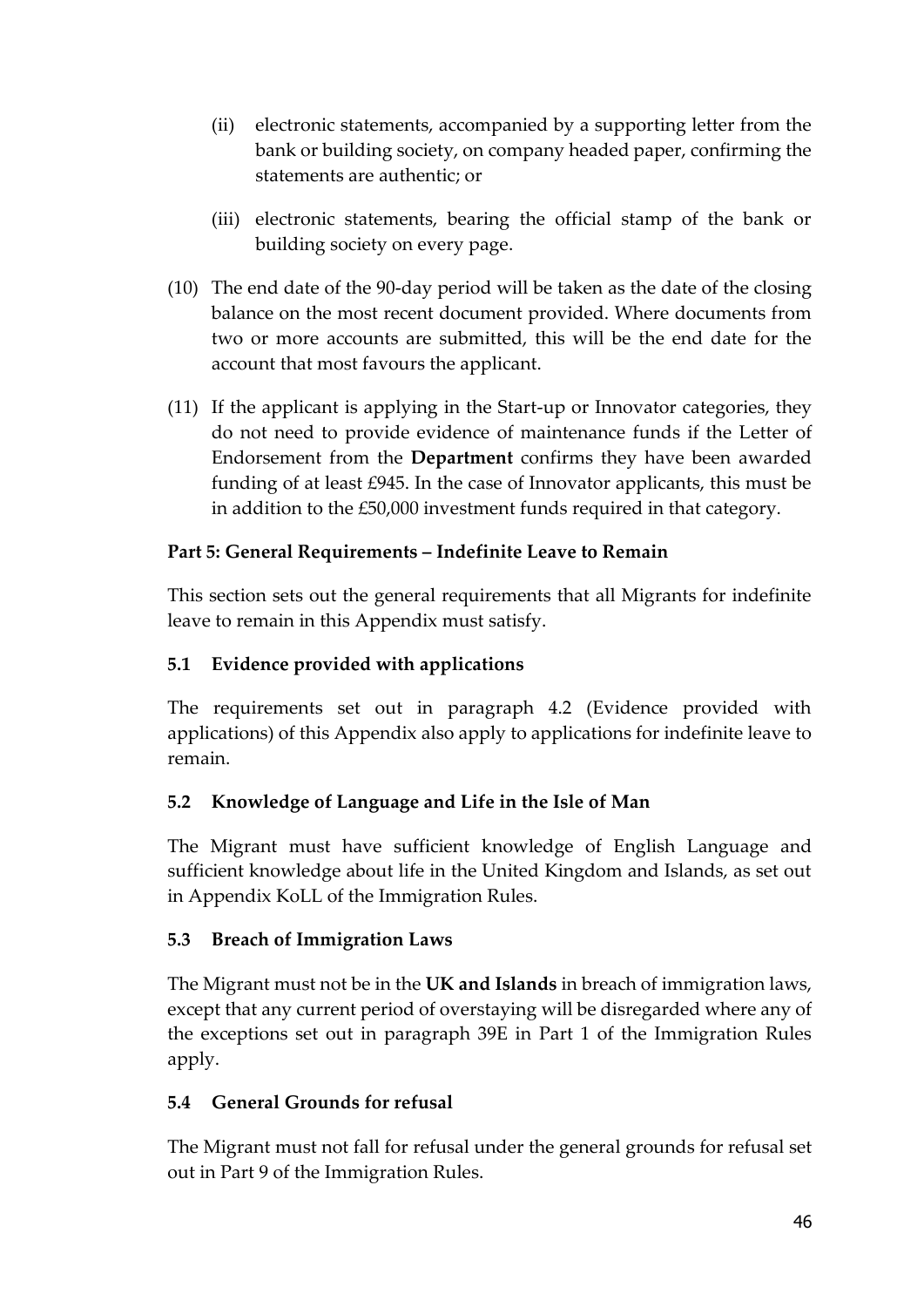#### **5.5 Continuous Residence**

- (1) The Migrant must have spent a continuous period lawfully in the Isle of Man (or **UK and Islands** as the case may be) counted backwards from whichever of the following dates is most beneficial to the Migrant:
	- (a) the date for indefinite leave to remain;
	- (b) the date of decision;
	- (c) any date up to 28 days after the date of application.
- (2) The length of continuous period for each category is set out in the table below:

| Category                                  | Continuous period needed for Continuous<br><b>Indefinite Leave to Remain</b>      | period<br>can<br>include time in the following<br>categories                                                   |
|-------------------------------------------|-----------------------------------------------------------------------------------|----------------------------------------------------------------------------------------------------------------|
| <b>Business</b><br>Migrant<br>(Innovator) | 3 years                                                                           | Innovator (under Appendix W<br>the United Kingdom<br>of<br>Immigration Rules).<br>Business Migrant (Innovator) |
| <b>Business</b><br>Migrant<br>(Start Up)  | Indefinite Leave to Remain<br>applications cannot be made in this<br>sub-category | Not applicable                                                                                                 |

- (3) The Migrant's most recent grant of leave must have been in the category they are applying for indefinite leave to remain in.
- (4) Time spent in the **UK and Islands** with leave in an equivalent category may also be included in the continuous period.

#### **5.6 Absences from the Isle of Man**

- (1) Absences from the **UK and Islands** will not break the continuous period if they occur while the Migrant had valid leave and they total 180 days or less during any consecutive 12 months.
- (2) Absences which count towards the 180-day limit at paragraph (1) include any of the following:
	- (a) the time between a Migrant's grant of entry clearance and entering the **UK and Islands**;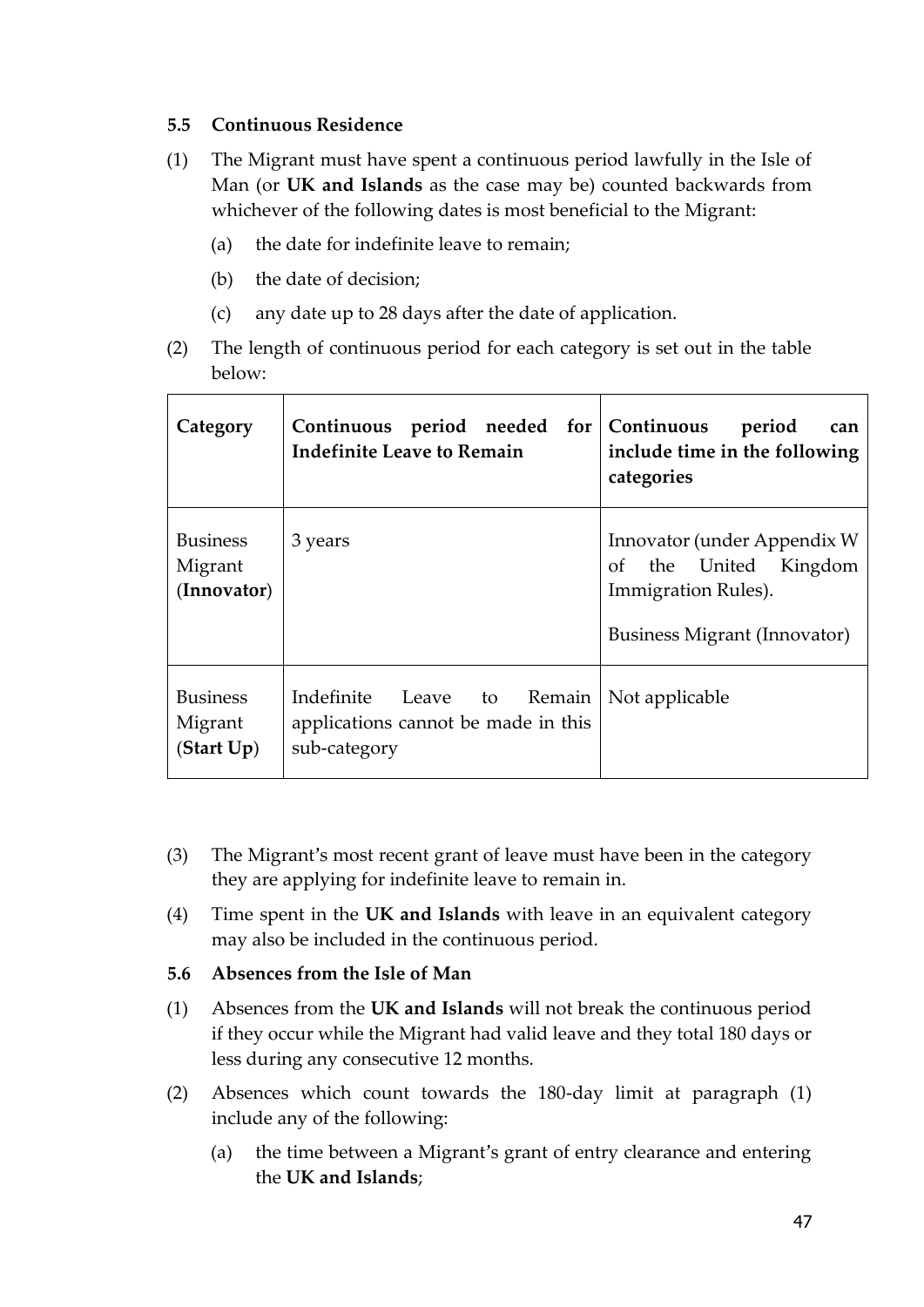- (b) trips taken for personal, family or social reasons;
- (c) business trips, including secondments, training and conferences;
- (d) absences during annual leave from employment in the Isle of Man; or
- (e) absences where the Migrant had valid leave when they left the Isle of Man and they submitted a successful application for entry clearance before that leave expired.
- (2) The **decision maker** may exceptionally allow absences which exceed the 180-day limit if the Migrant provides evidence that the reason was due to compelling, compassionate circumstances, such as:
	- (a) life-threatening illness of the Migrant or a close family member; or
	- (b) natural disaster.
- (3) Where the purpose of the absence was for the Migrant to assist with a national or international humanitarian or environmental crisis overseas, this will not break the continuous period, regardless of the length of absence.

#### **5.7 Periods without valid leave**

Subject to sub-paragraph (1) below, any period without valid leave will break the continuous period:

- (1) If the Migrant had no valid entry clearance or leave to remain at any time during the continuous period, the continuous period will be paused, but not broken, if **any** of the following scenarios apply:
	- (a) The Migrant had no valid leave in the **UK or Islands**, but they made a successful leave to remain application and paragraph 39E in Part 1 of the Immigration Rules applied to them.
	- (b) The Migrant left the **UK or Islands** when they had valid leave. They made an application for entry clearance before their previous leave expired. That application was subsequently granted.
	- (c) The Migrant left the **UK or Islands** when they had valid leave. They made an application for entry clearance within 14 days of their previous leave expiring and the **decision maker** considers that there was a good reason why the application could not be made before the previous leave expired. The reason must have been beyond the control of the Migrant or their representative, and an explanation must be provided in or with the application for indefinite leave to remain.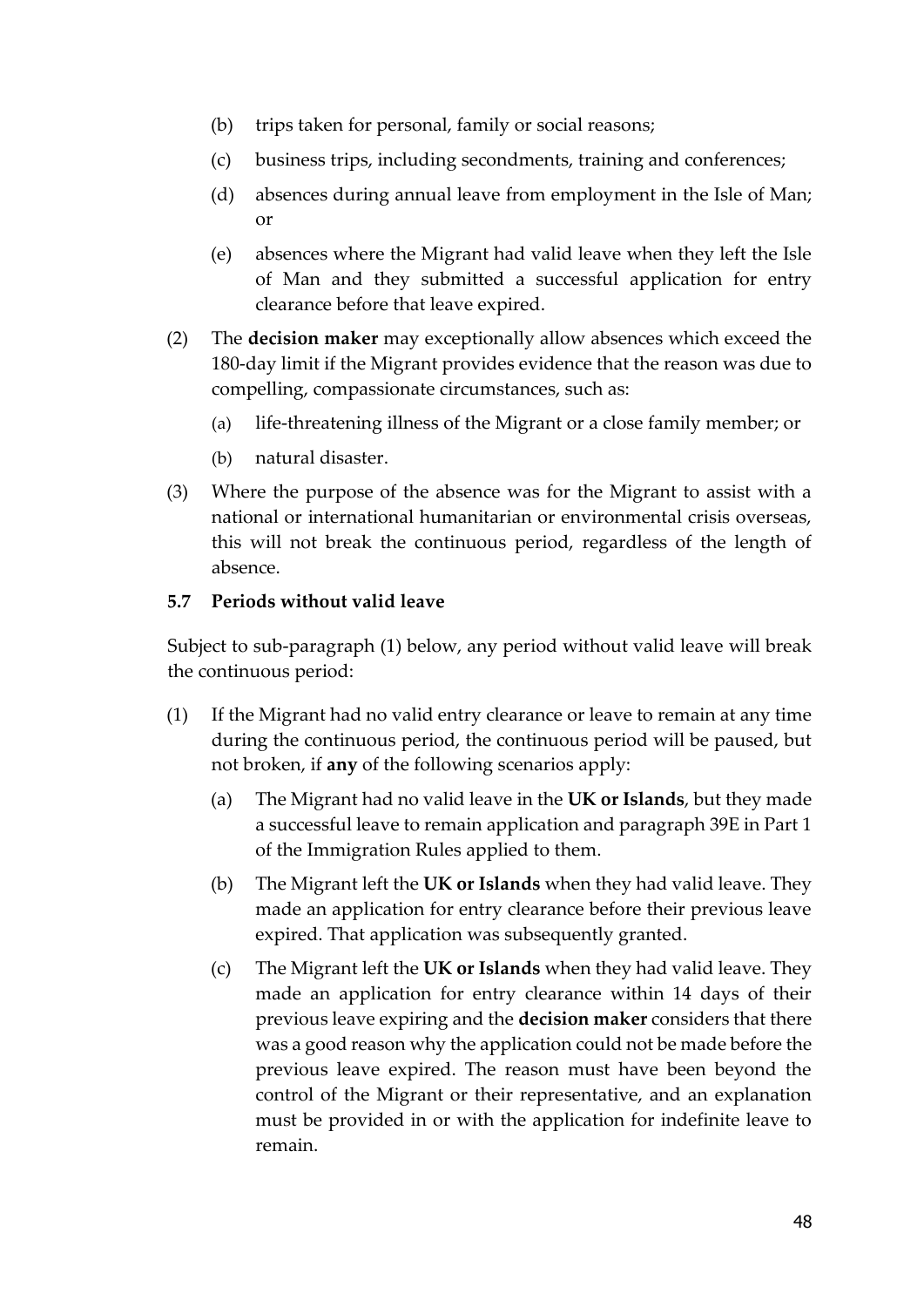- (d) The Migrant left the **UK or Islands** when they had valid leave. They made an application which would fall into (a) or (b) above, except that it was refused. They then made a further successful application within 14 days of that refusal (or within 14 days of any appeal being concluded, **withdrawn**, abandoned or lapses).
- (2) Time before and after the gap in leave can be combined when counting the continuous period. Time during the gap itself will not, however, count towards the continuous period.

## **Part 6: Specific Requirements – Business Migrant (Start-up)**

This section sets out the specific requirements that Migrants for entry clearance or leave to remain in the Business Migrant Start-up sub-category must satisfy.

Migrants must also satisfy the general requirements in Part 4 of this appendix.

#### **6.1 Endorsement**

- (1) All Migrants for entry clearance or leave to remain must have been endorsed in this category by the Department.
- (2) The Migrant must provide a **letter of endorsement** issued by the **Department** which includes all of the following information:
	- (a) the endorsement reference number;
	- (b) the date the **letter of endorsement** was issued, which must be no earlier than 3 months before the **date of application;**
	- (c) the Migrant's name, date of birth, nationality and passport number;
	- (d) confirmation that the Migrant has not previously established any business in the **UK or Isle of Man** which has commenced trading, unless the Migrant's last grant of leave was as any of the following:
		- (i) a Start-up Migrant;
		- (ii) a Tier 1 (graduate Entrepreneur) Migrant; or
		- (iii) a Tier 4 (General) Student on the doctorate extension scheme;
	- (e) a short description of the Migrant's business venture and the main products and services it will provide its customers; and
	- (f) confirmation that the Migrant's business venture meets the endorsement criteria in paragraph 6.2 below.
- (3) The Migrant does not need to be the sole founder of the business and may be a member of an entrepreneurial team.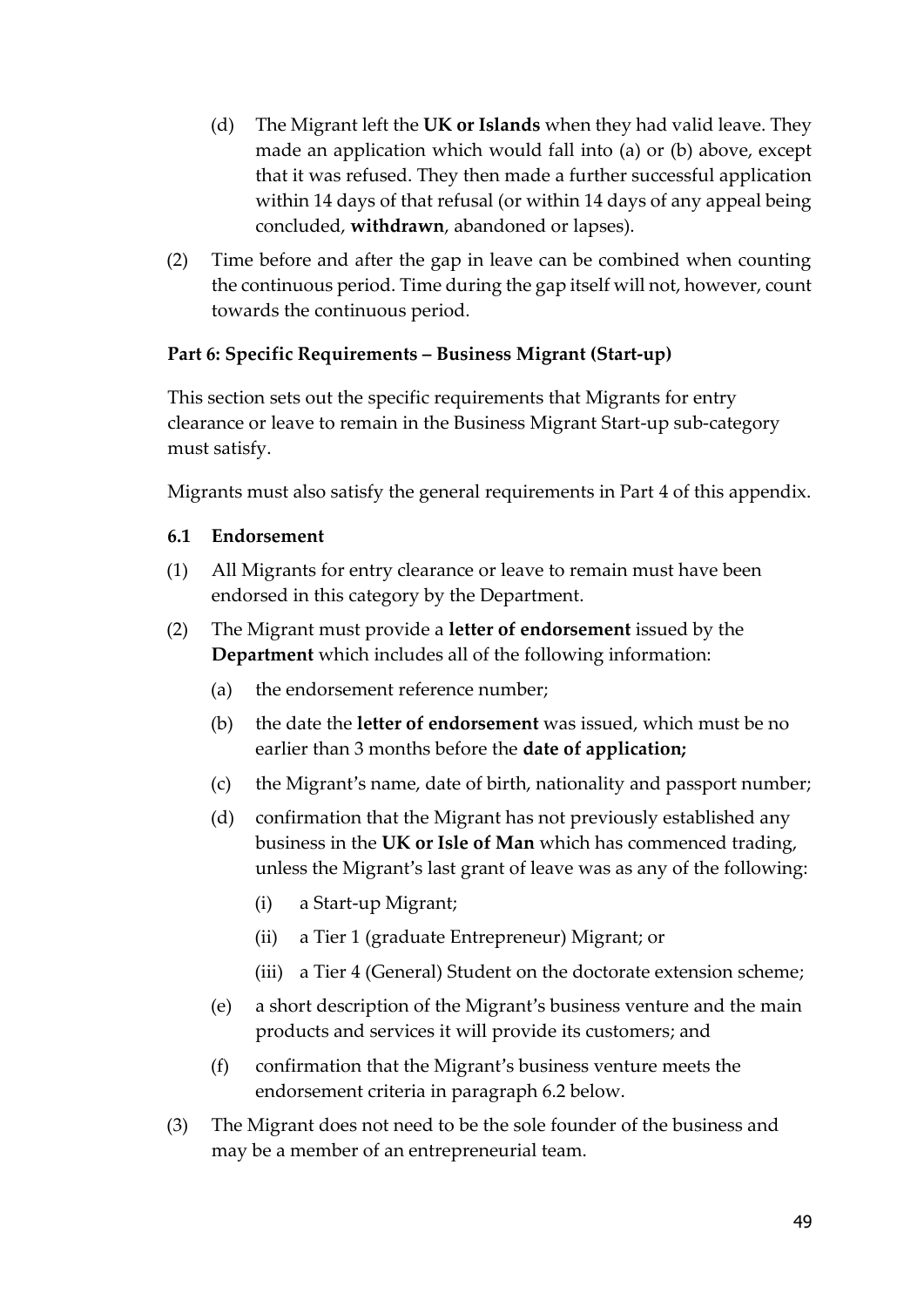(4) The Department must not have **withdrawn** the **letter of endorsement** by the date the application is considered by the **decision maker.**

#### **6.2 Endorsement Criteria**

- (1) The **letter of endorsement** must confirm both of the following:
	- (a) The Migrant's business venture meets all of the requirements in the table below:

| Innovation                                                                                                                               | Viability                                                                                                                                                        | Scalability                                                                                                           |
|------------------------------------------------------------------------------------------------------------------------------------------|------------------------------------------------------------------------------------------------------------------------------------------------------------------|-----------------------------------------------------------------------------------------------------------------------|
| The Migrant has an<br>original business plan<br>that meets new or<br>existing market needs<br>and/or creates a<br>competitive advantage. | The Migrant has, or is<br>actively developing, the<br>necessary skills,<br>knowledge, experience<br>and market awareness<br>to successfully run the<br>business. | There is evidence of<br>structured planning<br>and potential for job<br>creation and growth<br>into national markets. |

(b) The **Department** must be satisfied that the Migrant will spend the majority of their working time managing and developing their business day to day in the Isle of Man.

The requirement in (a) does not apply if the Migrant's last grant of leave was in the Tier 1 (Graduate Entrepreneur) category. Instead the **letter of endorsement** must confirm that the Migrant's business venture is genuine and credible.

## **Part 7: Specific Requirements – Business Migrant (Innovator)**

This section sets out the specific requirements that Migrants for entry clearance or leave to remain in the Business Migrant Innovator sub-category must satisfy.

Migrants for entry clearance or leave to remain must also satisfy the general requirements in Part 4 of this Appendix.

Migrants for indefinite leave to remain must also satisfy the general requirements in Part 5 of this Appendix.

## **7.1 Endorsement**

- (1) All Migrants for entry clearance, leave to remain or indefinite leave to remain must have been endorsed by the **Department**.
- (2) The Migrant must provide a letter of endorsement, issued by the **Department,** which includes all of the following information;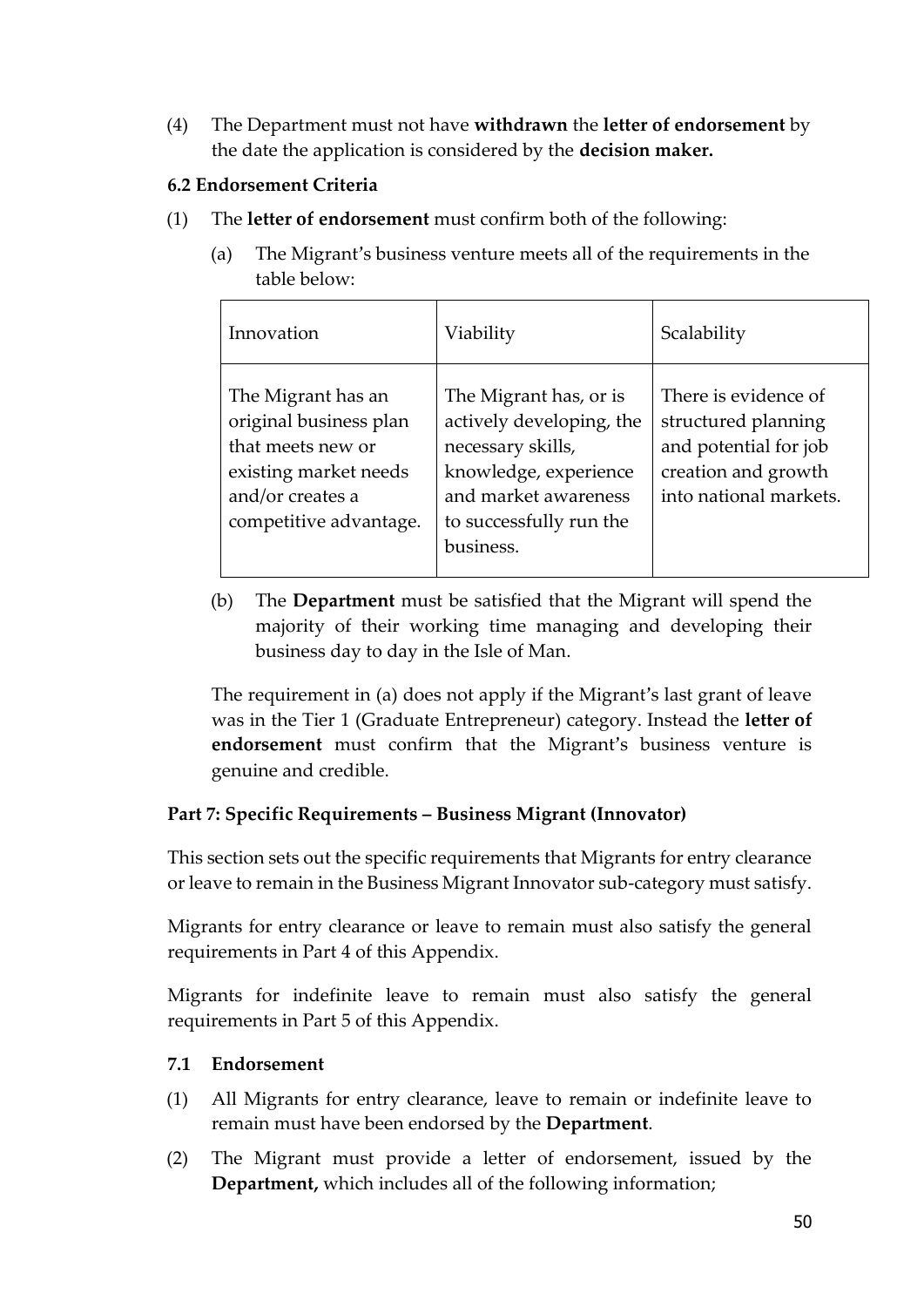- (a) The endorsement reference number;
- (b) The date the **letter of endorsement** was issued, which must be no earlier than 3 months before the **date of application;**
- (c) the Migrant's name, date of birth, nationality and passport number;
- (d) a short description of the Migrant's business venture and the main products or services it provides (or will provide) to its customers;
- (e) Confirmation that the Migrant's business venture meets the endorsement criteria in paragraph 7.3, 7.5 or 7.6 below (as appropriate);
- (3) If the **letter of endorsement** is under the new business criteria, the **letter of endorsement** must confirm:
	- (a) The **Department** is providing the funds;
	- (b) The **Department** has verified the funds are available from other sources (including the Migrant themselves); or
	- (c) The **Department** has verified that the funds have already been invested in the Migrant's business.
- (4) The Migrant does not need to be the sole founder of the business and may be a member of an entrepreneurial team.
- (5) The **Department** must not have **withdrawn** the **letter of endorsement** by the date the application is considered by the **decision maker.**
- **7.2 New Business or same business - definitions**
- (1) A Migrant may be endorsed under the **"new business"** endorsement criteria if either of the following apply:
	- (a) The application is an **initial application**; or
	- (b) The application is an **extension application**, and the Migrant is pursuing a different business venture from the one that was assessed in the endorsement which led to their previous grant of leave.
- (2) A Migrant may be endorsed under the **"same business"** endorsement criteria if both of the following apply:
	- (a) The Migrant's last grant of leave was in the Tier 1 (graduate Entrepreneur), Start-up or Innovator category; and
	- (b) the Migrant is pursuing the same business venture that was assessed in the endorsement which led to that grant of leave.
- (3) A Migrant may be endorsed under the **"new business" or "same business"** criteria if both of the following apply: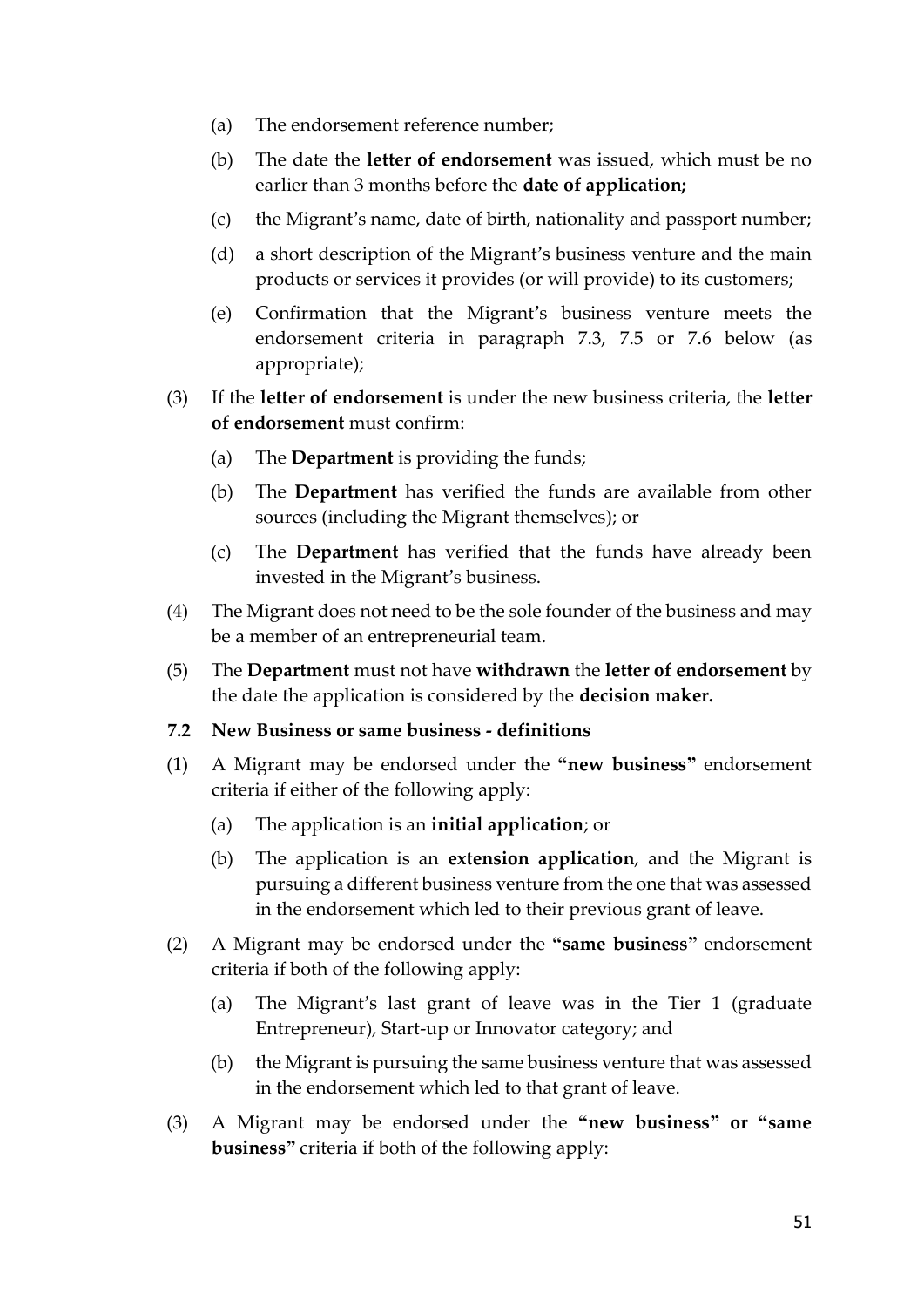- (a) The Migrant's last grant of leave was in the Tier 1 (Graduate Entrepreneur) or Start-up category; and
- (b) The Migrant is pursuing the same business venture that was assessed in the endorsement which led to that grant of leave.

#### **7.3 Endorsement Criteria – new business**

- (1) If the Migrant is relying on endorsement under the new business criteria, the **letter of endorsement** must confirm both of the following;
	- (a) The Migrant's business venture meets all of the requirements below:
		- (i) has an original business plan that meets new or existing market needs and/or creates a competitive advantage;
		- (ii) has, or is actively developing, the necessary skills, knowledge, experience and market awareness to successfully run the business; and
		- (iii) there is evidence of structured planning and potential for job creation and growth into national markets.
	- (b) The **Department** is satisfied that the Migrant will spend the majority of their working time managing and developing their business day to day in the Isle of Man.
- (2) In addition to (1) above the **letter of endorsement** must also confirm:
	- (a) The Migrant's business plan demonstrates that the proposed business expects to employ:
		- (i) a minimum of 1 full-time, permanent employee in the Island, in addition to the employment of the Migrant, within the first 12 months of the period for which the **letter of endorsement** is issued; and
		- (ii) a minimum of 3 full-time, including (i) above, permanent employees, in addition to the employment of the Migrant, within the first 36 months of the period for which the **letter of endorsement** is issued.
	- (b) The job(s) created in (a) above must:
		- (i) comply with all relevant Isle of Man legislation in effect at the time; and
		- (ii) each job must involve at least 30 hours paid work per week. Two or more part time jobs that add up to 30 hours per week may be combined to represent the equivalent of a single full time job.
- **7.4 Investment funds – new business**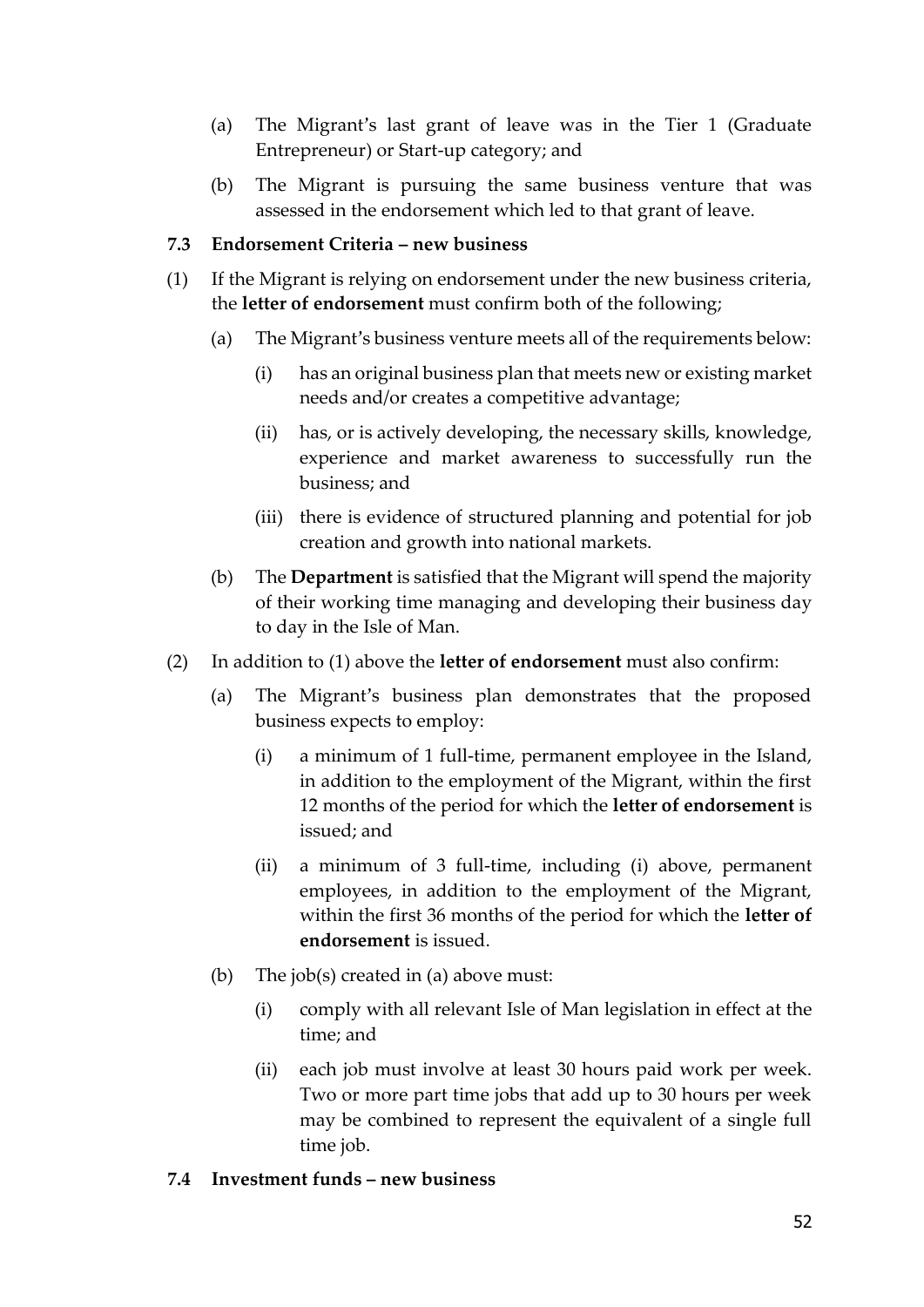- (1) If the Migrant's **letter of endorsement** was issued under the new business endorsement criteria in paragraph 7.3 above, the **letter of endorsement** must confirm that at least £50,000 funds are available to the Migrant to invest in the business. This may include funds which have already been invested in the business.
- (2) If the business venture has one or more other team members who are applying for, or have been granted, leave in the Business Migrant (Innovator) sub-category they cannot share the same investment funds. There must be at least £50,000 investment funds available for each Innovator team member. These additional funds are not needed for team members who are **settled workers** or who have leave under another category of the Immigration Rules, which allows them to engage in business.

#### **7.5 Endorsement Criteria – same business**

- (1) If the Migrant is relying on endorsement under the same business criteria, the **letter of endorsement** must confirm all of the following:
	- (a) The Migrant has shown **reasonable progress**, judged against the business plan assessed in their previous endorsement.
	- (b) The Migrant has fully established their business or businesses as outlined in the initial application for a **letter of endorsement**.
	- (c) The Migrant's business or businesses are actively trading hold all necessary registrations, approvals and permissions as required.
	- (d) The Migrant's business or businesses are compliant with all obligations to the Isle of Man Government in respect of Income Tax, National Insurance and Value Added Tax, if applicable.
	- (e) The Migrant's business or businesses have a realistic prospect of continuing success against the business plan(s) submitted for the **letter of endorsement**.
	- (f) The Migrant's business or businesses employ a minimum of those prescribed at paragraph 7.3(2).
	- (g) The Migrant has demonstrated an active key role in the day to day management and development of the business in the Isle of Man.
	- (h) The Department must be satisfied that the Migrant will spend the majority of their working time managing and developing their business day to day in the Isle of Man.

#### **7.6 Endorsement Criteria – Indefinite Leave to Remain**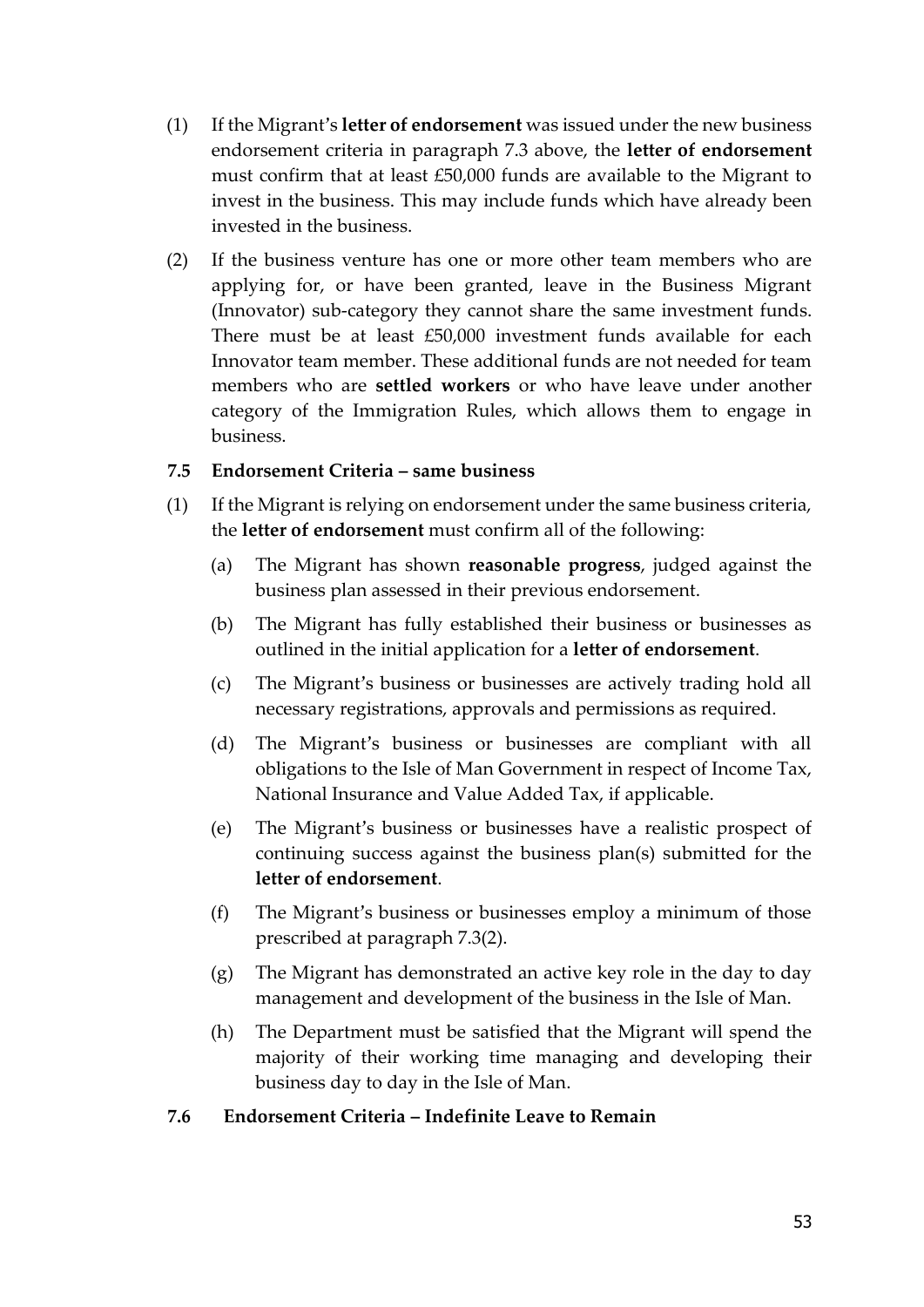- (1) If the Migrant is making a Indefinite Leave to Remain application, the **letter of endorsement** must confirm all the following requirements are met:
	- (a) The Migrant meets all of the criteria set out in paragraphs 7.5(a)-(h).
	- (b) The Migrant's business venture meets all of the following requirements:
		- (i) At least £50,000 has been invested into the business and actively spent furthering the business plan assessed in the Migrant's previous endorsement; and
		- (ii) The business or businesses are actively trading, hold all necessary registrations, approvals and permissions as required; and
		- (iii) The business or businesses are compliant with all obligations to the Isle of Man Government in respect of Income Tax, National Insurance and Value Added Tax, if applicable; and
		- (iv) The business or businesses employ a minimum of 3 full-time, permanent employees in the Island, in addition to the Migrant. Those jobs created must:
			- (aa) have existed for at least 12 months and comply with all relevant Isle of Man legislation in effect at the time; and
			- (bb) involve an average of at least 30 hours paid work per week. Two or more part time jobs that add up to 30 hours per week may be combined to represent the equivalent of a single full time job; and
		- (v) The Migrant intends to continue to operate the business or businesses in the Isle of Man.
	- (c) If the business venture has one or more other team members who are applying for, or have been granted, Indefinite Leave to Remain in the Business Migrant (Innovator) sub-category, they cannot share the same means of meeting these criteria. For example, if two Migrants are both relying on the requirement to have created 3 jobs, 6 jobs must have been created in total.

## **Annex 1 – Definitions**

For the purpose of this Appendix the definitions in the Table below apply.

| Term | <b>Definition</b> |
|------|-------------------|
|      |                   |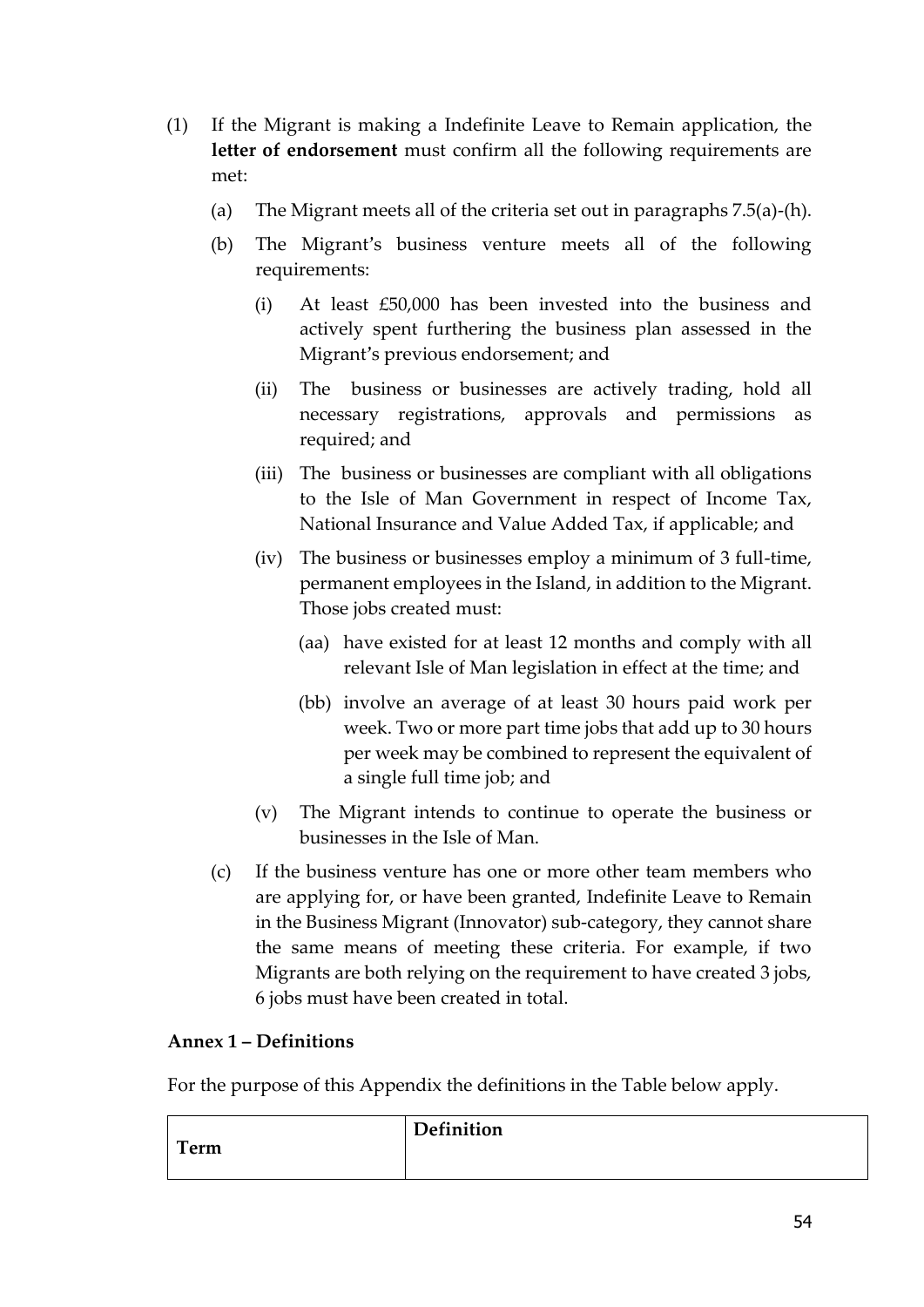| <b>Business Migrant</b> | means a Migrant in possession of valid leave granted<br>under any sub-category of this Appendix                                                                                                                                                                                                                                                                                                                                                                                                                                                                                                                                                                                                                                                                  |  |
|-------------------------|------------------------------------------------------------------------------------------------------------------------------------------------------------------------------------------------------------------------------------------------------------------------------------------------------------------------------------------------------------------------------------------------------------------------------------------------------------------------------------------------------------------------------------------------------------------------------------------------------------------------------------------------------------------------------------------------------------------------------------------------------------------|--|
| date of application     | means the date on which the application is submitted<br>under the required application process, which means:<br>(a) in the case of an application made outside of the UK<br>and Islands, the date on which the relevant on-line<br>application form is submitted on line; or<br>(b) in the case of an application made within the Isle of<br>Man:<br>where it is submitted in person to the<br>(i)<br>Immigration Service address specified on the<br>application form, the date on which it is<br>delivered;<br>where it is sent by pre-paid post, the date as<br>(ii)<br>shown on the tracking information provided<br>by the carrier or, if not tracked, by the<br>postmark date on the envelope; or<br>where it is sent by courier, or other postal<br>(iii) |  |
|                         | services provider, the date on which it is<br>delivered to the Immigration Service address<br>specified on the application form                                                                                                                                                                                                                                                                                                                                                                                                                                                                                                                                                                                                                                  |  |
| decision maker          | means an entry clearance officer, immigration officer<br>or the Cabinet Office Minister as the case may be                                                                                                                                                                                                                                                                                                                                                                                                                                                                                                                                                                                                                                                       |  |
| Department              | means the Department for Enterprise as established<br>under the Government Departments Act 1987 [AT 13<br>of 1987]                                                                                                                                                                                                                                                                                                                                                                                                                                                                                                                                                                                                                                               |  |
| endorsement             | endorsement by the<br>the<br>Department<br>means<br>demonstrated by issuing the letter of endorsement                                                                                                                                                                                                                                                                                                                                                                                                                                                                                                                                                                                                                                                            |  |
| endorsement policy      | means the policy, at the date of application, issued<br>and published by the Department for Enterprise for<br>the purpose of making an application for a letter of<br>endorsement.                                                                                                                                                                                                                                                                                                                                                                                                                                                                                                                                                                               |  |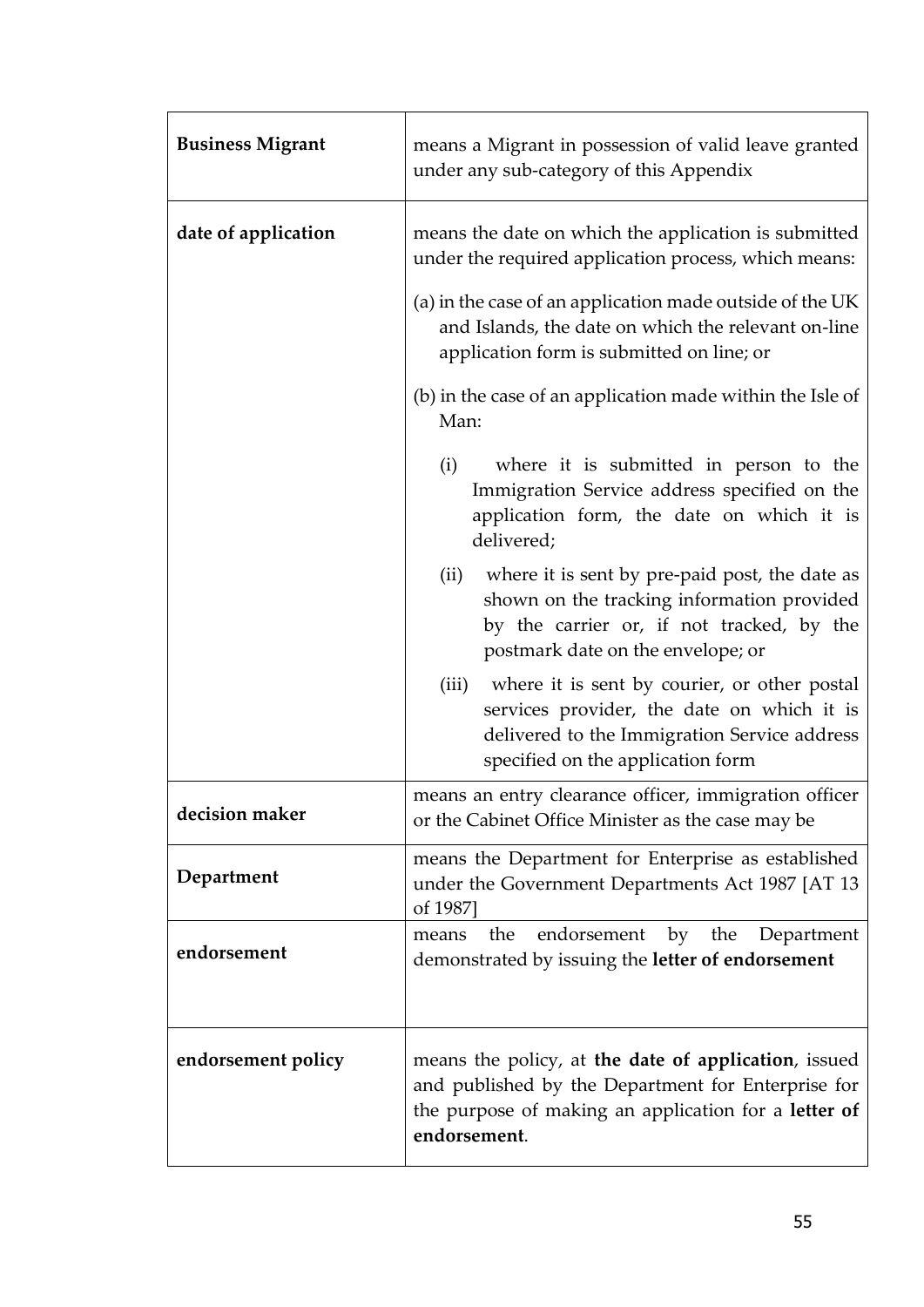|                                                                | The requirements specified in that policy must be met<br>by a Migrant in order to obtain a letter of endorsement                                                                                                                                                                                                           |
|----------------------------------------------------------------|----------------------------------------------------------------------------------------------------------------------------------------------------------------------------------------------------------------------------------------------------------------------------------------------------------------------------|
| endorsement reference<br>number                                | means the reference number stated on the letter of<br>endorsement                                                                                                                                                                                                                                                          |
| extension application                                          | means an application for entry clearance or leave to<br>remain in the same category as the Migrant's most<br>recent grant of leave (other than as a visitor). An entry<br>clearance application will only be considered to be an<br>extension application if it is made within 12 months of<br>the previous leave expiring |
| higher education<br>provider and track record<br>of compliance | have the same meanings as set out in paragraph 6 of<br>the UK Immigration Rules                                                                                                                                                                                                                                            |
| initial application                                            | means any application which is not an extension or<br>Indefinite Leave to Remain application. This will<br>normally mean that the Migrant is applying to enter a<br>category for the first time                                                                                                                            |
| Innovator                                                      | has the same meaning given in paragraph 6 of the<br>Rules                                                                                                                                                                                                                                                                  |
| letter of endorsement                                          | means a document issued by the Department as<br>evidence of having met the requirements of the<br>endorsement policy.                                                                                                                                                                                                      |
|                                                                | That document is then submitted in support of a visa<br>application made under this Appendix                                                                                                                                                                                                                               |
| reasonable progress                                            | means the progress a Migrant must have achieved and<br>is considered acceptable by the Department under<br>paragraph 11 of the endorsement policy.                                                                                                                                                                         |
|                                                                | The Department will consider reasonable progress not<br>to have been made where at least one of the following<br>apply:                                                                                                                                                                                                    |
|                                                                | -the Migrant fails to invest funds in accordance with<br>the proposals for which the letter of endorsement was<br>issued;                                                                                                                                                                                                  |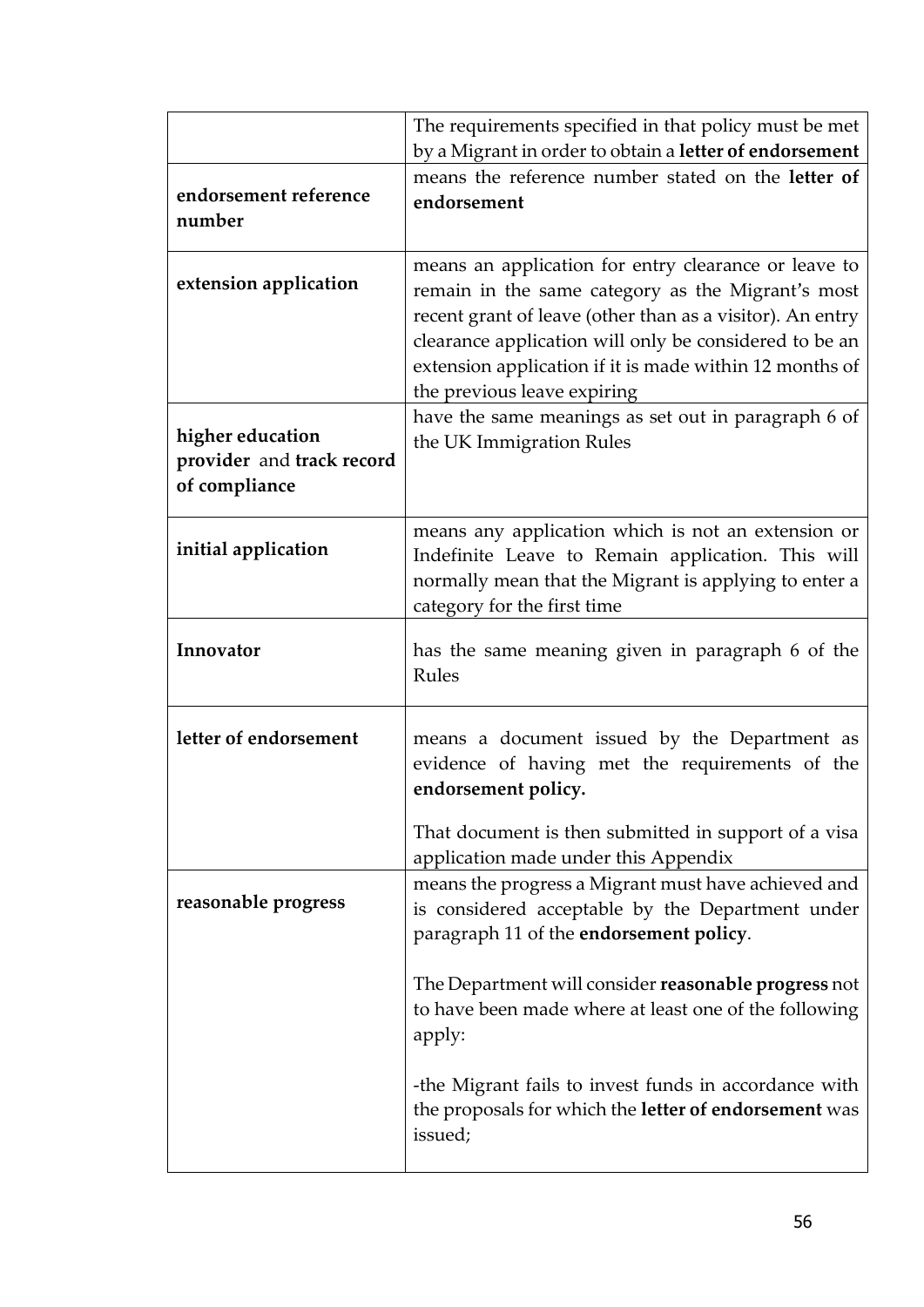|                | -the Migrant fails to establish the business, or<br>businesses, as outlined in their application for a letter<br>of endorsement;                                                                                                                                                        |
|----------------|-----------------------------------------------------------------------------------------------------------------------------------------------------------------------------------------------------------------------------------------------------------------------------------------|
|                | -the Migrant fails to respond within the timeframe<br>specified in the request, to requests for information,<br>invitations to meetings, or clarification on the progress<br>of the planned investment and / or establishment of<br>business, or businesses;                            |
|                | -the Migrant fails to adequately demonstrate that they<br>are playing an active role in the day to day<br>management of any businesses established in the Isle<br>of Man, where the letter of endorsement has been<br>issued under the Business Migrant Start Up or<br>Innovator routes |
| settled worker | a "settled worker" means a person who:                                                                                                                                                                                                                                                  |
|                | (a) is a British Citizen,                                                                                                                                                                                                                                                               |
|                | (b) is a national of the European Economic Area or<br>Switzerland who is exercising a Treaty Right<br>in the Isle of Man,                                                                                                                                                               |
|                | (c) is a British overseas territories citizen, except<br>those from Sovereign Base Areas in Cyprus,                                                                                                                                                                                     |
|                | (d) is a Commonwealth citizen with leave to enter<br>or remain granted on the basis of Isle of Man,<br>UK or Channel Islands Ancestry (paragraphs<br>186 to 193 of these Rules), or                                                                                                     |
|                | (e) has both:                                                                                                                                                                                                                                                                           |
|                | (i) settled status in the Isle of Man within the<br>meaning of the Immigration Act 1971, as<br>amended by the Immigration and Asylum<br>Act 1999, and the Nationality, Immigration<br>and Asylum Act 2002, and                                                                          |
|                | (ii) is an Isle of Man worker within the meaning<br>of the Control of Employment Act 2014 (of<br>Tynwald $)^{11}$                                                                                                                                                                       |

<sup>11</sup> 2014 AT 11.

-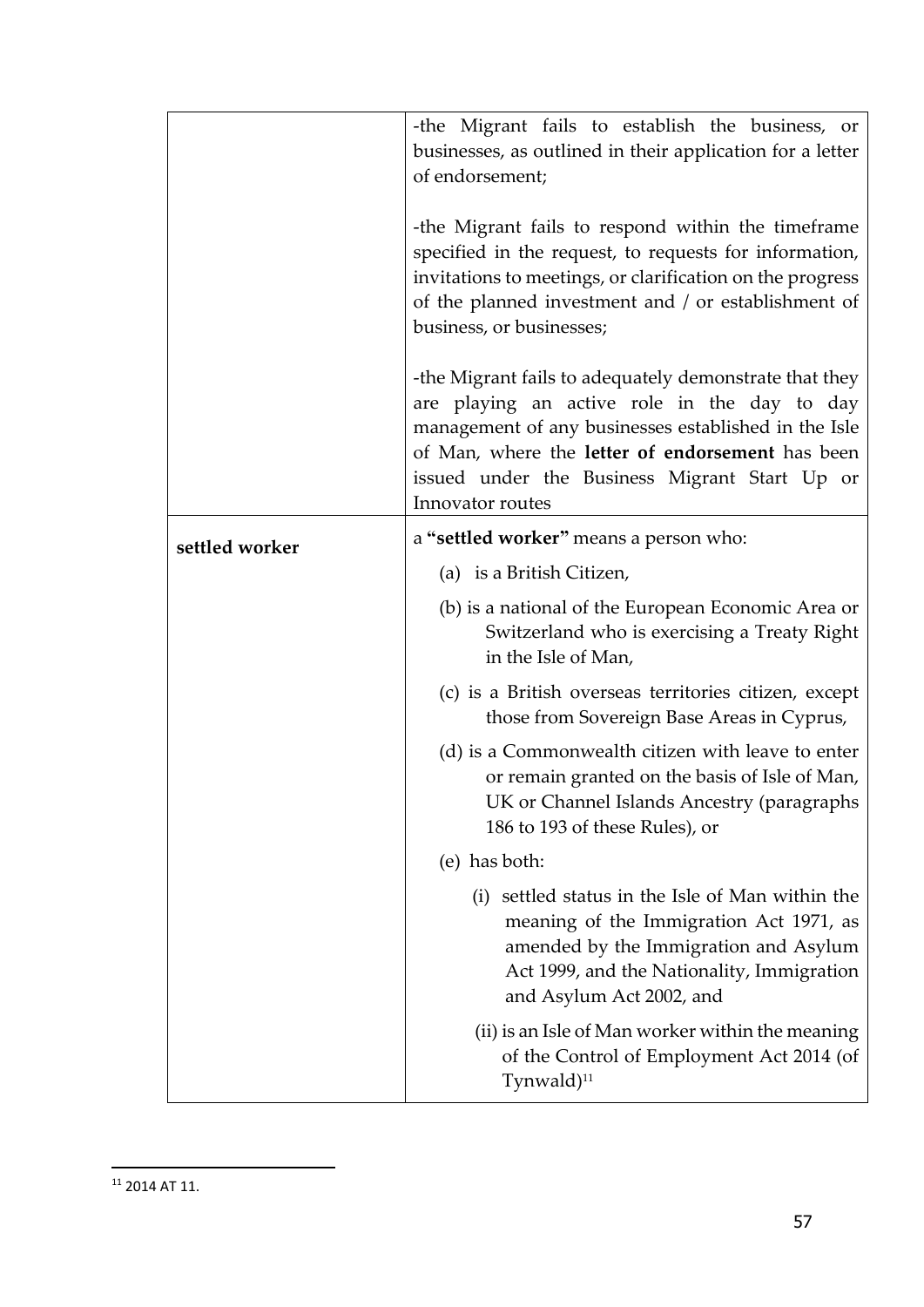| <b>Start-up Migrant</b>                                           | has the same meaning given in paragraph 6 of the<br>Rules                                                                                                                                                          |  |
|-------------------------------------------------------------------|--------------------------------------------------------------------------------------------------------------------------------------------------------------------------------------------------------------------|--|
| Tier 1 (Graduate<br>Entrepreneur)<br>and<br>Tier 1 (Entrepreneur) | granted in either the<br>Graduate<br>leave<br>means<br>Entrepreneur or Entrepreneur sub-category of the Tier<br>1 Migrant Points Based System of either the UK, or Isle<br>of Man, Immigration Rules as applicable |  |
| Tier 4 (General)                                                  | means leave granted under the Tier 4 (General) rules<br>of the Points Based System of either the UK, or Isle of<br>Man, Immigration Rules as applicable                                                            |  |
| UK and Islands or UK or<br><b>Islands</b>                         | means the Isle of Man, United Kingdom and Channel<br>Islands taken together                                                                                                                                        |  |
| <b>UK Immigration Rules</b>                                       | means the Immigration Rules of United Kingdom,<br>made by the Home Secretary                                                                                                                                       |  |
| <b>UK</b> Innovator                                               | has the same meaning given in paragraph 6 of the<br>Rules                                                                                                                                                          |  |
| <b>UK Start-up Migrant</b>                                        | has the same meaning given in paragraph 6 of the<br>Rules                                                                                                                                                          |  |
| <b>UK Tier 2 Migrant</b>                                          | means a Migrant who is granted leave in the Tier 2<br>category of the Points Based System under the UK<br><b>Immigration Rules</b>                                                                                 |  |
| withdrawn                                                         | means that a letter of endorsement has been<br>withdrawn by the Department in accordance with the<br>endorsement policy                                                                                            |  |
| working day                                                       | has the same meaning given in the Interpretation Act<br>$2015$ (as amended) <sup>12</sup>                                                                                                                          |  |

-

<sup>12</sup> AT 11 of 2015.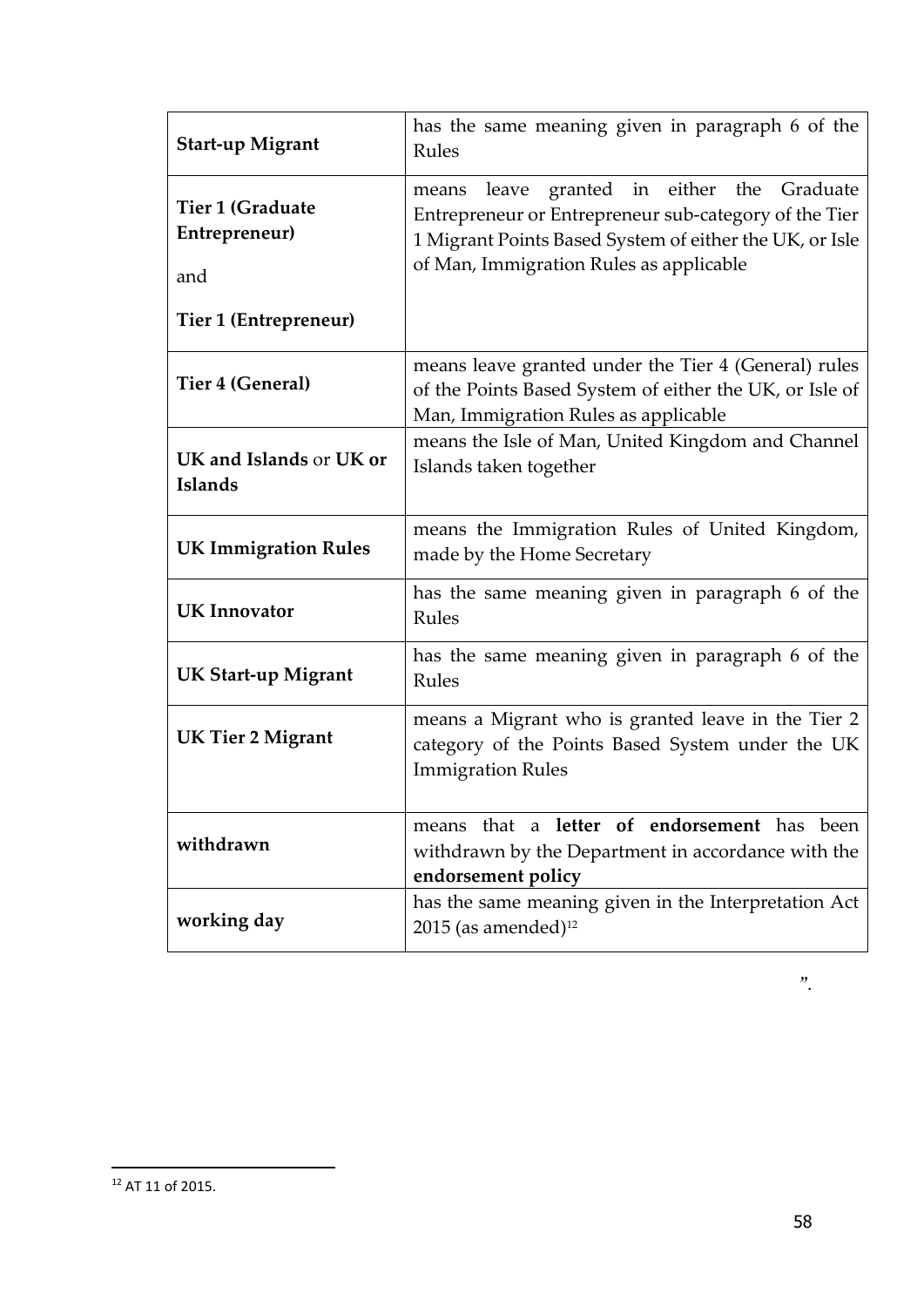## **MADE 24 February 2020**

## **HOWARD QUAYLE**

*Minister for the Cabinet Office*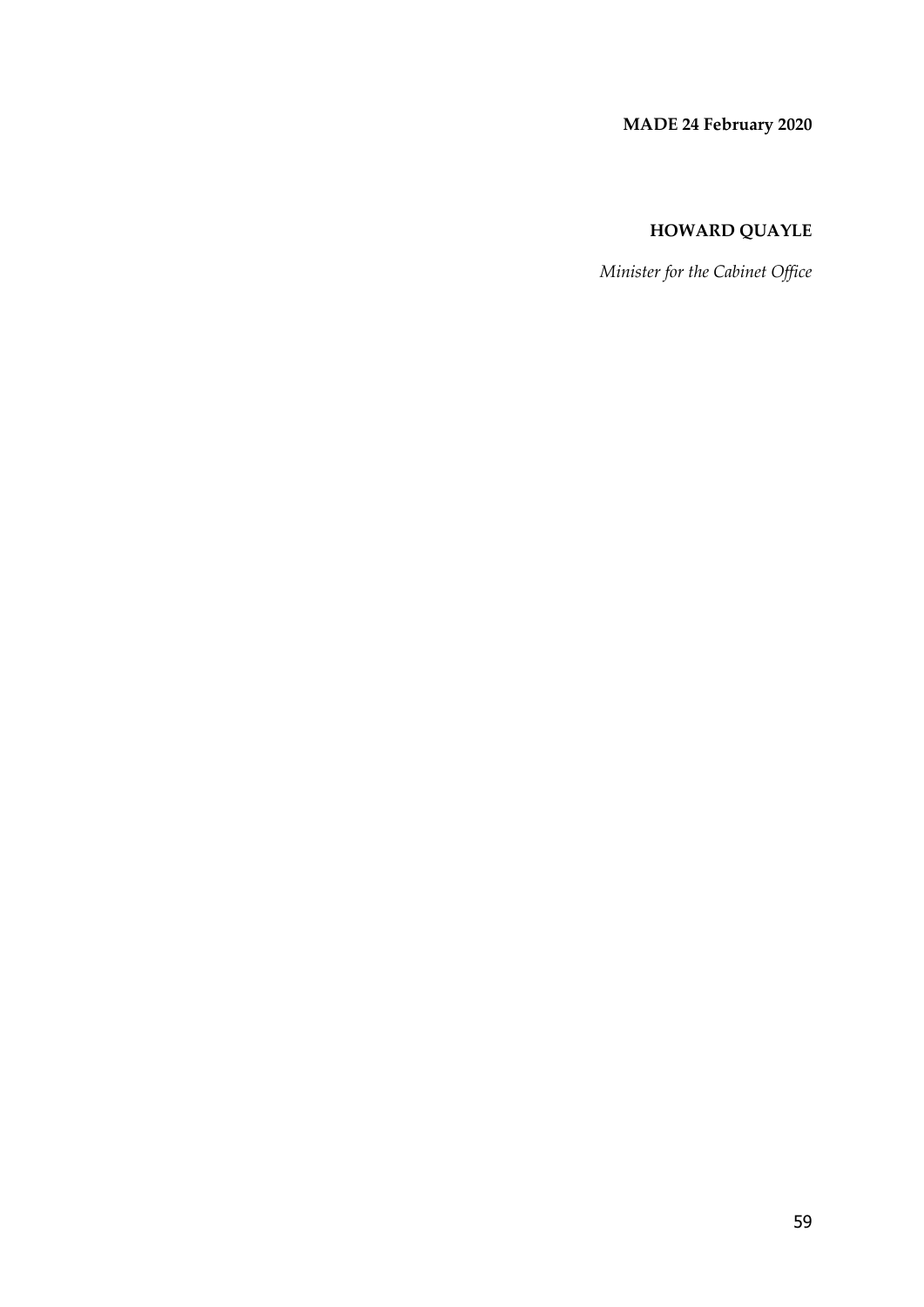# *Explanatory Note*

*to the Statement of Changes In Immigration Rules SD 2020/0088 (This note is not part of the Statement of Changes in Immigration Rules)*

#### **1. Purpose of this Statement of Changes in Immigration Rules**

The main changes are to:

- Introduce a new Appendix for Business Migrants wishing to come to the Isle of Man to set up, join or take over one of more businesses in the Isle of Man. This is achieved via two new routes; Start-up and Innovator, replacing the Tier 1 (Graduate Entrepreneur) and (Entrepreneur) immigration routes; and
- Close the existing Tier 1 (Entrepreneur) and Tier 1 (Graduate Entrepreneur) routes. Migrants with existing leave in either of these categories will not be affected by the closure of these routes, and may remain in their current Tier 1 category if they wish. Existing Migrants in these routes may choose to extend their leave in the Tier 1 (Entrepreneur) category or apply under the new Business Migrant routes when they apply for further leave; and
- Consolidate and clarify the rules in Appendix A (attributes) for existing Tier 1 (Entrepreneur) Migrants, making the requirements clearer and easier to follow.

## **2. Introduction of Appendix X**

This Appendix introduces two new categories to the Isle of Man immigration rules; Business Migrant (Start-up) and Business Migrant (Innovator).

The Business Migrant (Start-up) route is for individuals seeking to establish a business in the Isle of Man for the first time. Migrants will have an innovative, viable and scalable business idea. This category offers leave for 2 years and 4 months only and cannot be extended beyond that time. This category does not lead to Indefinite Leave to Remain (ILR), however Migrants may progress into the Innovator sub-category if they wish to extend their leave beyond the 2 years and 4 months. Applicants will not be required to evidence funding, or be a graduate.

The Business Migrant (Innovator) route is for individuals with business experience seeking to establish, join or take over one or more businesses in the Isle of Man and will need to invest at least £50,000 from a legitimate source, into their business. The funding requirement will be waived for those switching from the Start-up category who have made significant achievements against their business plans. This category may lead to indefinite leave to remain.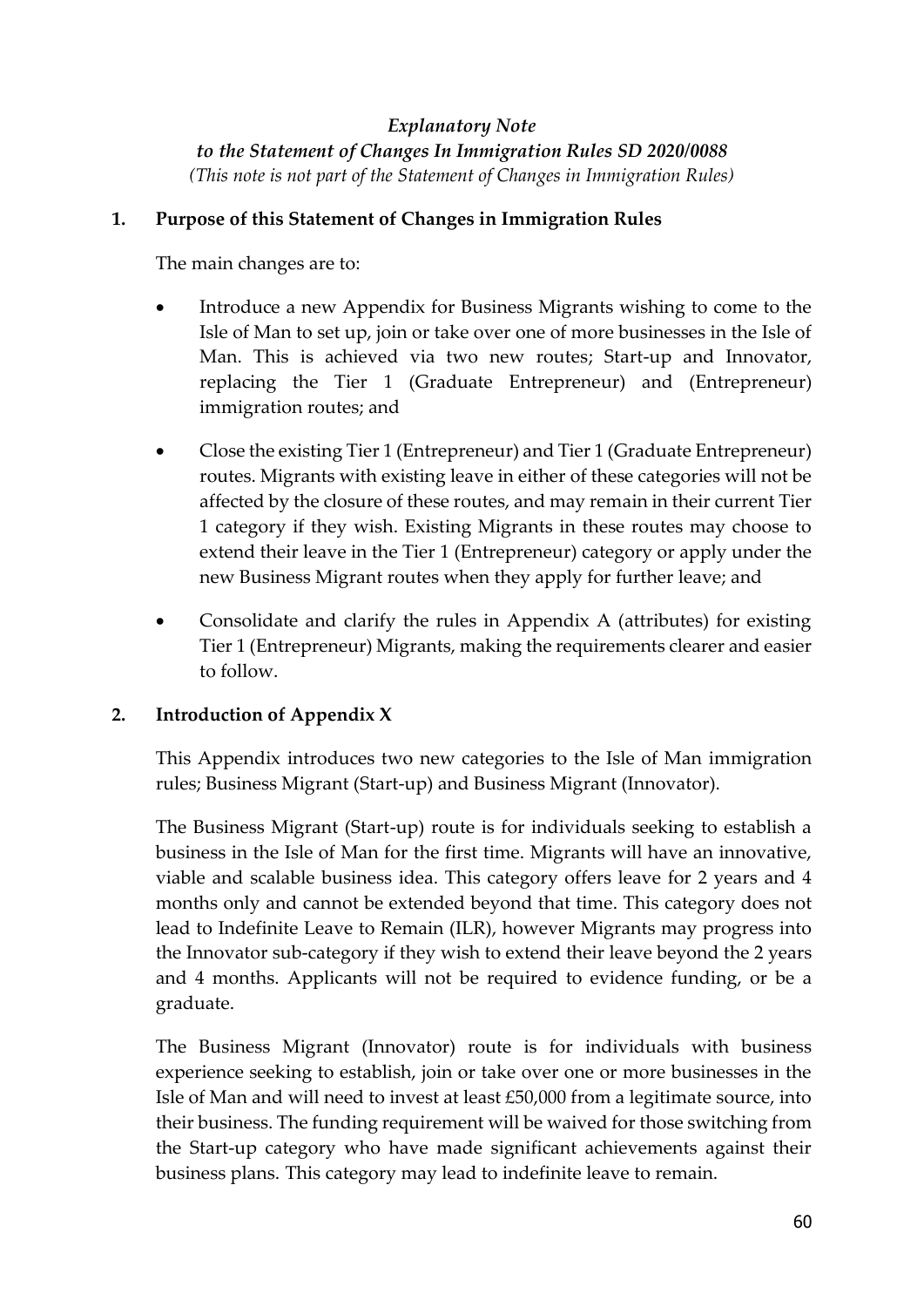2.1 Transitional Application Deadlines for Existing Tier 1 (Graduate Entrepreneur) & (Entrepreneur) Migrants

The Tier 1 (Entrepreneur) route is being closed to new applicants. Existing Tier 1 (Entrepreneur) Migrants may continue to apply for further leave to remain until 5 April 2024, and settlement applications until 5 April 2026 under that route. Alternatively, they may apply under the new Business Migrant (Innovator) route.

The Tier 1 (Graduate Entrepreneur) route is being closed. Existing Tier 1 (Graduate Entrepreneur) Migrants will be able to switch into the new Start-up route if they have not yet had their maximum two grants of leave as a Tier 1 (Graduate Entrepreneur). Otherwise, they may switch to either Tier 1 (Entrepreneur) or the new Business Migrant (Innovator) route.

Family members of any existing visa Tier 1 (Entrepreneur) or (Graduate Entrepreneurs) Migrants may still apply to join their family member under that route.

2.2 Endorsement

Applicants to both the Start-up and Innovator routes will require endorsement by the Department for Enterprise. The Department for Enterprise will determine if the business venture will benefit the Isle of Man, assess the source of funds, and monitor the progress of the business venture.

For the endorsement of an extension, applicants must have made reasonable progress judged be the Department for Enterprise against the business plan assessed in their previous endorsement.

Applicants for endorsement for Indefinite Leave to Remain will be assessed against criteria including job creation and investment.

2.3 English Language

The English language level has been set in line with the United Kingdom requirement at the upper intermediate level of B2. This is an increase from the previous requirement of B1 under the Tier 1 (Entrepreneur) and Tier 1 (Graduate Entrepreneur) routes. This ensures applicants have a good command of the English language needed to interact with businesses and potential customers.

#### 2.4 Family members of Business Migrants

Family members of Business Migrants will be able to join their Business Migrant family member in the Isle of Man. They will fall under the requirements at Part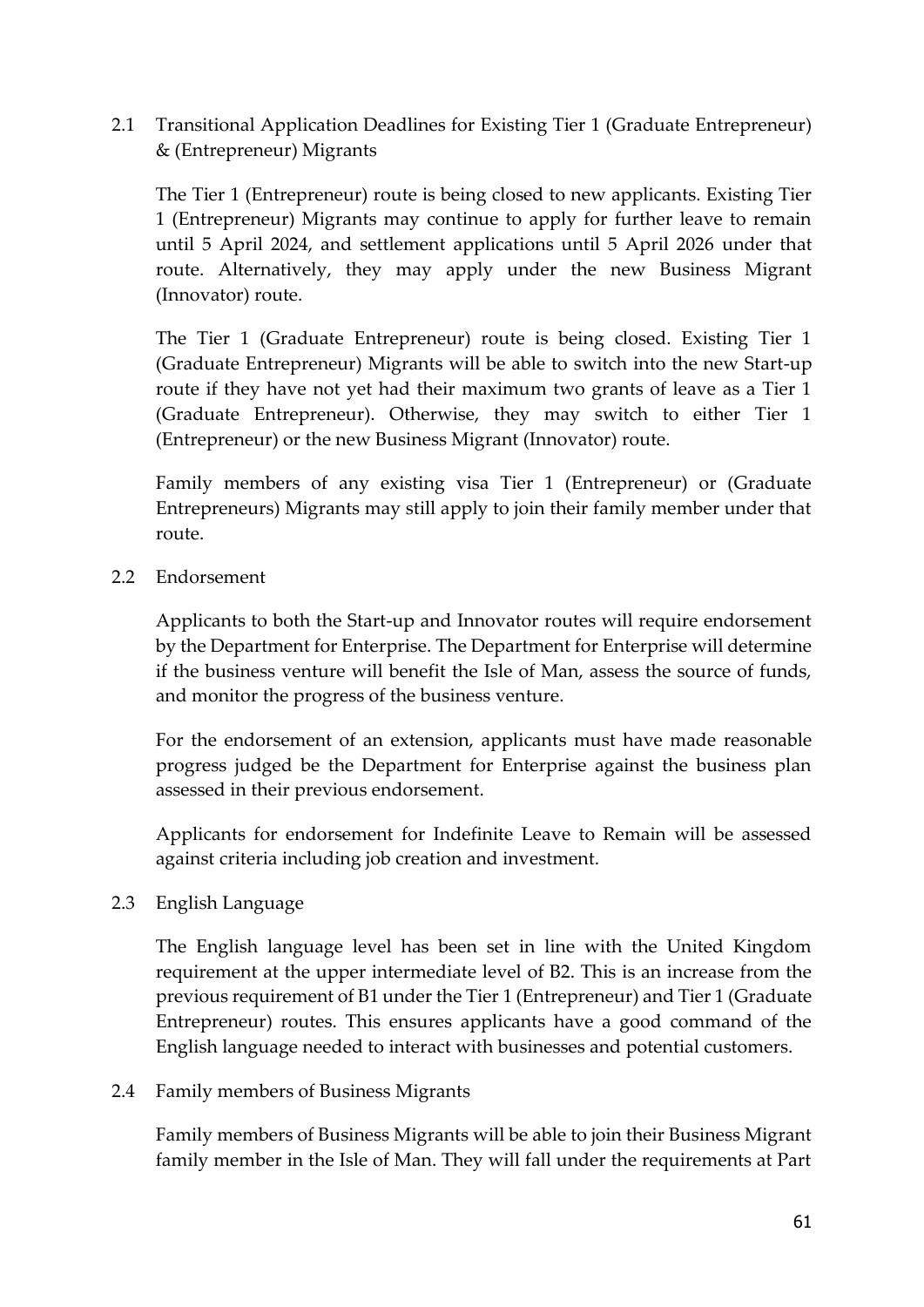8 of the Rules. They will need to provide evidence of their relationship to the Business Migrant, and will need to meet minimum maintenance requirements as well as English language requirements (if they are over the age of 18).

# **3. Changes relating to Tier 1 (Entrepreneur) category of the Points Based System**

The United Kingdom published a statement of changes in December 2017 (HC 309) rewriting Appendix A (Attributes) relating to Tier 1 (Entrepreneur), making the requirements clearer and easier to follow.

From 6 April 2020, this route will be closed to new applicants. To make the process simpler and easier to follow for existing Tier 1 (Entrepreneur) Migrants, the same simplified approach is being taken in the Isle of Man. The requirements themselves are unchanged, with the exception of the following:

- Following feedback and due to inconsistencies within the immigration rules all references to Venture Capital Firm have been removed.
- A provision allowing the registration of a business within 8 months of arrival is being removed because it contradicts the rule requiring applicants to be registered with Companies Registry within 6 months of the date the applicant entered the category.
- The job creation rules currently require jobs to have existed for at least 12 months during the applicant's most recent period of leave. A change is being made to enable applicants to apply even if their current leave was granted less than 12 months ago; in such cases the jobs must have existed for at least 12 months before the date of the current application.
- Minor changes to the documents required to evidence 'job creation' the confirmation of hourly rate must now also include employment start date, job title, job description, hours paid per pay period and the hourly rate for each settled worker relied upon.
- Removal of redundant references to Tier 1 (Post Study Work).
- Currently the job creation rules require jobs to have existed for at least 12 months during the applicant's most recent period of leave. A change is being made to accommodate applicants where their leave was granted less than 12 months ago the jobs must have existed for at least 12 months immediately before the date of application.

# **4. Changes relating to visitors**